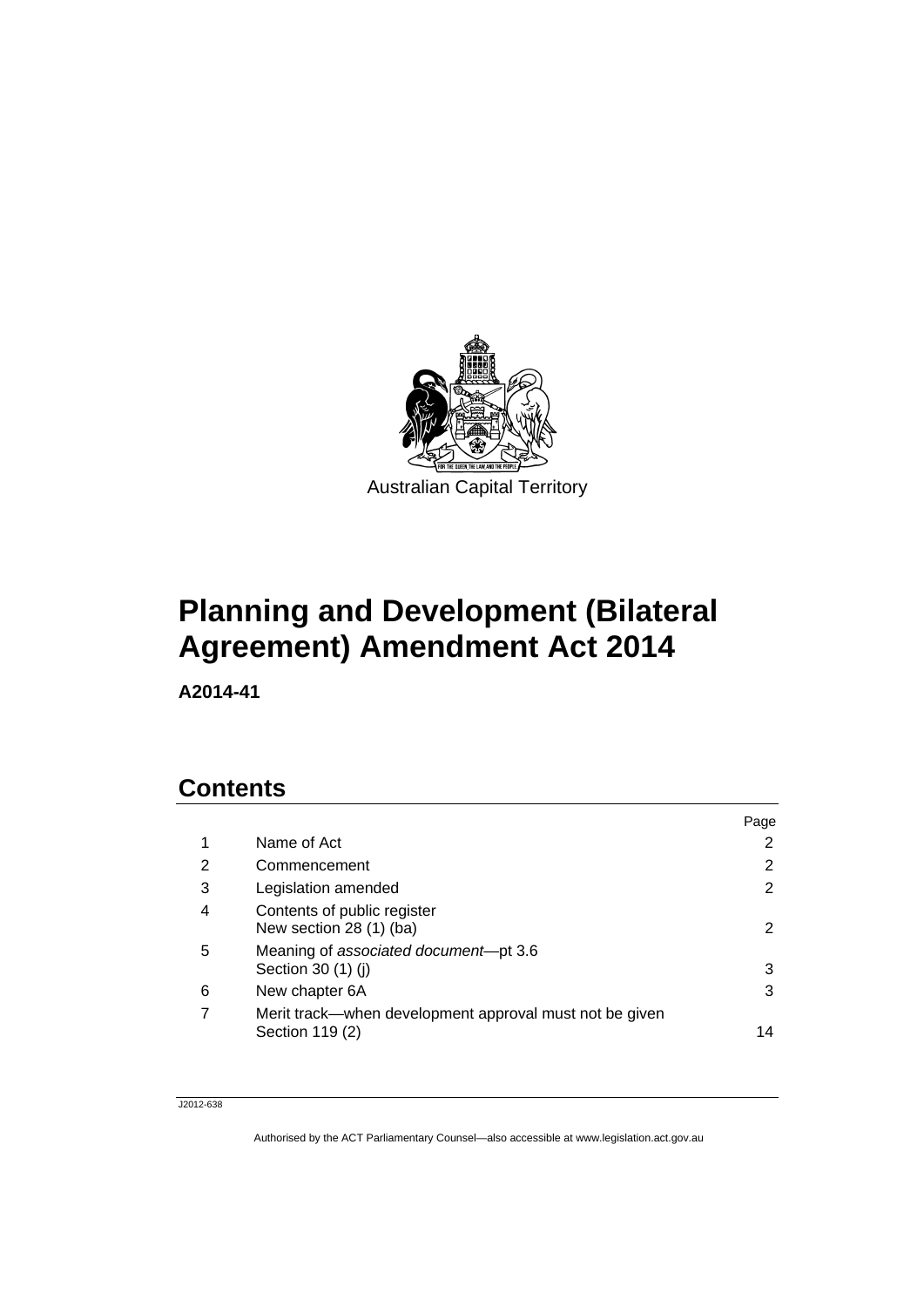| . .<br>× | I<br>۰.<br>× |
|----------|--------------|

| 8  | Merit track-considerations when deciding development approval<br>New section 120 (ba)      | 15 |
|----|--------------------------------------------------------------------------------------------|----|
| 9  | Impact track-development applications<br>Section 127                                       | 15 |
| 10 | New section 127 (2)                                                                        | 15 |
| 11 | New section 127A                                                                           | 16 |
| 12 | Impact track—when development approval must not be given<br>Section 128 (1) (a) (ii)       | 17 |
| 13 | Section 128 (1) (b), notes                                                                 | 17 |
| 14 | New section 128 (1A)                                                                       | 18 |
| 15 | Section 128 (2)                                                                            | 19 |
| 16 | Section 128 (2)                                                                            | 19 |
| 17 | Impact track-considerations when deciding development approval<br>Section 129 (h) and note | 19 |
| 18 | Consideration of development proposals<br>Section 138 (4) (b)                              | 20 |
| 19 | Deciding environmental significance opinion applications<br>Section 138AB (4) (a)          | 20 |
| 20 | Form of development applications<br>Section 139 (2) (f) (ii)                               | 21 |
| 21 | Section 139 (2) (h)                                                                        | 21 |
| 22 | Referred development application amended<br>Section 145 (1) (b)                            | 21 |
| 23 | New section 147A                                                                           | 22 |
| 24 | Requirement to give advice in relation to development applications<br>Section 149 (1)      | 22 |
| 25 | Direction that development applications be referred to Minister<br>Section 158 (2) (a)     | 23 |
| 26 | Section 158 (3) (b), example 1                                                             | 23 |
| 27 | Section 158 (4) (a)                                                                        | 23 |
| 28 | Deciding development applications<br>Section 162 (1), note 3                               | 24 |
| 29 | Conditional approvals<br>New section 165 (2) (d)                                           | 24 |
| 30 | New section 165 (3) (ha)                                                                   | 24 |

contents 2 Planning and Development (Bilateral Agreement) Amendment Act 2014

A2014-41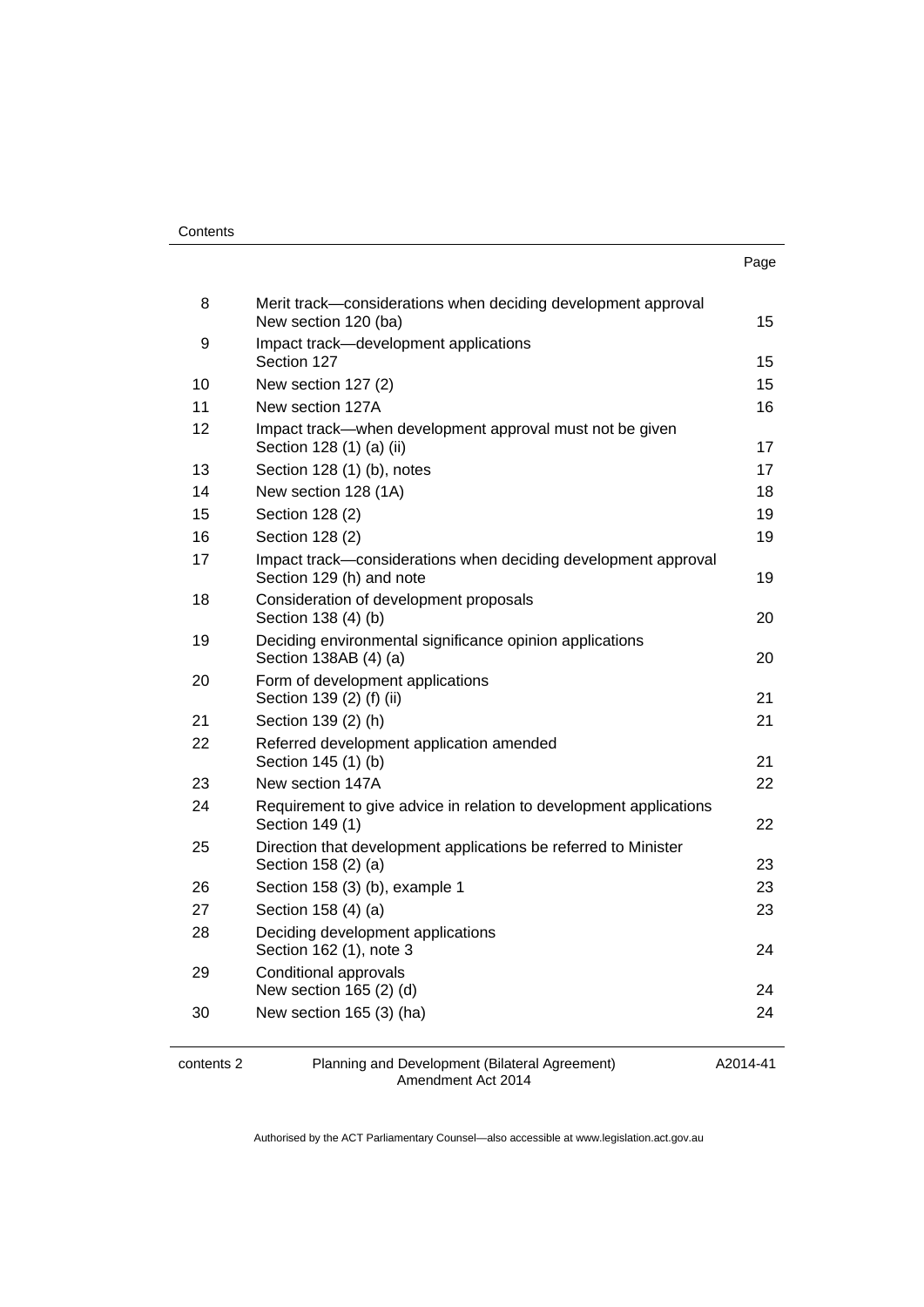|    |                                                                                       | Page |
|----|---------------------------------------------------------------------------------------|------|
| 31 | New division 7.3.6A                                                                   | 25   |
| 32 | Notice of approval of application                                                     |      |
|    | Section 170 (3) (c)                                                                   | 34   |
| 33 | New section 170 (4) and (5)                                                           | 34   |
| 34 | Notice of decision on referred development application<br>Section 172 (1) (a)         | 35   |
| 35 | Notice of decision to referral entities<br>Section 174 (1) (b)                        | 35   |
| 36 | Deciding applications to amend development approvals<br>Section 198 (3) (c)           | 35   |
| 37 | Exception to referral requirement under s 198 (1) (b)<br>Section 198A (1) (a)         | 36   |
| 38 | Section 198A (1) (b), note 1                                                          | 36   |
| 39 | Sections 208 to 209A                                                                  | 37   |
| 40 | New division 8.2.1 heading                                                            | 37   |
| 41 | When is a completed EIS required?<br>Section 210                                      | 37   |
| 42 | Section 210, note 2                                                                   | 37   |
| 43 | New section 210 (2)                                                                   | 37   |
| 44 | Section 211                                                                           | 38   |
| 45 | New division 8.2.3 heading                                                            | 44   |
| 46 | New division 8.2.4 heading                                                            | 44   |
| 47 | Authority consideration of EIS<br>New section 222 (2A)                                | 45   |
| 48 | Cost recovery<br>Section 224B (1) (b) and note                                        | 45   |
| 49 | EIS assessment report<br>Section 225A (1)                                             | 45   |
| 50 | Section 225A (2) to (5)                                                               | 45   |
| 51 | New division 8.2.4                                                                    | 46   |
| 52 | Section 411 heading                                                                   | 46   |
| 53 | New section 411 (1) (da) and (db)                                                     | 46   |
| 54 | New section 411 (2), definition of relevant document,<br>new paragraphs (da) and (db) | 47   |
| 55 | Section 411 (3)                                                                       | 47   |
|    |                                                                                       |      |

A2014-41

Planning and Development (Bilateral Agreement) Amendment Act 2014

contents 3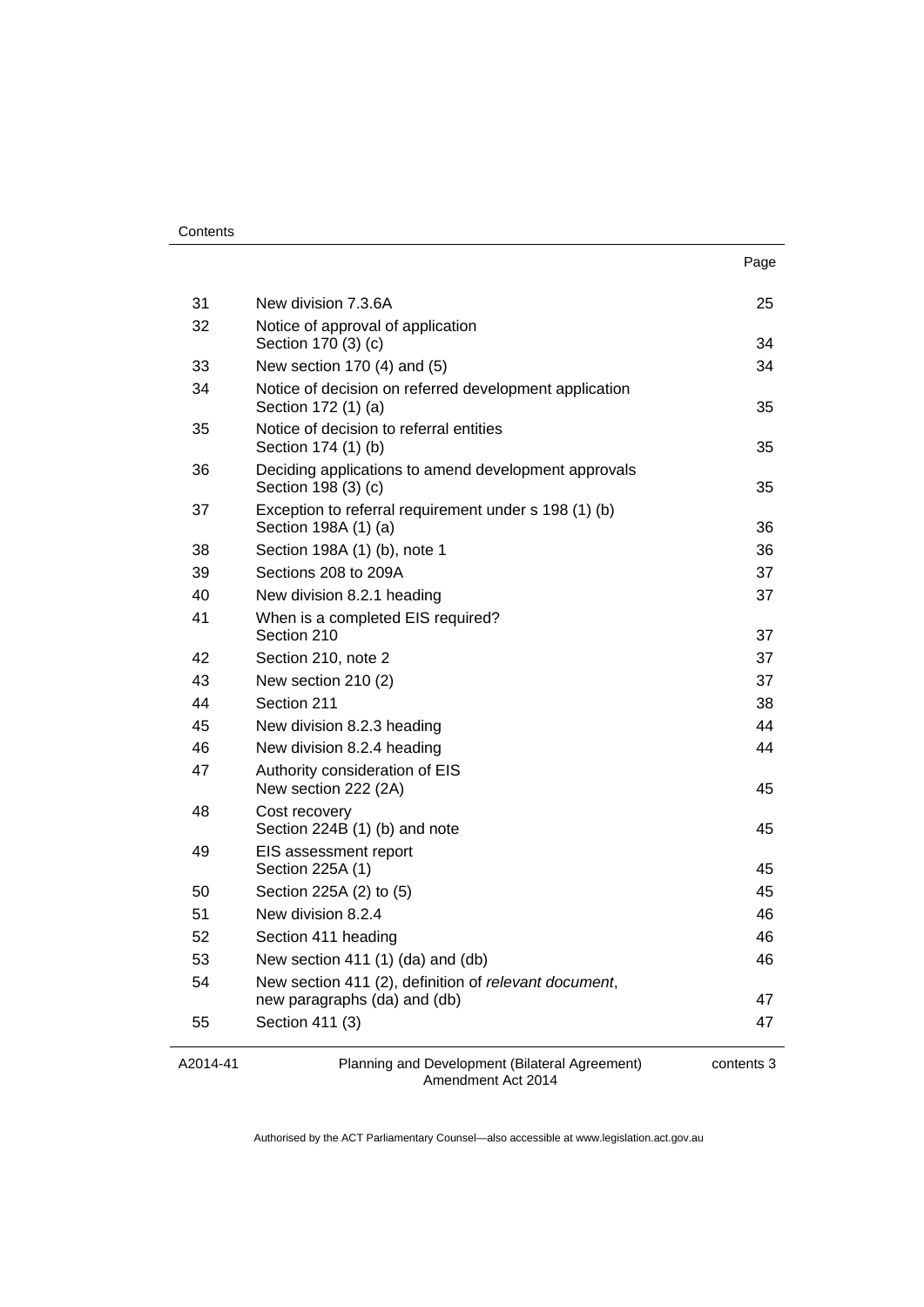|                   |                                                                                                                                   | Page |
|-------------------|-----------------------------------------------------------------------------------------------------------------------------------|------|
| 56                | Section 411 (7)                                                                                                                   | 47   |
| 57                | Restrictions on public availability-security<br>Section 412 (5), definition of relevant document, new paragraphs (ea)<br>and (eb) | 47   |
| 58                | New section 415A                                                                                                                  | 48   |
| 59                | Regulation-making power<br>Section 426 (2) (c)                                                                                    | 48   |
| 60                | Reviewable decisions, eligible entities and interested entities<br>Schedule 1, new item 14A                                       | 49   |
| 61                | Controlled activities<br>Schedule 2, new item 4A                                                                                  | 50   |
| 62                | Schedule 2, item 6                                                                                                                | 50   |
| 63                | Development proposals in impact track because of need for EIS<br>Schedule 4, part 4.3, item 1, column 2, new paragraph (h)        | 50   |
| 64                | Dictionary, new definition of conditional environmental significance<br>opinion                                                   | 51   |
| 65                | Dictionary, definition of <i>consultation notice</i> , new paragraphs (c)<br>and $(d)$                                            | 51   |
| 66                | Dictionary, definition of consultation period, new paragraphs (c)<br>and $(d)$                                                    | 51   |
| 67                | Dictionary, new definitions                                                                                                       | 51   |
| <b>Schedule 1</b> | <b>Consequential amendments</b>                                                                                                   | 53   |
| <b>Part 1.1</b>   | <b>Nature Conservation Act 1980</b>                                                                                               | 53   |

**Part 1.2 [Planning and Development Regulation 2008](#page-60-0)** 57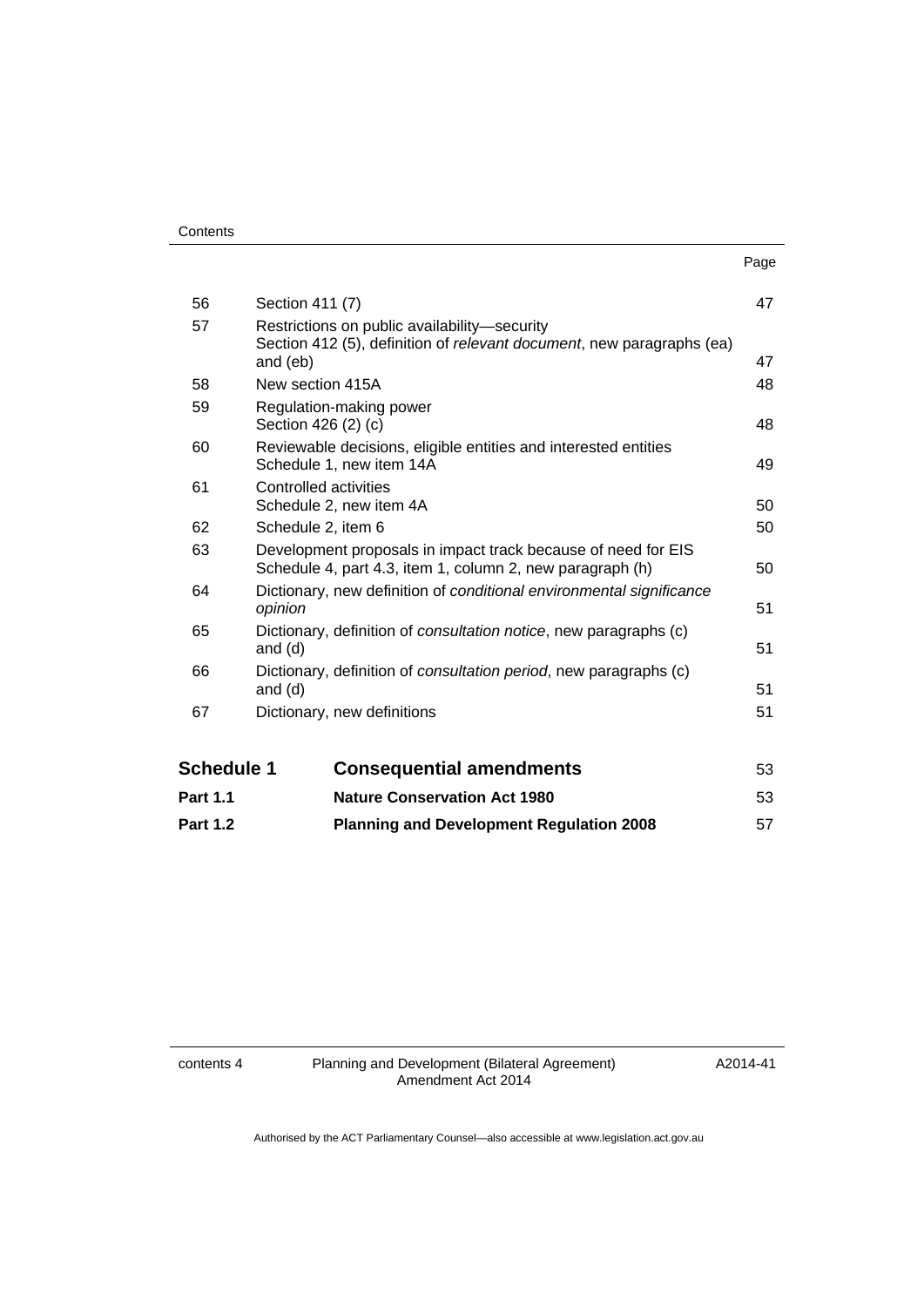

# **Planning and Development (Bilateral Agreement) Amendment Act 2014**

**A2014-41** 

l

An Act to amend the *[Planning and Development Act 2007](http://www.legislation.act.gov.au/a/2007-24)*, and for other purposes

The Legislative Assembly for the Australian Capital Territory enacts as follows:

J2012-638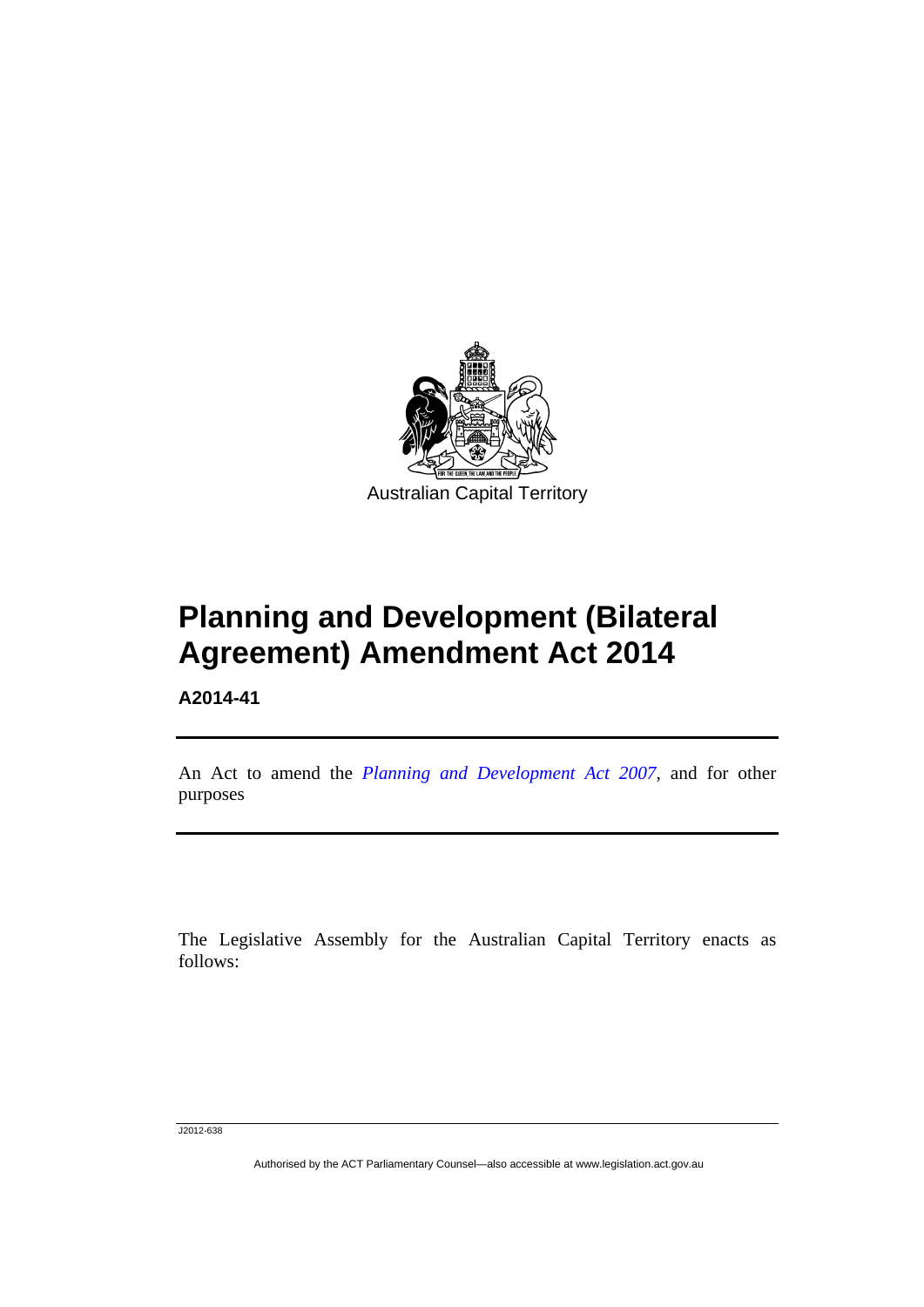<span id="page-5-3"></span><span id="page-5-2"></span><span id="page-5-1"></span><span id="page-5-0"></span>

|              | <b>Name of Act</b>                                            |                                                                                                                                                                                      |
|--------------|---------------------------------------------------------------|--------------------------------------------------------------------------------------------------------------------------------------------------------------------------------------|
|              |                                                               | This Act is the Planning and Development (Bilateral Agreement)<br>Amendment Act 2014.                                                                                                |
| 2            |                                                               | <b>Commencement</b>                                                                                                                                                                  |
|              | notice.                                                       | This Act commences on a day fixed by the Minister by written                                                                                                                         |
|              | Note 1                                                        | The naming and commencement provisions automatically commence on<br>the notification day (see Legislation Act, $s$ 75 (1)).                                                          |
|              | Note 2                                                        | A single day or time may be fixed, or different days or times may be<br>fixed, for the commencement of different provisions (see Legislation<br>Act, $s$ 77 (1)).                    |
|              | Note 3                                                        | If a provision has not commenced within 6 months beginning on the<br>notification day, it automatically commences on the first day after that<br>period (see Legislation Act, s 79). |
| $\mathbf{3}$ |                                                               | <b>Legislation amended</b>                                                                                                                                                           |
|              |                                                               | This Act amends the <i>Planning and Development Act 2007</i> .                                                                                                                       |
|              | <b>Note</b>                                                   | This Act also amends other legislation (see sch 1).                                                                                                                                  |
| 4            | <b>Contents of public register</b><br>New section 28 (1) (ba) |                                                                                                                                                                                      |
|              | insert                                                        |                                                                                                                                                                                      |
|              |                                                               | (ba) the offsets register;                                                                                                                                                           |
|              | <b>Note</b>                                                   | Offsets register—see s 111V.                                                                                                                                                         |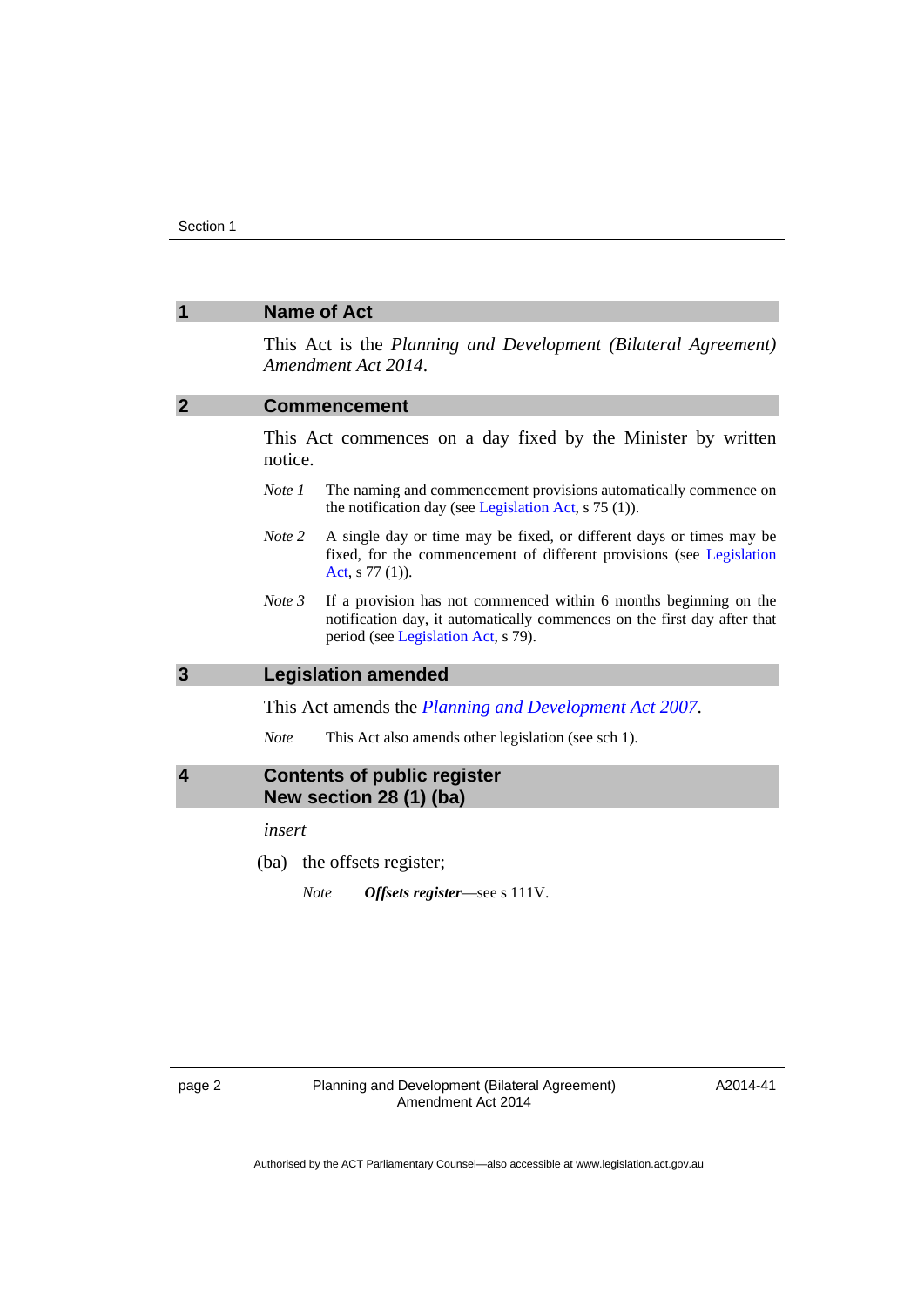# <span id="page-6-0"></span>**5 Meaning of** *associated document—***pt 3.6 Section 30 (1) (j)**  *omit*  division 7.3.3 *substitute*  section 147A (Development applications involving protected matter to be referred to conservator) or section 148 (Some development applications to be referred) **6 New chapter 6A**

*insert* 

# <span id="page-6-1"></span>**Chapter 6A Offsets**

# **Part 6A.1 Definitions**

# **111A Meaning of** *protected matter***—Act**

(1) In this Act:

*protected matter* means—

- (a) a matter protected by the Commonwealth; or
- (b) a declared protected matter.
- (2) The Minister may declare a matter to be a protected matter (a *declared protected matter*).
- (3) A declaration is a disallowable instrument.
	- *Note* A disallowable instrument must be notified, and presented to the Legislative Assembly, under the [Legislation Act.](http://www.legislation.act.gov.au/a/2001-14)

A2014-41

Planning and Development (Bilateral Agreement) Amendment Act 2014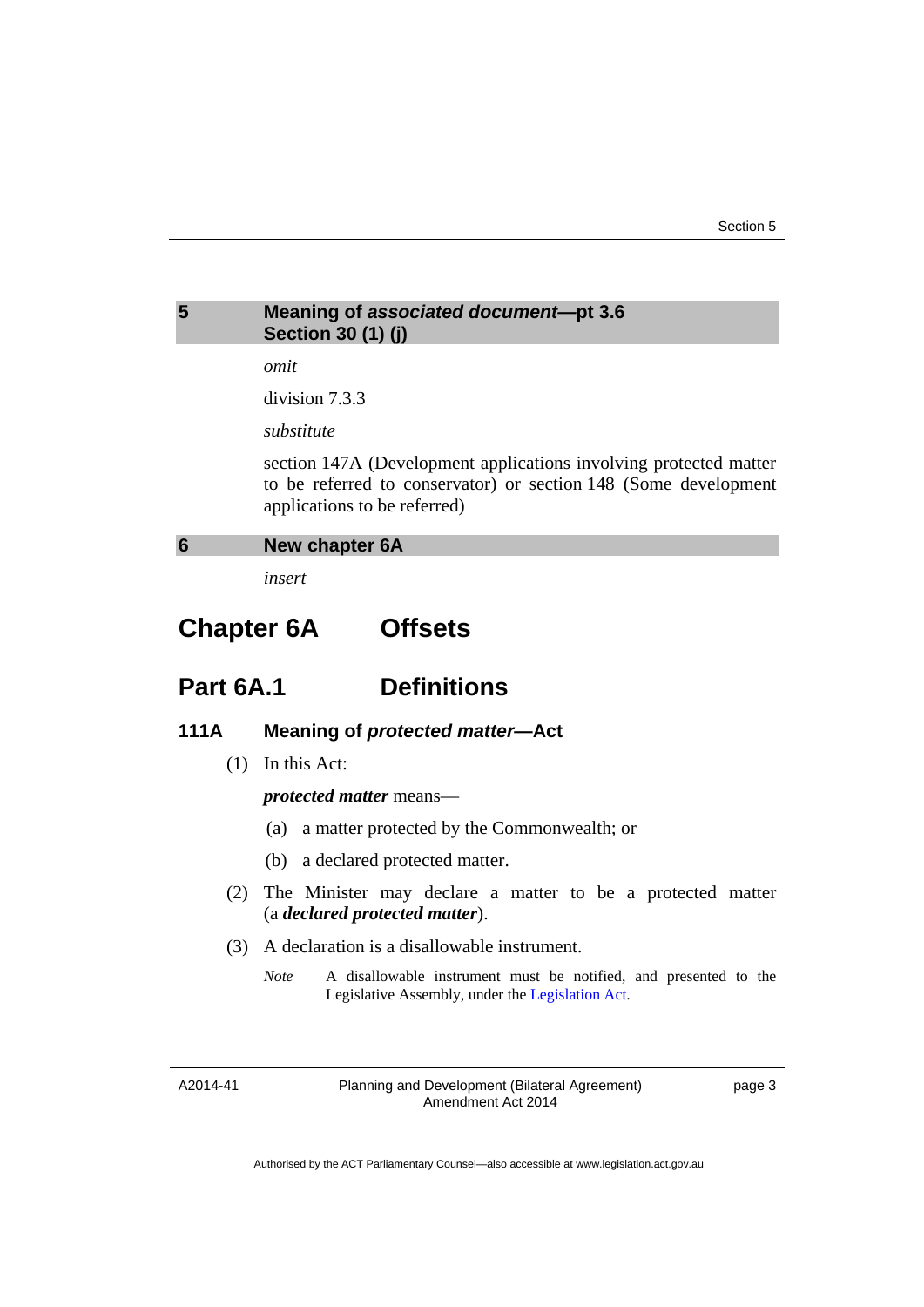# **111B Meaning of** *matter protected by the Commonwealth***—Act**

(1) In this Act:

*matter protected by the Commonwealth* means a matter protected by a provision of the *[Environment Protection and Biodiversity](http://www.comlaw.gov.au/Series/C2004A00485)  [Conservation Act 1999](http://www.comlaw.gov.au/Series/C2004A00485)* (Cwlth), chapter 2 (Protecting the environment), part 3 (Requirements for environmental approvals).

(2) In this section:

*matter protected* by a provision of the *[Environment Protection and](http://www.comlaw.gov.au/Series/C2004A00485)  [Biodiversity Conservation Act 1999](http://www.comlaw.gov.au/Series/C2004A00485)* (Cwlth), chapter 2, part 3 see the *[Environment Protection and Biodiversity Conservation](http://www.comlaw.gov.au/Series/C2004A00485)  [Act 1999](http://www.comlaw.gov.au/Series/C2004A00485)* (Cwlth), section 34 (What is *matter protected* by a provision of Part 3?).

- *Note* The *[Environment Protection and Biodiversity Conservation Act 1999](http://www.comlaw.gov.au/Series/C2004A00485)* (Cwlth), ch 2, pt 3 deals with taking action that would have a significant impact on a matter of national environmental significance. Matters of national environmental significance include—
	- (a) world heritage properties; and
	- (b) national heritage places; and
	- (c) wetlands of international importance (Ramsar wetlands); and
	- (d) threatened species and threatened ecological communities; and
	- (e) migratory species protected under international agreements; and
	- (f) nuclear actions; and
	- (g) water resources in relation to coal seam gas development and large coal mining development.

## **111C Meaning of** *offset***—Act**

In this Act:

*offset*, for a development that is likely to have a significant adverse environmental impact on a protected matter, means environmental compensation for the likely impact.

*Note Significant* adverse environmental impact—see s 124A.

page 4 Planning and Development (Bilateral Agreement) Amendment Act 2014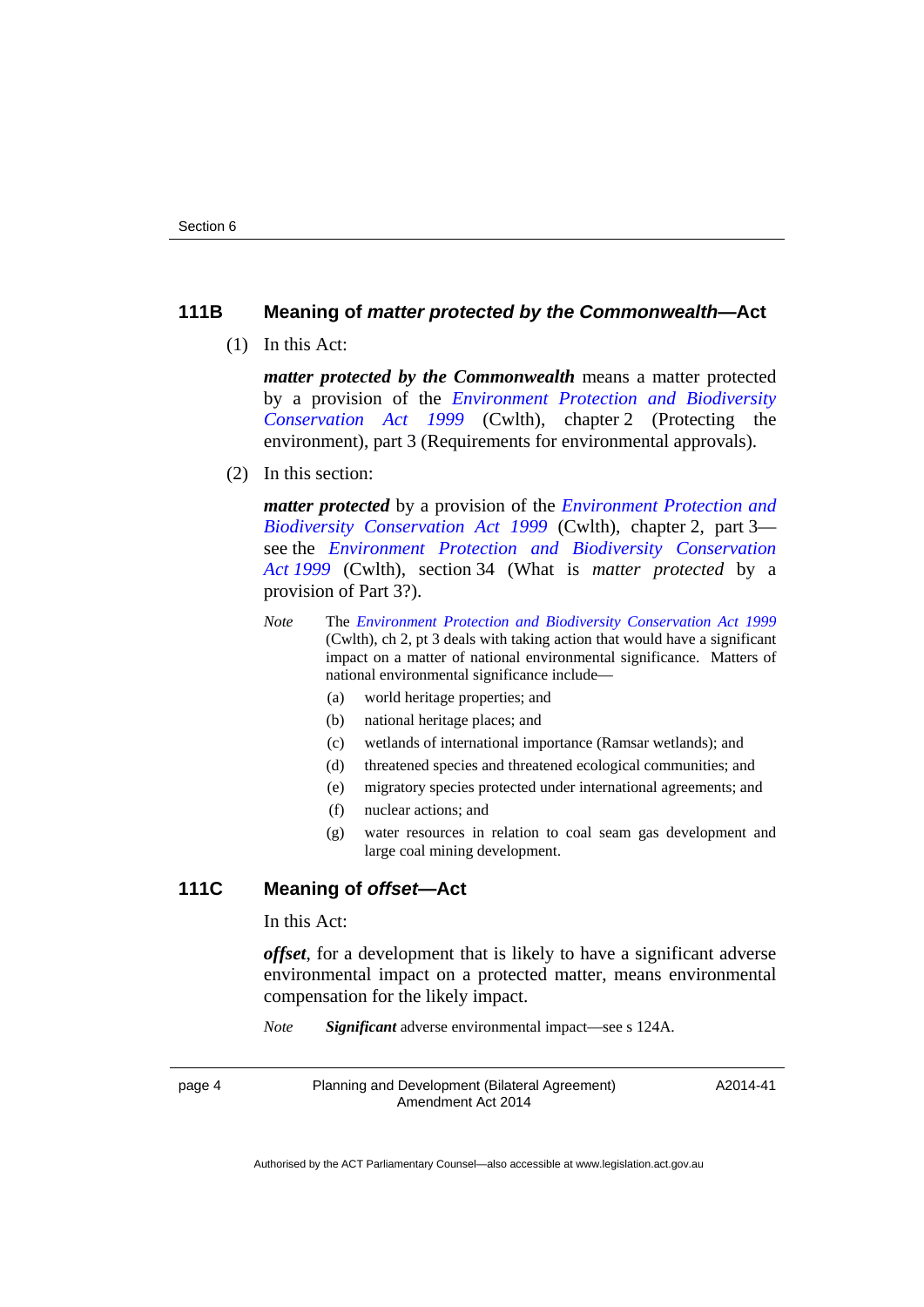# **Part 6A.2 Offsets policy**

# **Division 6A.2.1 Definitions**

# **111D Meaning of** *Minister***—pt 6A.2**

In this part:

*Minister* means the Minister responsible for administering the *[Nature Conservation Act 1980](http://www.legislation.act.gov.au/a/1980-20)*.

# **111E Meaning of** *offsets policy***—Act**

In this Act:

*offsets policy* means a statement—

- (a) describing—
	- (i) how environmental compensation may be made to offset the impact of developments that have a significant adverse environmental impact on protected matters; and

*Note Significant* adverse environmental impact—see s 124A.

- (ii) suitable forms for offsets; and
- (b) notified under—
	- (i) for an initial offsets policy—section 111F; or
	- (ii) for a revised offsets policy—section 111K (Draft revised offsets policy—final version and notification).

A2014-41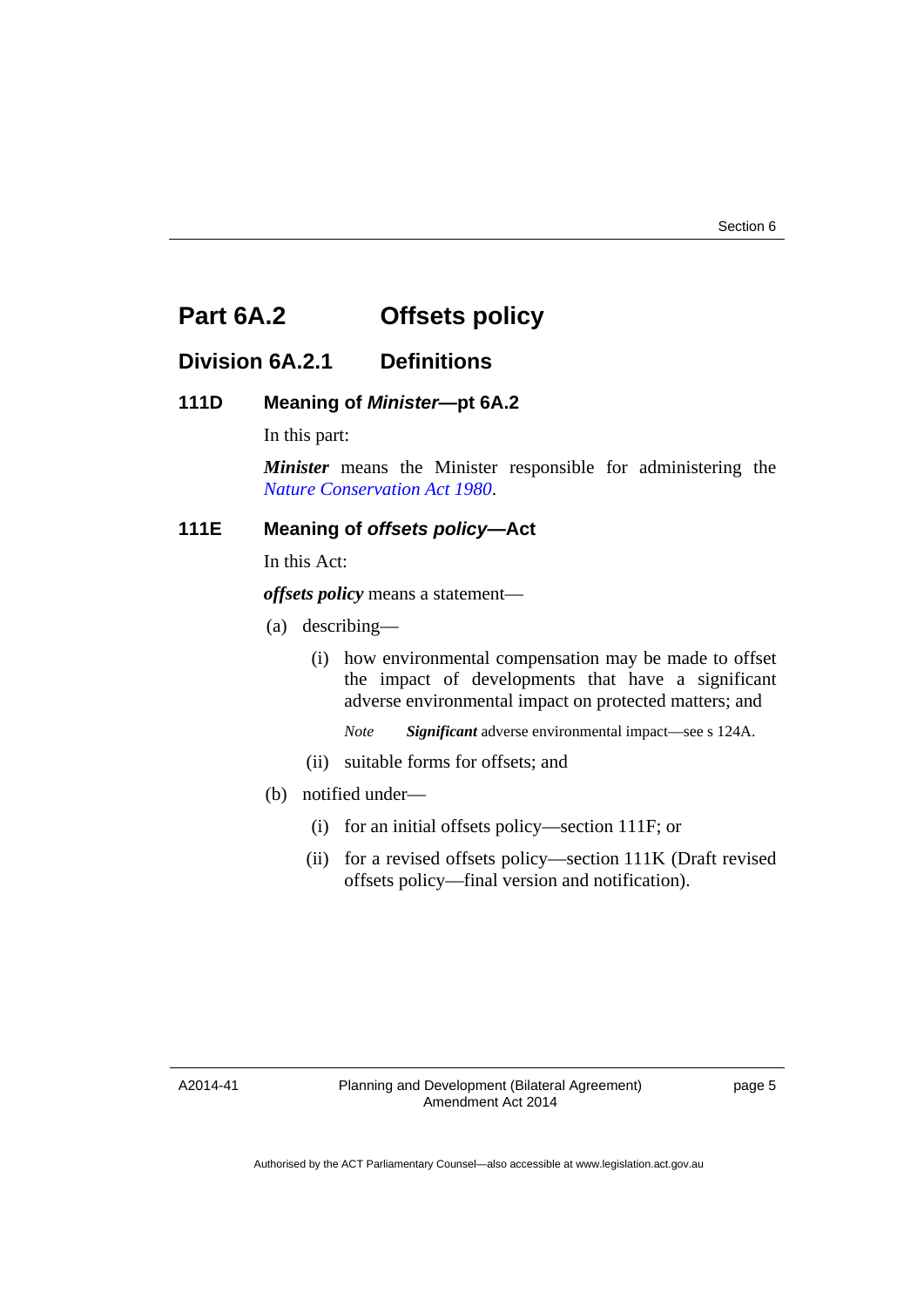# **Division 6A.2.2 Initial offsets policy**

## **111F Initial offsets policy**

- (1) The Minister may make an initial offsets policy.
- (2) The initial offsets policy is a notifiable instrument.
	- *Note* A notifiable instrument must be notified under the [Legislation Act](http://www.legislation.act.gov.au/a/2001-14).
- (3) The Minister may amend the initial offsets policy only by—
	- (a) reviewing and revising the offsets policy under section 111G (Offsets policy—monitoring and review) to section 111K (Draft revised offsets policy—final version and notification); or
	- (b) making minor amendments to the policy under section 111L (Offsets policy—minor amendments).

# **Division 6A.2.3 Revised offsets policy**

### **111G Offsets policy—monitoring and review**

- (1) The Minister must monitor the effectiveness of the offsets policy.
- (2) The Minister must consider, at least once every 5 years, whether the offsets policy needs to be reviewed.
- (3) In deciding whether the offsets policy needs to be reviewed, the Minister must consult—
	- (a) the planning and land authority; and
	- (b) the conservator of flora and fauna.
- (4) If the Minister decides that the offsets policy needs to be reviewed, the Minister must review the offsets policy.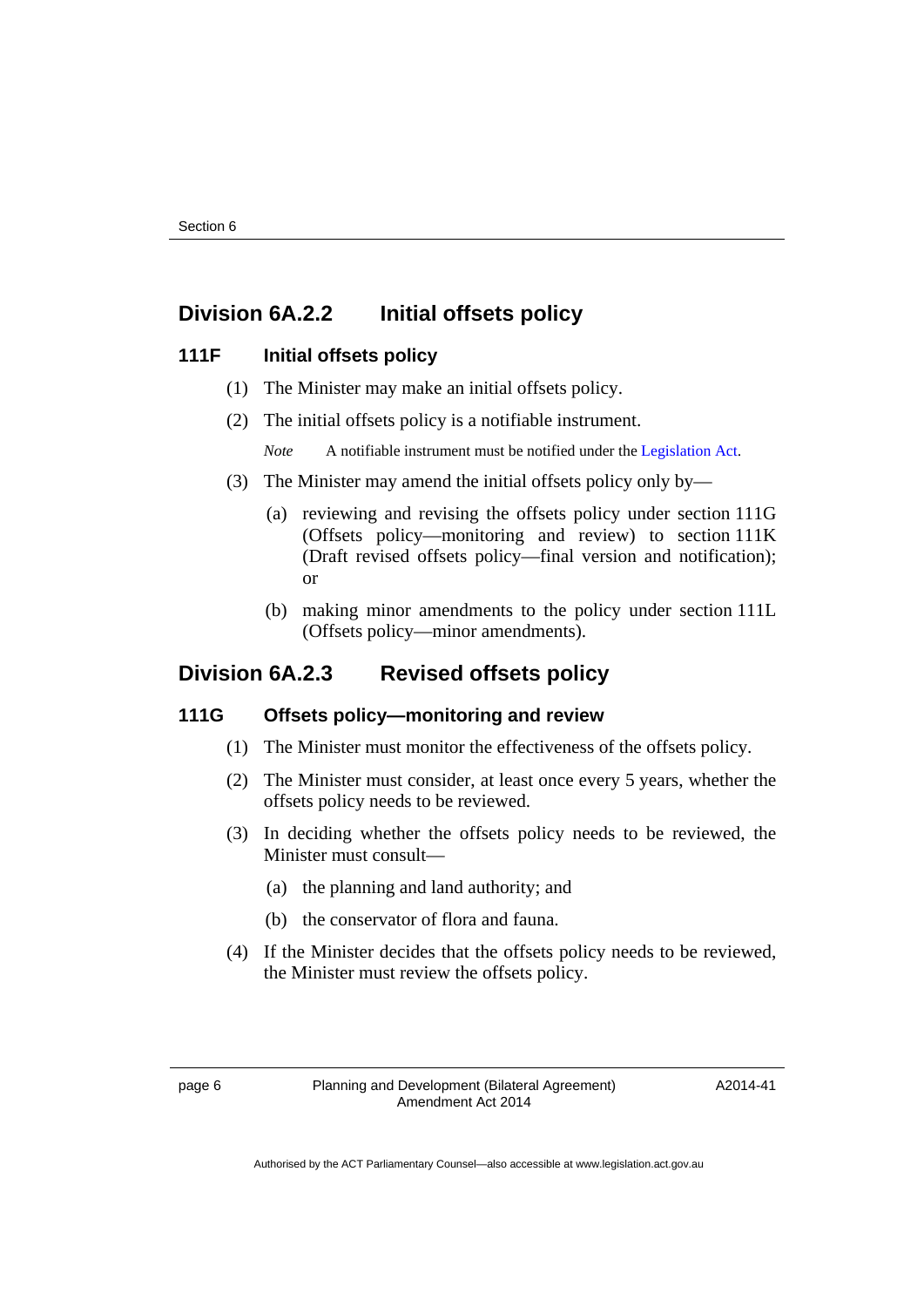- (5) In reviewing the offsets policy, the Minister must consult—
	- (a) the planning and land authority; and
	- (b) the conservator of flora and fauna.

# **111H Draft revised offsets policy—Minister to prepare**

- (1) This section applies if the Minister—
	- (a) reviews the offsets policy under section 111G; and
	- (b) considers that revisions of the offsets policy are appropriate.
- (2) The Minister must prepare a draft offsets policy (a *draft revised offsets policy*) incorporating the revisions.
- (3) In preparing a draft revised offsets policy, the Minister must consult—
	- (a) the planning and land authority; and
	- (b) the conservator of flora and fauna.

# **111I Draft revised offsets policy—public consultation**

- (1) If the Minister prepares a draft revised offsets policy, the Minister must also prepare a notice about the draft revised offsets policy (a *consultation notice*).
- (2) A consultation notice must—
	- (a) state that—
		- (i) anyone may give a written submission to the Minister about the draft revised offsets policy; and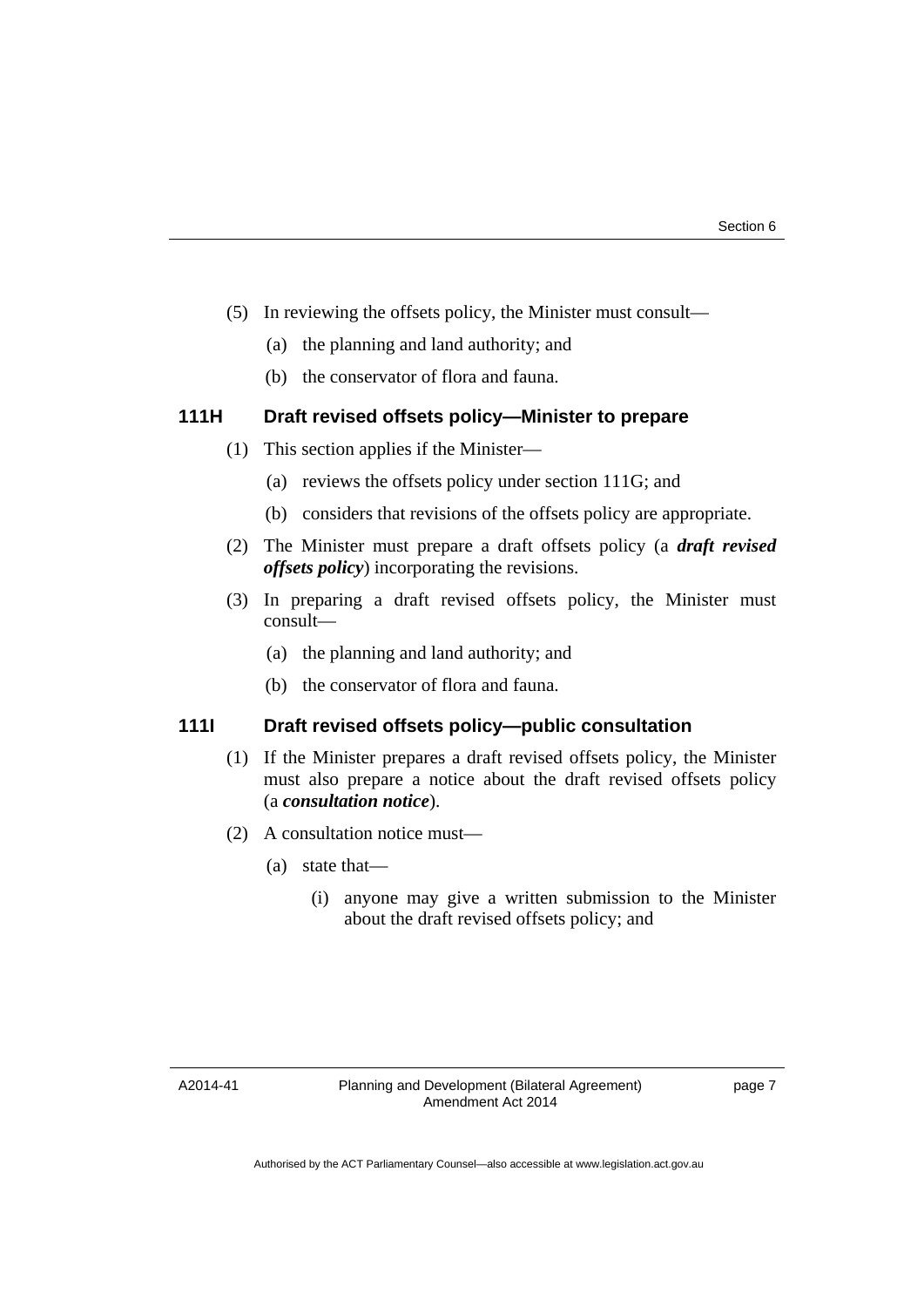- (ii) submissions may be given to the Minister only during the period starting on the day the consultation notice is notified under the [Legislation Act](http://www.legislation.act.gov.au/a/2001-14) and ending 6 weeks later (the *consultation period*); and
- (b) include the draft revised offsets policy.
- (3) A consultation notice is a notifiable instrument.

*Note* A notifiable instrument must be notified under the [Legislation Act](http://www.legislation.act.gov.au/a/2001-14).

- (4) If the Minister notifies a consultation notice for a draft revised offsets policy—
	- (a) anyone may give a written submission to the Minister about the draft revised offsets policy; and
	- (b) the submission may be given to the Minister only during the consultation period for the draft revised offsets policy; and
	- (c) the person making the submission may, in writing, withdraw the submission at any time.

#### **111J Draft revised offsets policy—revision**

If the consultation period for a draft revised offsets policy has ended, the Minister must—

- (a) consider any submissions received during the consultation period; and
- (b) make any revisions to the draft revised offsets policy that the Minister considers appropriate; and
- (c) prepare a final version of the draft revised offsets policy.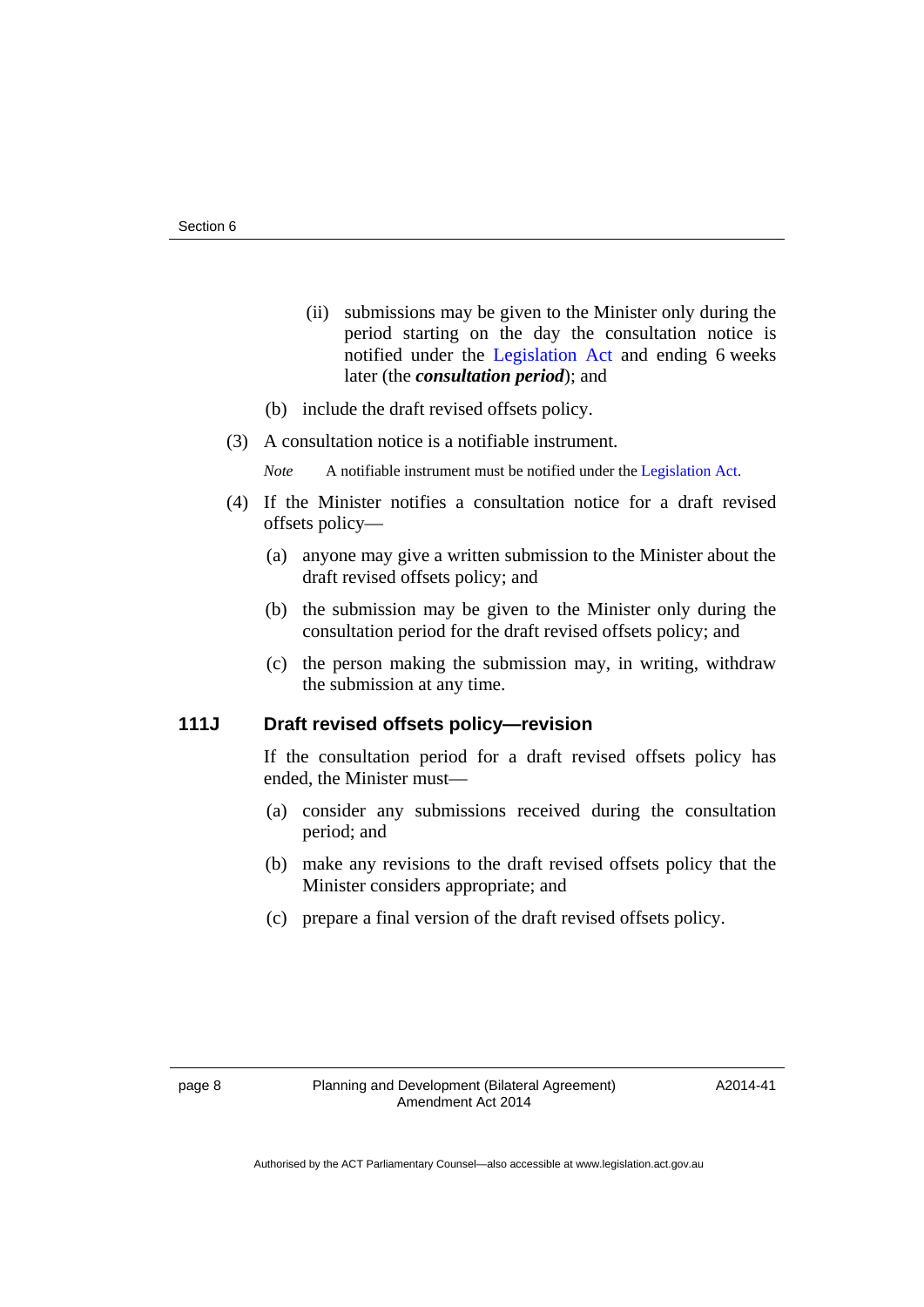#### **111K Draft revised offsets policy—final version and notification**

- (1) The final version of a draft revised offsets policy prepared under section 111J or section 111L is an offsets policy.
- (2) An offsets policy is a notifiable instrument.
	- *Note 1* A notifiable instrument must be notified under the [Legislation Act](http://www.legislation.act.gov.au/a/2001-14).
	- *Note* 2 The power to make an offsets policy includes the power to amend or repeal the policy. The power to amend or repeal the policy is exercisable in the same way, and subject to the same conditions, as the power to make the policy (see [Legislation Act,](http://www.legislation.act.gov.au/a/2001-14) s 46).

#### **111L Offsets policy—minor amendments**

- (1) This section applies if—
	- (a) an offsets policy is in force (the *existing policy*); and
	- (b) the Minister considers that minor amendments to the existing policy are appropriate.
- (2) The Minister—
	- (a) may prepare a new draft offsets policy, incorporating the minor amendments into the existing policy; and
	- (b) need not comply with the consultation requirements in section 111I (Draft revised offsets policy—public consultation); and
	- (c) may prepare a final version of the new draft offsets policy, as amended.
	- *Note* The new draft offsets policy is an offsets policy and is a notifiable instrument (see s 111K).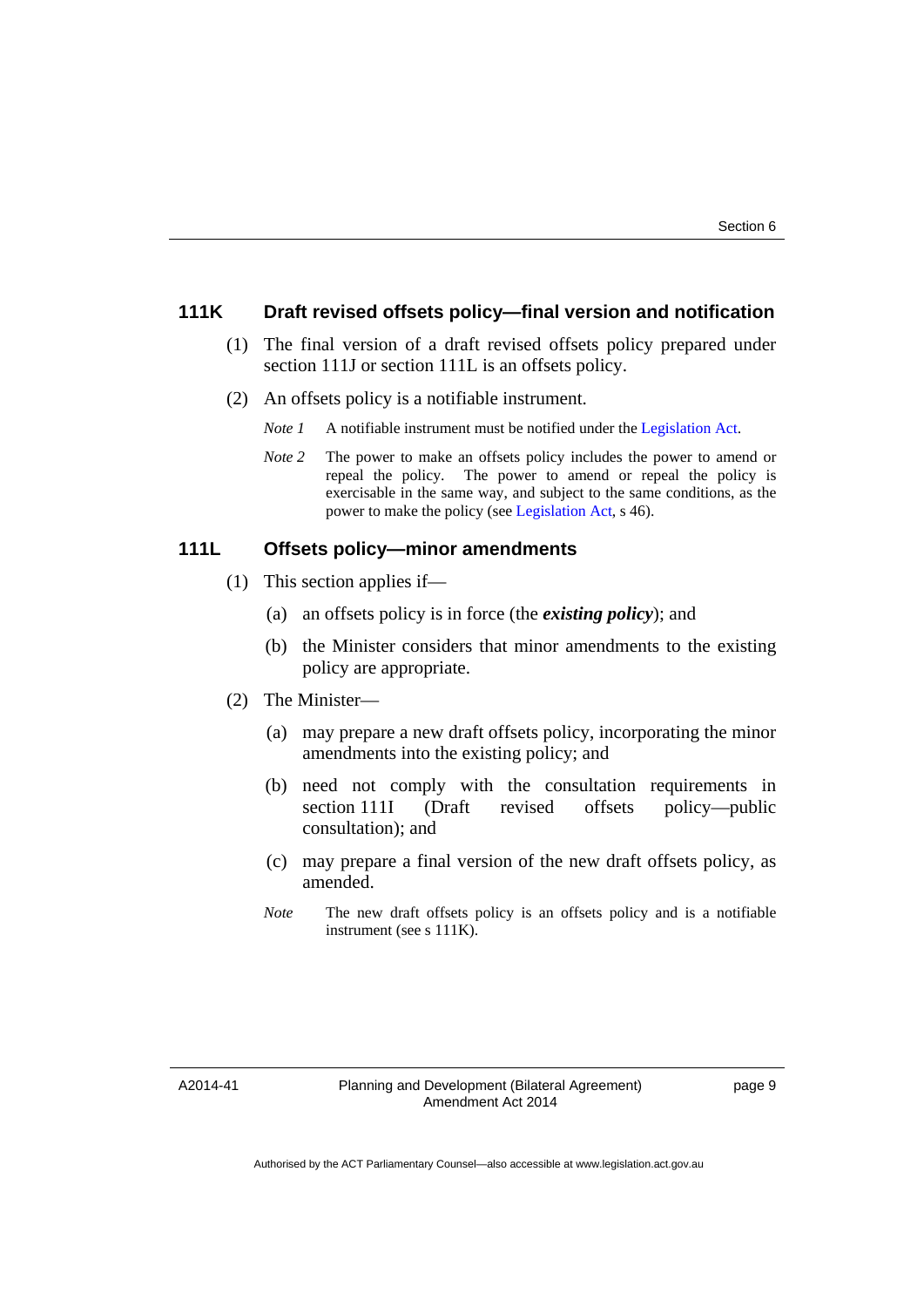(3) In this section:

*minor amendment*, of an offsets policy, means an amendment that will—

- (a) improve the effectiveness or technical efficiency of the offsets policy without changing the substance of the policy; or
- (b) correct a formal error.

#### **Examples**

- minor correction to improve effectiveness
- omission of something redundant
- technical adjustment to improve efficiency
- rewording to clarify language
- *Note 1 Formal error*—see the dictionary.
- *Note 2* An example is part of the Act, is not exhaustive and may extend, but does not limit, the meaning of the provision in which it appears (see [Legislation Act,](http://www.legislation.act.gov.au/a/2001-14) s 126 and s 132).

# **Division 6A.2.4 Offsets policy—implementation and guidelines**

# **111M Offsets policy—planning and land authority to implement**

The planning and land authority must take reasonable steps to implement the offsets policy.

#### **111N Offsets policy—guidelines**

- (1) The Minister may make guidelines about the implementation of the offsets policy (*offsets policy guidelines*).
- (2) An offsets policy guideline is a notifiable instrument.

*Note* A notifiable instrument must be notified under the [Legislation Act](http://www.legislation.act.gov.au/a/2001-14).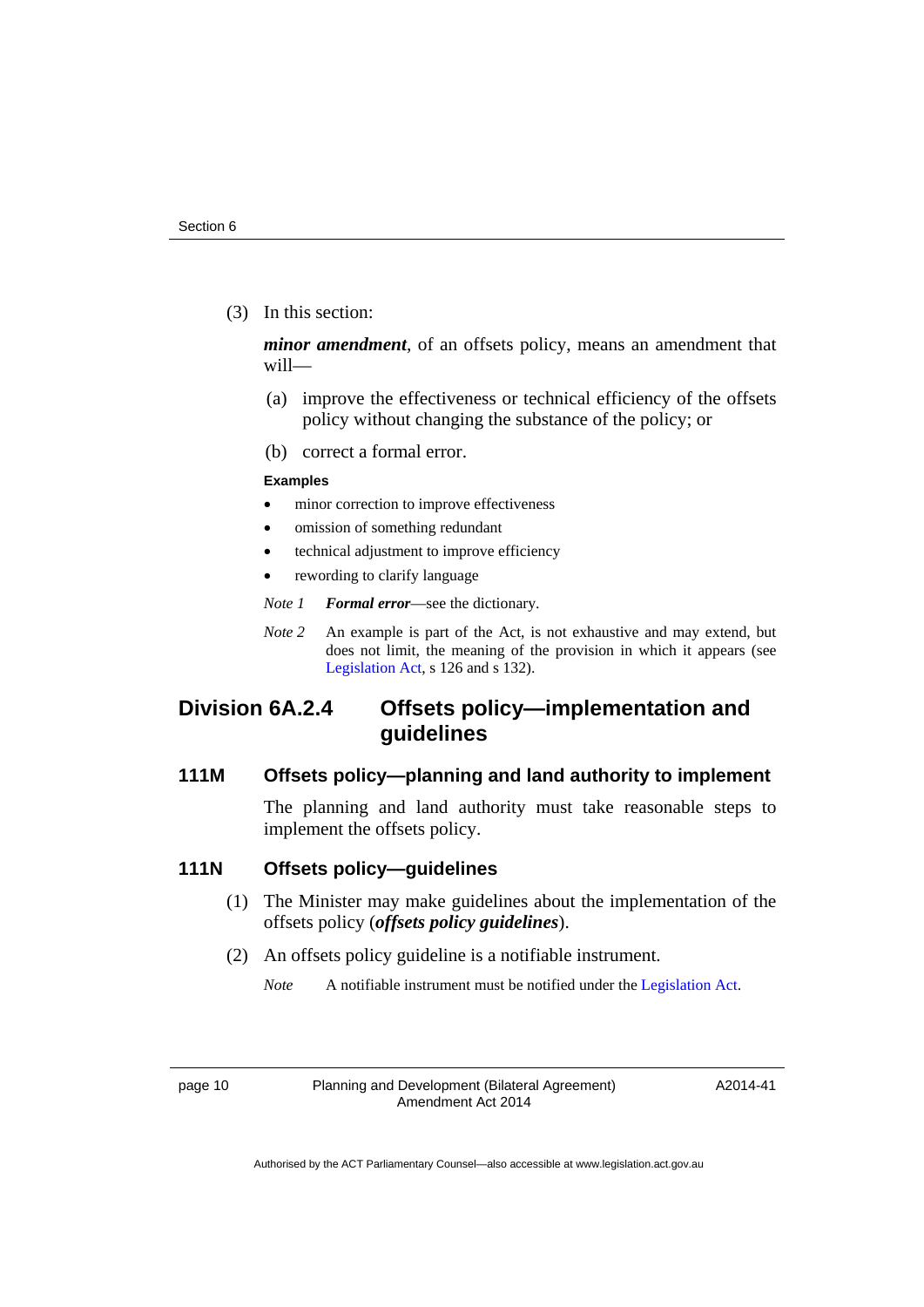### **111O Draft offsets policy guidelines**

- (1) This section applies if the Minister intends to make offsets policy guidelines.
- (2) The Minister must prepare a draft version of the guidelines (the *draft offsets policy guidelines*).
- (3) In preparing draft offsets policy guidelines, the Minister must consult the conservator of flora and fauna.

#### **111P Draft offsets policy guidelines—public consultation**

- (1) If the Minister prepares draft offsets policy guidelines, the Minister must also prepare a notice about the draft guidelines (a *consultation notice*).
- (2) A consultation notice must—
	- (a) state that—
		- (i) anyone may give a written submission to the Minister about the draft offsets policy guidelines; and
		- (ii) submissions may be given to the Minister only during the period starting on the day the consultation notice is notified under the [Legislation Act](http://www.legislation.act.gov.au/a/2001-14) and ending on a stated day, being a day at least 3 weeks after the day it is notified (the *consultation period*); and
	- (b) include the draft offsets policy guidelines.
- (3) A consultation notice is a notifiable instrument.

*Note* A notifiable instrument must be notified under the [Legislation Act](http://www.legislation.act.gov.au/a/2001-14).

- (4) If the Minister notifies a consultation notice for the draft offsets policy guidelines—
	- (a) anyone may give a written submission to the Minister about the draft guidelines; and

A2014-41

Planning and Development (Bilateral Agreement) Amendment Act 2014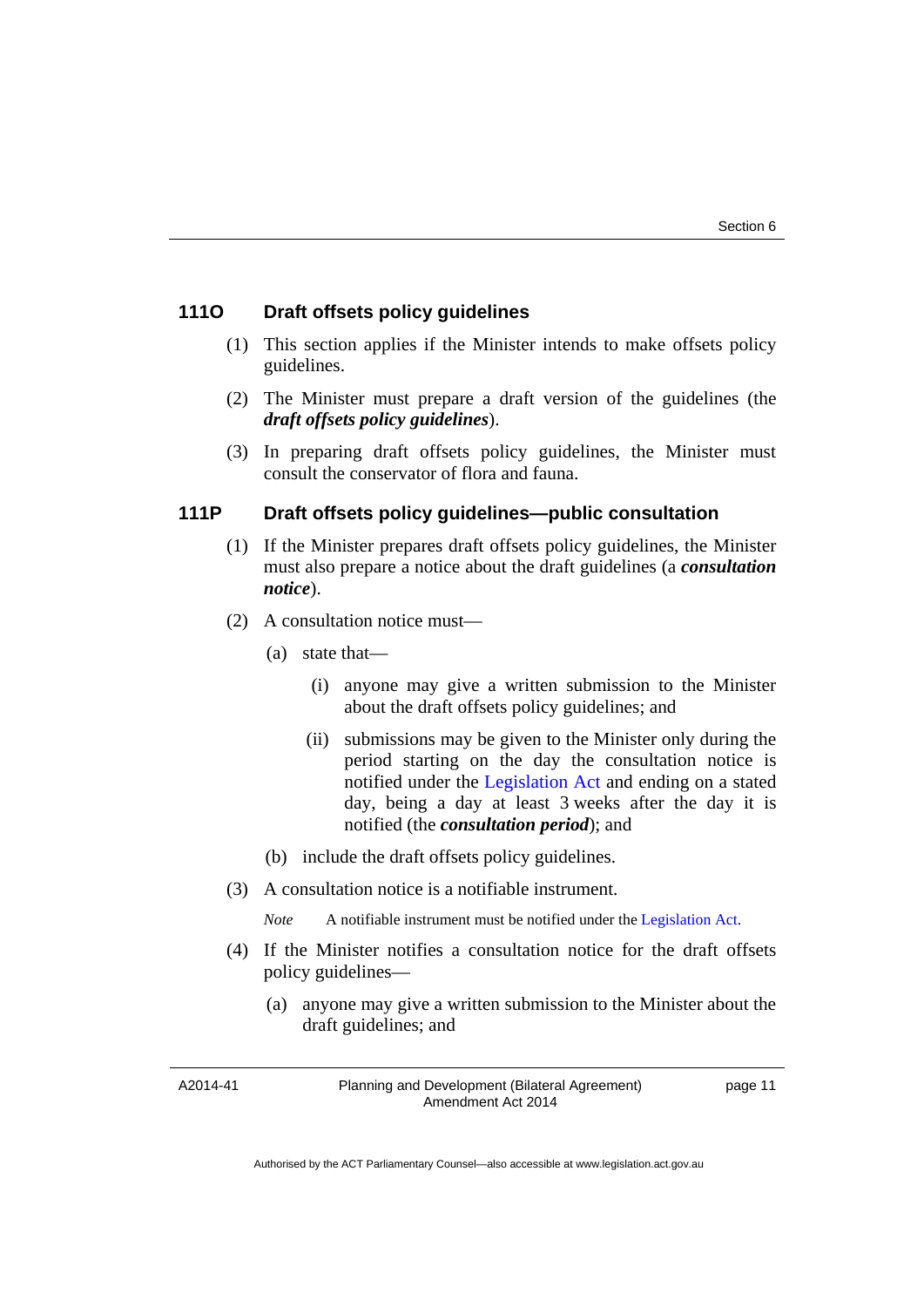- (b) the submission may be given to the Minister only during the consultation period for the draft guidelines; and
- (c) the person making the submission may, in writing, withdraw the submission at any time.

#### **111Q Draft offsets policy guidelines—revision**

If the consultation period for the draft offsets policy guidelines has ended, the Minister must—

- (a) consider any submissions received during the consultation period; and
- (b) make any revisions to the draft offsets policy guidelines that the Minister considers appropriate.

# **111R Offsets policy guidelines—monitoring and review**

- (1) The Minister must monitor the effectiveness of the offsets policy guidelines.
- (2) The Minister must consider, at least once every 5 years, whether the offsets policy guidelines need to be reviewed.
- (3) In deciding whether the offsets policy guidelines need to be reviewed, the Minister must consult the conservator of flora and fauna.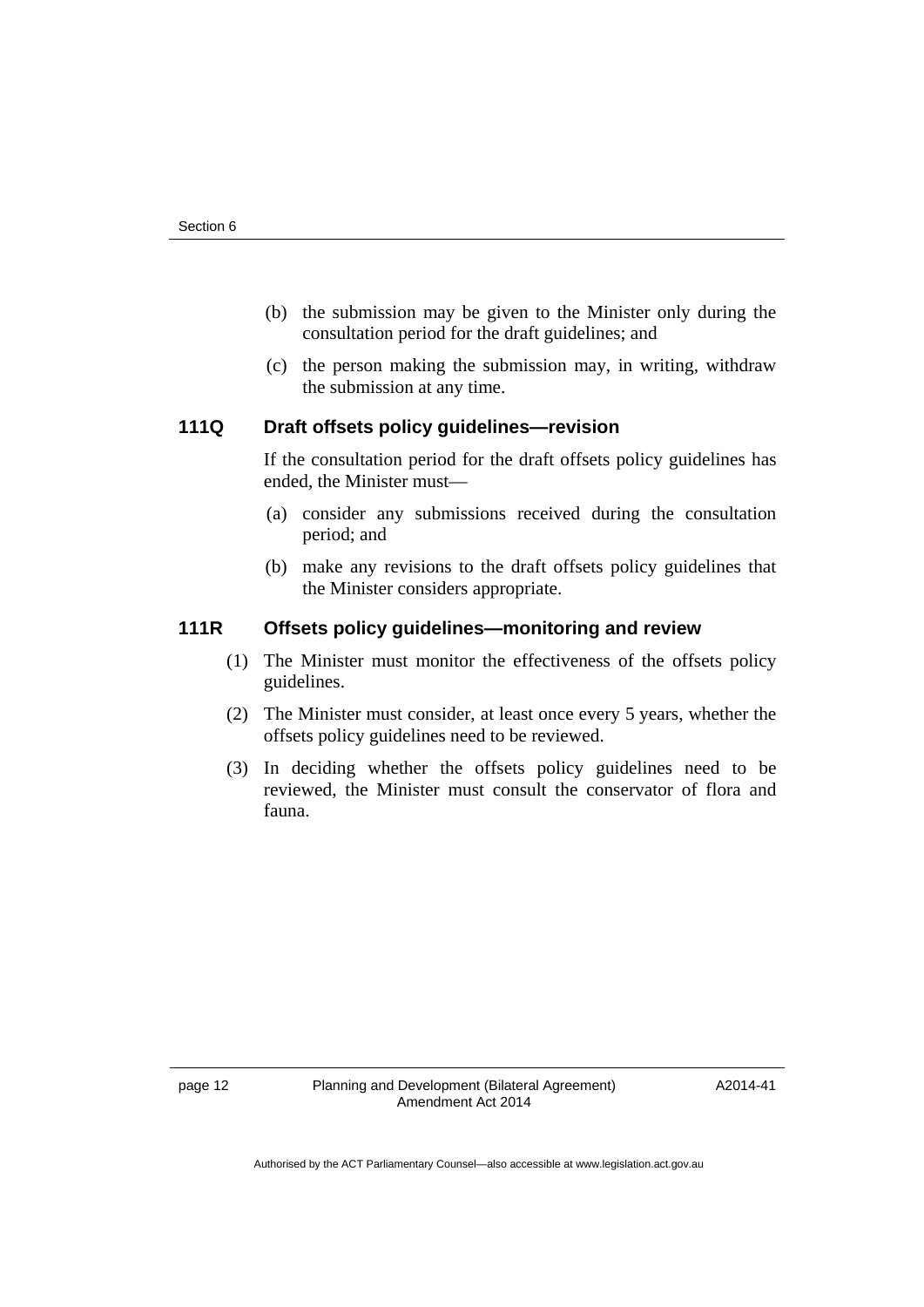# **Part 6A.3 Offsets policy—other provisions**

#### **111S Offsets—consistency with offsets policy**

An offset must be consistent with the offsets policy.

*Note Offsets policy*—see s 111E.

#### **111T Offsets—calculating value**

- (1) The Minister may determine how the value of an offset is to be calculated (an *offset value calculation determination*).
- (2) An offset value calculation determination must be consistent with the offsets policy.

*Note Offsets policy*—see s 111E.

(3) An offset value calculation determination is a notifiable instrument.

*Note* A notifiable instrument must be notified under the [Legislation Act](http://www.legislation.act.gov.au/a/2001-14).

# **111U Offsets—form**

- (1) An offset for a development may be in—
	- (a) a form prescribed by regulation; or
	- (b) any other form the planning and land authority considers appropriate.
- (2) However, an offset for a development must be in a form consistent with the offsets policy.

*Note Offsets policy*—see s 111E.

A2014-41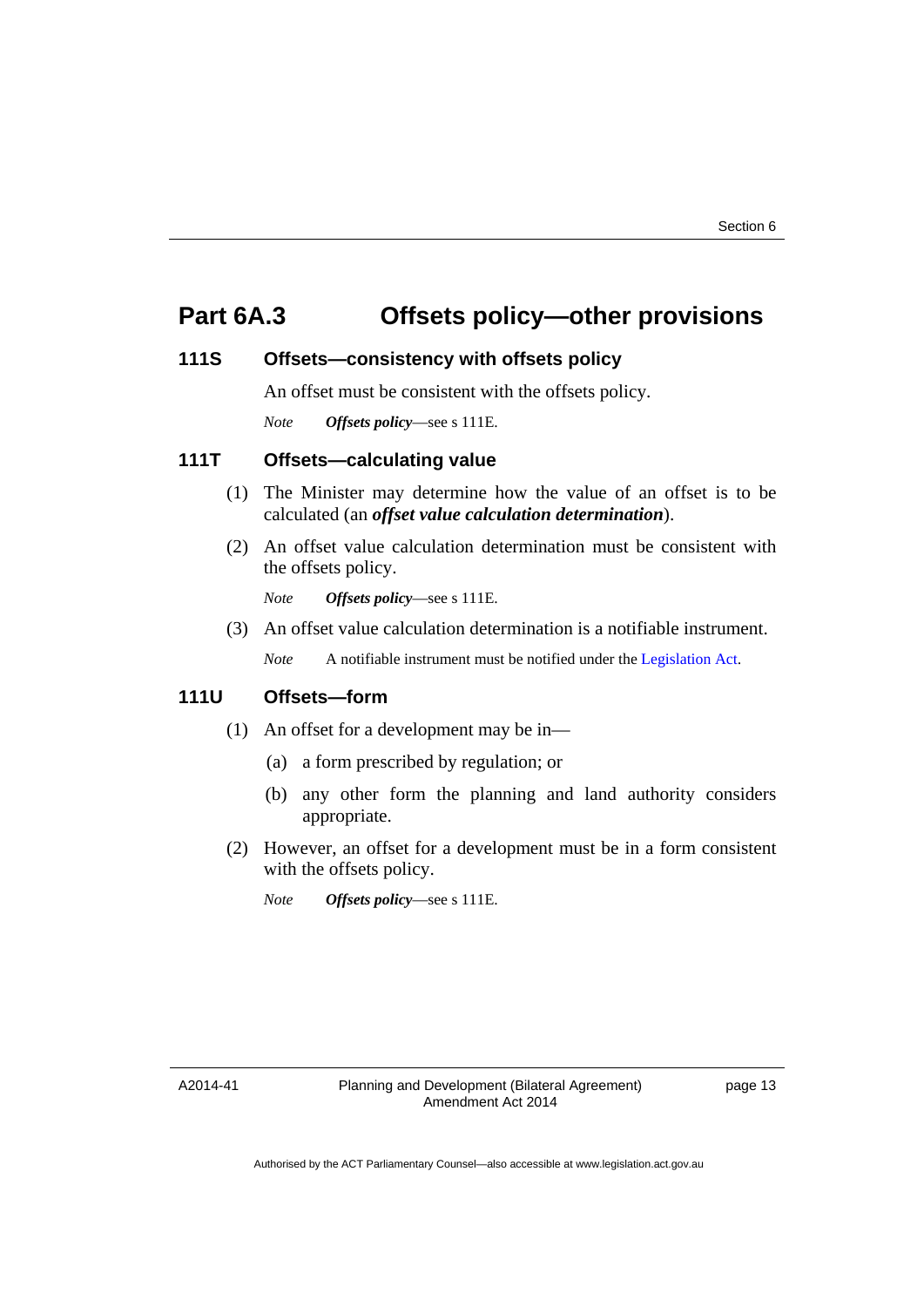#### **111V Offsets register**

- (1) The planning and land authority must keep a register of each offset (the *offsets register*).
- (2) The offsets register must include the following for each offset:
	- (a) the development approval including the offset condition requiring the offset;
	- (b) the details of the offset;
	- (c) if the offset requires an offset management plan—the offset management plan;
	- (d) if the offset requires another lease to be subject to a condition that the lessee of the other lease complies with an offset management plan that applies to the lease—details of the lease;
	- (e) anything else prescribed by regulation.
- (3) The offsets register may include anything else the planning and land authority considers relevant.
	- *Note 1* The offsets register is included in the public register (see s 28 (1) (ba)).
	- *Note 2* The planning and land authority may give an evidentiary certificate about details kept in the offsets register (see s 415A).

#### <span id="page-17-0"></span>**7 Merit track—when development approval must not be given Section 119 (2)**

*omit* 

division 7.3.3

*substitute* 

section 148 (Some development applications to be referred)

page 14 Planning and Development (Bilateral Agreement) Amendment Act 2014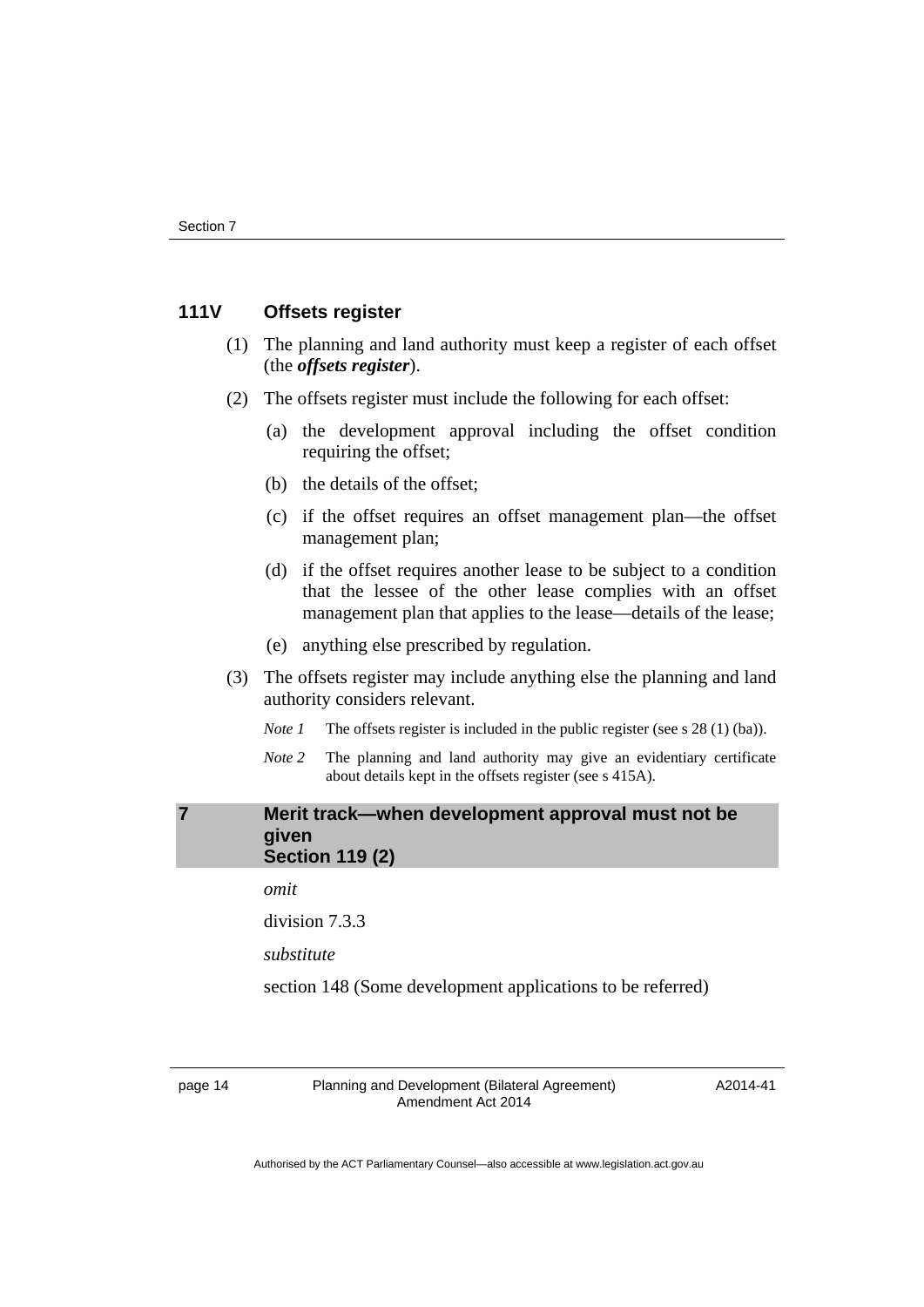#### <span id="page-18-0"></span>**8 Merit track—considerations when deciding development approval New section 120 (ba)**

#### *insert*

- (ba) if an environmental significance opinion is in force for the development proposal—the environmental significance opinion;
	- *Note Environmental significance opinion*—see s 138AA. Environmental significance opinions expire 18 months after they are notified (see s 138AD).

## <span id="page-18-1"></span>**9 Impact track—development applications Section 127**

#### *omit*

unless the application is exempted by the Minister under section 211

#### <span id="page-18-2"></span>**10 New section 127 (2)**

#### *after the notes, insert*

 (2) However, a completed EIS is not required if an EIS exemption is in force for the development proposal.

*Note 1 EIS exemption*, for a development proposal—see s 211.

*Note* 2 For when an EIS exemption expires, see s 211I.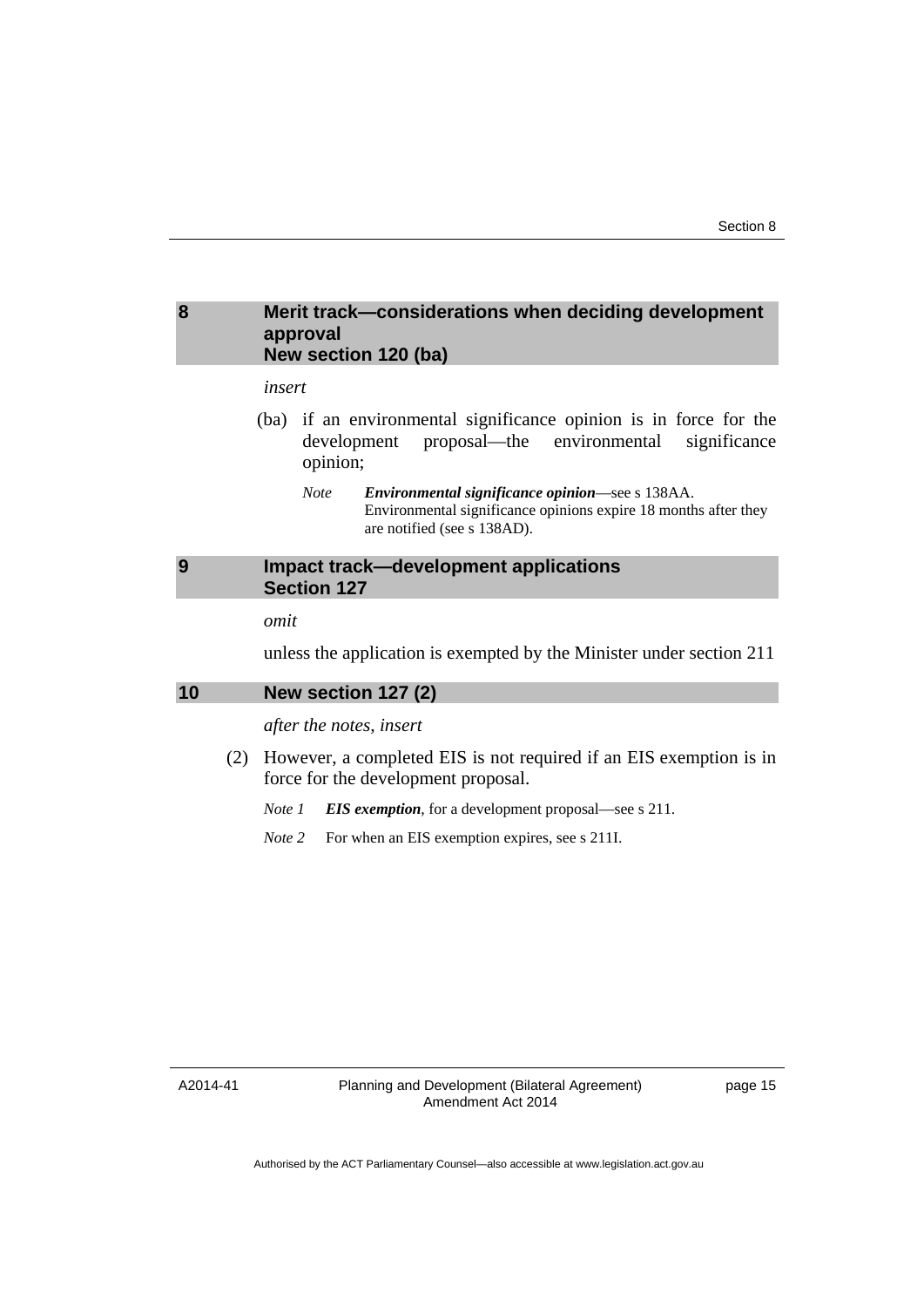#### <span id="page-19-0"></span>**11 New section 127A**

*insert* 

## **127A Impact track—referral of matter protected by the Commonwealth to Commonwealth**

- (1) This section applies if—
	- (a) but for this section, the planning and land authority or the Minister (the *decision-maker*) intends, under section 162 (Deciding development applications) to approve a development application for a development proposal (with or without conditions); and
	- (b) the proposed development is likely to have a significant adverse environmental impact on a matter protected by the Commonwealth.

*Note Matter protected by the Commonwealth*—see s 111B. *Significant* adverse environmental impact—see s 124A.

- (2) Before the decision-maker may make a decision under section 162, the decision-maker must refer the proposed decision to the Commonwealth Minister responsible for administering the *[Environment Protection and Biodiversity Conservation Act 1999](http://www.comlaw.gov.au/Series/C2004A00485)* (Cwlth) (the *Commonwealth Minister*).
- (3) If the Commonwealth Minister does not give the decision-maker advice about the proposed decision within 10 working days after the day the decision-maker gives the application to the Commonwealth Minister, the decision-maker may approve the application.
	- *Note* If the Commonwealth Minister gives the decision-maker advice about the proposed approval, development approval must not be given unless the development proposal is consistent with the advice (see s  $128(1)$  (b) (v)).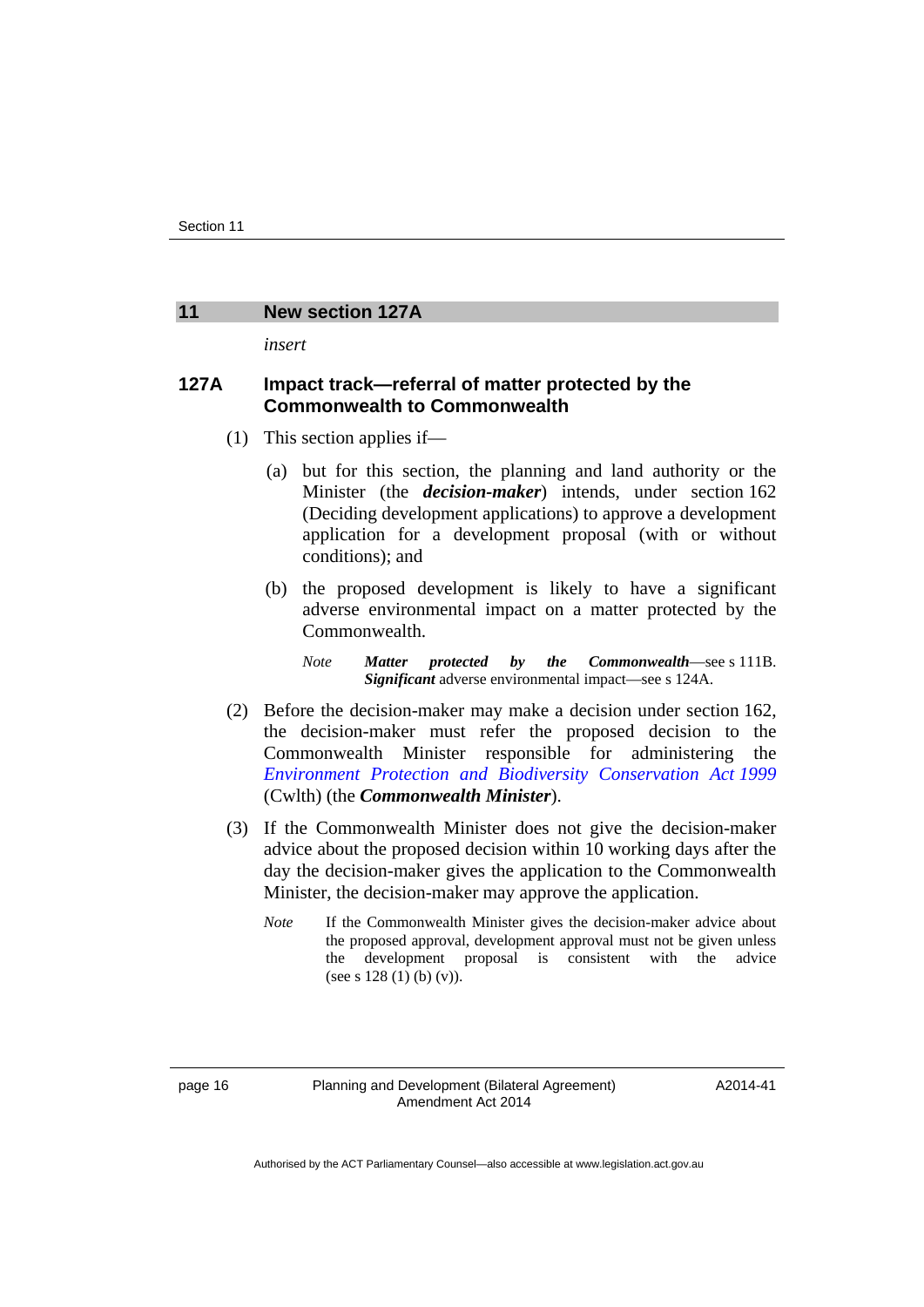## <span id="page-20-0"></span>**12 Impact track—when development approval must not be given Section 128 (1) (a) (ii)**

#### *substitute*

 (ii) an EIS exemption is in force for the development proposal; and

*Note 1 EIS exemption*, for a development proposal—see s 211.

*Note* 2 For when an EIS exemption expires, see s 211I.

#### <span id="page-20-1"></span>**13 Section 128 (1) (b), notes**

#### *substitute*

 (iv) if a conditional EIS exemption is in force for the development application—the requirements of the condition; and

*Note* An EIS exemption may be conditional (see s 211H (4)).

- (v) if the proposed development is likely to have a significant adverse environmental impact on a matter protected by the Commonwealth—advice given by the Commonwealth Minister under section 127A (Impact track—referral of matter protected by the Commonwealth to Commonwealth); and
	- *Note Matter protected by the Commonwealth*—see s 111B. *Significant* adverse environmental impact—see s 124A.
- (vi) if the proposed development is likely to have a significant adverse environmental impact on a protected matter and the authority is to decide the development application advice given by the conservator.
- *Note 1* For par (b), an application cannot be approved if it is inconsistent with the [territory plan](http://www.legislation.act.gov.au/ni/2008-27/default.asp) (see s 50) or the National Capital Plan (see *[Australian](http://www.comlaw.gov.au/Series/C2004A03701)  [Capital Territory \(Planning and Land Management\) Act 1988](http://www.comlaw.gov.au/Series/C2004A03701)* (Cwlth), s 11).

A2014-41

Planning and Development (Bilateral Agreement) Amendment Act 2014

page 17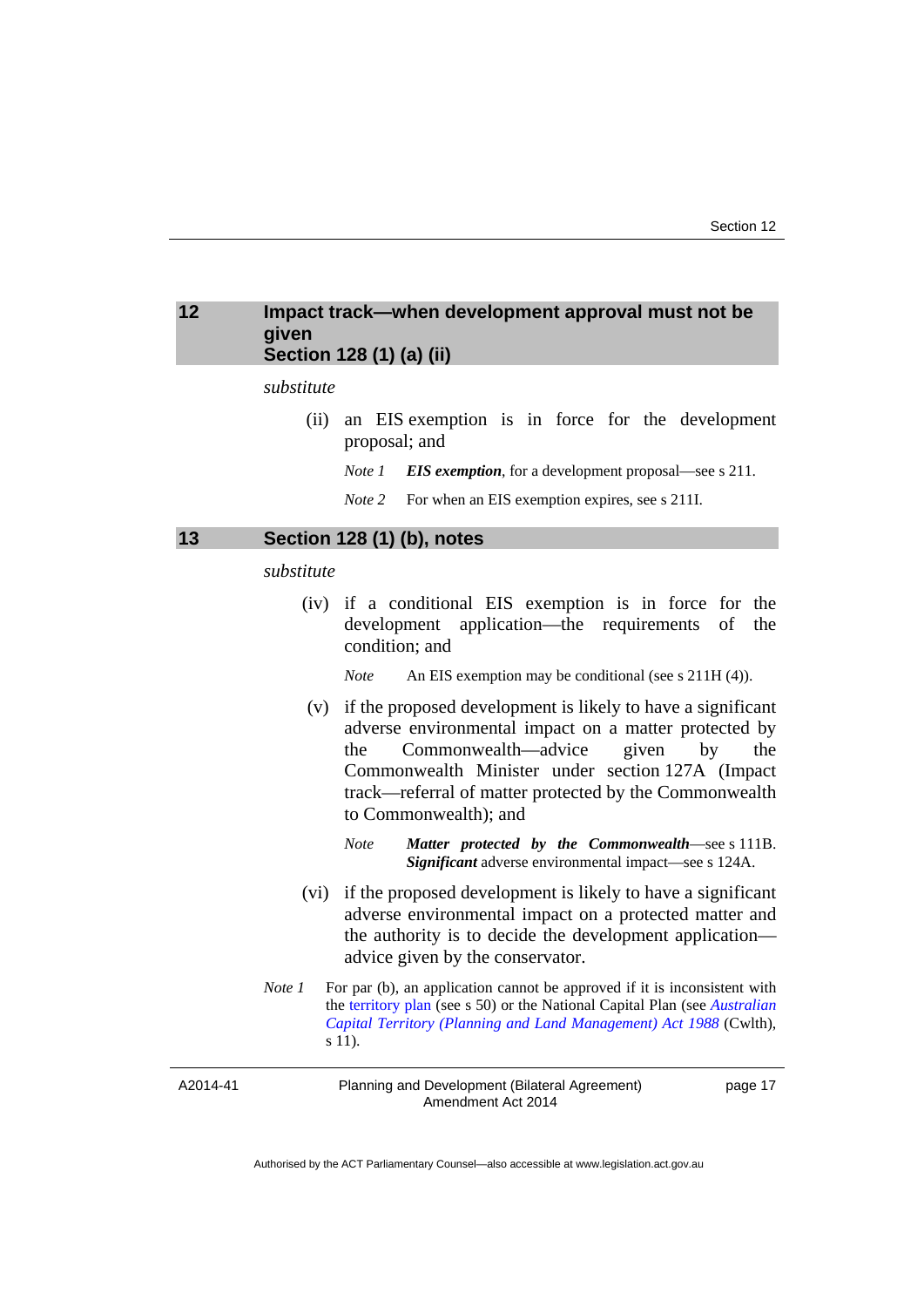- *Note* 2 For par (b), requirements for an EIS are dealt with in pt 8.2.
- *Note 3* For par (b), for when an EIS is completed, see s 209.
- *Note 4* For par (b), for the term of a scoping document for an EIS, see s 215.
- *Note* 5 For par (b) (vi), the conservator may give advice under s 149 as a result of referral under s 147A or s 148, or under s 156. See also the *[Nature](http://www.legislation.act.gov.au/a/1980-20)  [Conservation Act 1980](http://www.legislation.act.gov.au/a/1980-20)*, pt 8A.
- *Note* 6 For par (b) (vi), if the Minister is to decide the development application (using the Minister's call-in power in div 7.3.5), the development approval may be inconsistent with the conservator's advice if the Minister is satisfied that the approval is consistent with the offsets policy (see s (1A)).
- *Note* 7 For par (b) (vi), *protected matter*—see s 111A.

#### <span id="page-21-0"></span>**14 New section 128 (1A)**

*insert* 

- (1A) Also, the Minister must not approve a development application for a development proposal if the approval would be inconsistent with advice given by the conservator as a result of referral under section 147A (Development applications involving protected matter to be referred to conservator) unless the Minister is satisfied that—
	- (a) the approval is consistent with the offsets policy; and
	- (b) the approval would provide a substantial public benefit.
	- *Note 1 Offsets policy*—see s 111E.
	- *Note 2* The Minister may approve a development application under s 162 if the Minister exercises the Minister's call-in powers (see div 7.3.5). If the authority is to decide the application, the development approval must not be given unless the development proposal is consistent with the conservator's advice (see s (1) (b) (vi)).
	- *Note 3* The conservator's advice is further dealt with in the *[Nature](http://www.legislation.act.gov.au/a/1980-20)  [Conservation Act 1980](http://www.legislation.act.gov.au/a/1980-20)*, pt 8A.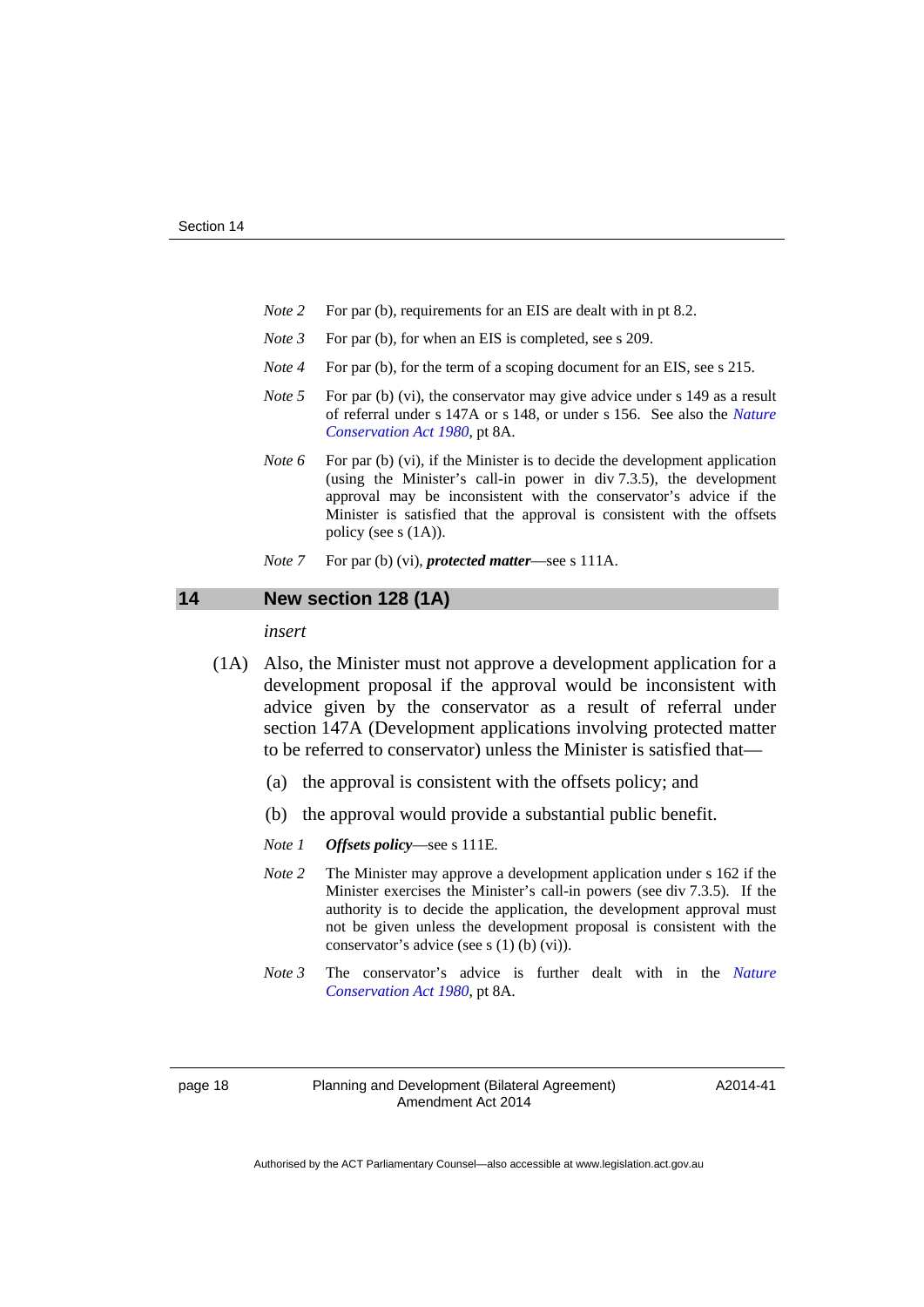<span id="page-22-2"></span><span id="page-22-1"></span><span id="page-22-0"></span>

|    | <b>Section 128 (2)</b>                                                                        |  |
|----|-----------------------------------------------------------------------------------------------|--|
|    | omit                                                                                          |  |
|    | Also                                                                                          |  |
|    | substitute                                                                                    |  |
|    | In addition,                                                                                  |  |
| 16 | <b>Section 128 (2)</b>                                                                        |  |
|    | omit                                                                                          |  |
|    | division 7.3.3                                                                                |  |
|    | substitute                                                                                    |  |
|    | section 148 (Some development applications to be referred)                                    |  |
| 17 | Impact track-considerations when deciding<br>development approval<br>Section 129 (h) and note |  |
|    | substitute                                                                                    |  |
|    | (h) the offsets policy;                                                                       |  |
|    | <b>Note</b><br>Offsets policy—see s 111E.                                                     |  |
|    | if an EIS is completed for the proposed development—<br>(ha)                                  |  |
|    | the completed EIS; and<br>(i)                                                                 |  |
|    | the EIS assessment report for the EIS;<br>(ii)                                                |  |
|    | Note 1<br>For when an EIS is completed, see s 209.                                            |  |
|    | Note 2<br>EIS assessment report—see s 225A.                                                   |  |
|    |                                                                                               |  |

A2014-41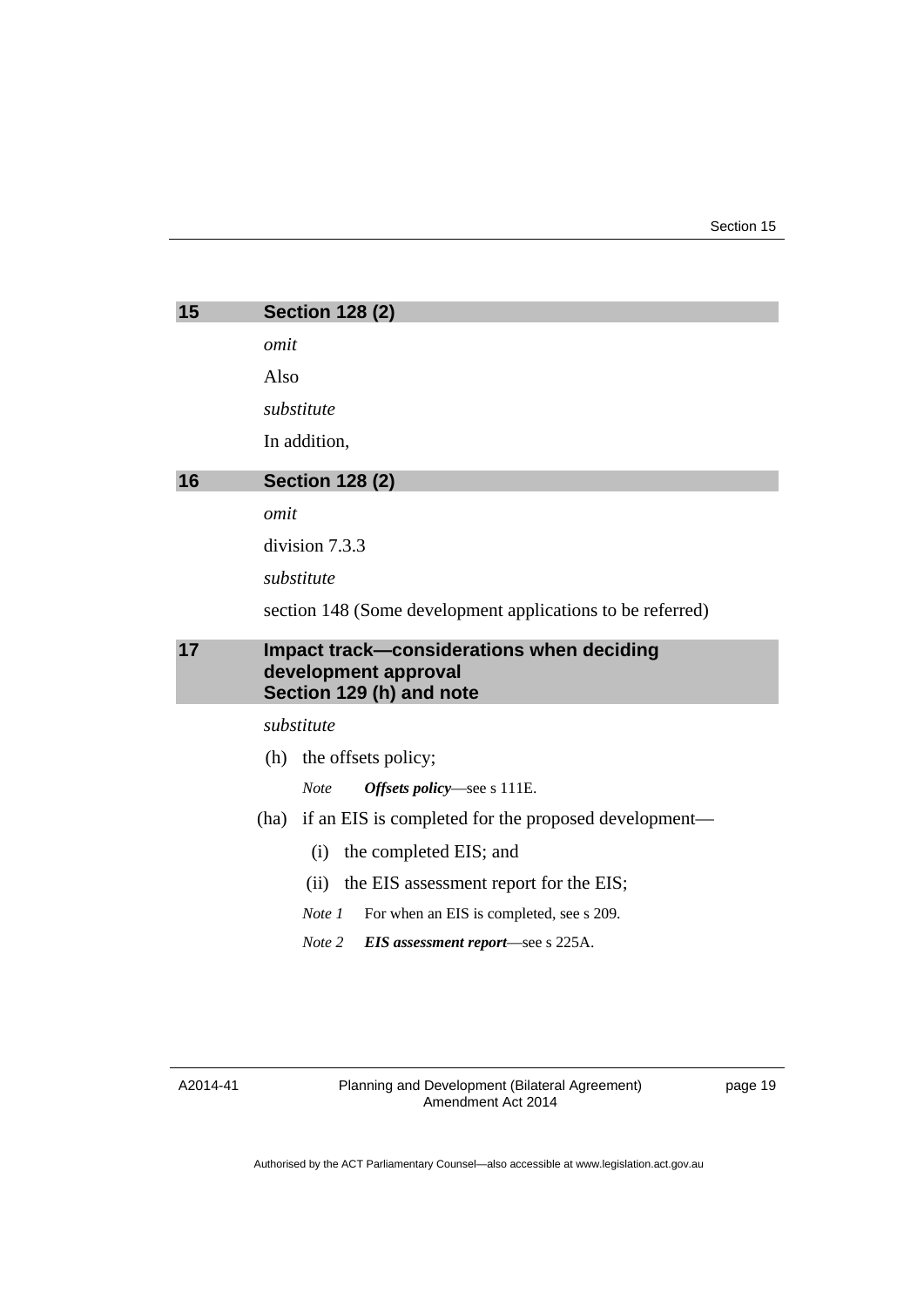#### <span id="page-23-0"></span>**18 Consideration of development proposals Section 138 (4) (b)**

#### *substitute*

 (b) whether the application will be referred under section 147A (Development applications involving protected matter to be referred to conservator) or section 148 (Some development applications to be referred);

# <span id="page-23-1"></span>**19 Deciding environmental significance opinion applications Section 138AB (4) (a)**

#### *substitute*

 (a) if the relevant agency considers that the proposal is not likely to have a significant adverse environmental impact—give the environmental significance opinion; or

*Note Significant* adverse environmental impact—see s 124A.

- (aa) if the relevant agency considers that the proposal is not likely to have a significant adverse environmental impact if the development satisfies certain conditions—give the environmental significance opinion subject to the stated conditions (a *conditional environmental significance opinion*); or
	- *Note* If a conditional environmental significance opinion has been given for a development, the development approval must include a condition that the development comply with the condition in the environmental significance opinion (see s 165 (2) (d)). In addition, an application to amend a development approval must be refused if the changed development proposal would be in breach of a condition on the approval relating to a conditional environmental significance opinion (see s 198 (3) (c)).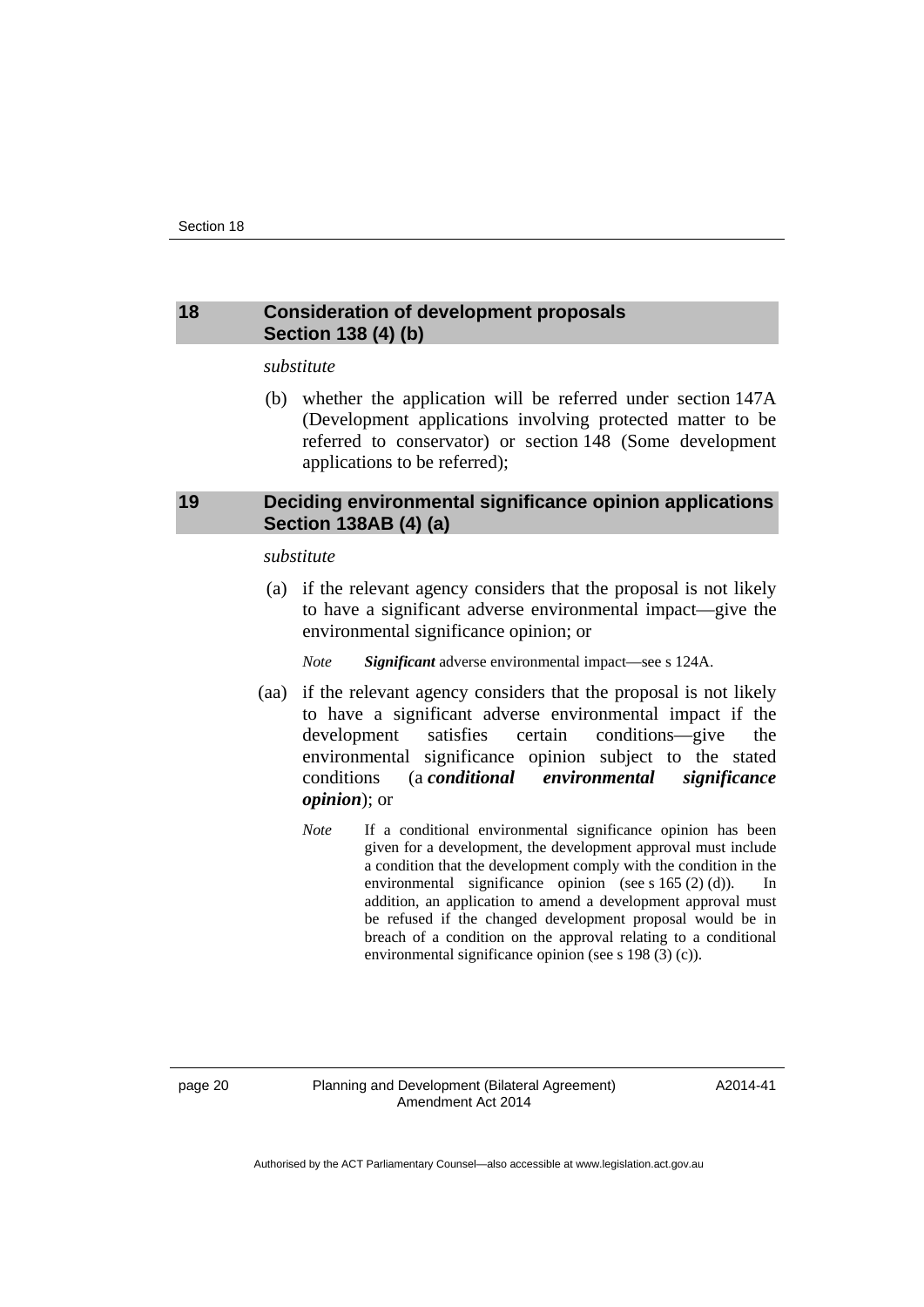### <span id="page-24-0"></span>**20 Form of development applications Section 139 (2) (f) (ii)**

#### *substitute*

- (ii) the completed EIS for the proposal, unless an EIS exemption is in force for the development proposal; and
	- *Note 1 EIS exemption*, for a development proposal—see s 211.
	- *Note* 2 For when an EIS exemption expires, see s 211I.

#### <span id="page-24-1"></span>**21 Section 139 (2) (h)**

*omit* 

division 7.3.3

*substitute*

section 147A (Development applications involving protected matter to be referred to conservator) or section 148 (Some development applications to be referred)

# <span id="page-24-2"></span>**22 Referred development application amended Section 145 (1) (b)**

#### *substitute*

- (b) before it was amended, the application was referred to an entity under—
	- (i) section 127A (Impact track—referral of matter protected by the Commonwealth to Commonwealth); or
	- (ii) section 147A (Development applications involving protected matter to be referred to conservator); or
	- (iii) section 148 (Some development applications to be referred).

A2014-41

Planning and Development (Bilateral Agreement) Amendment Act 2014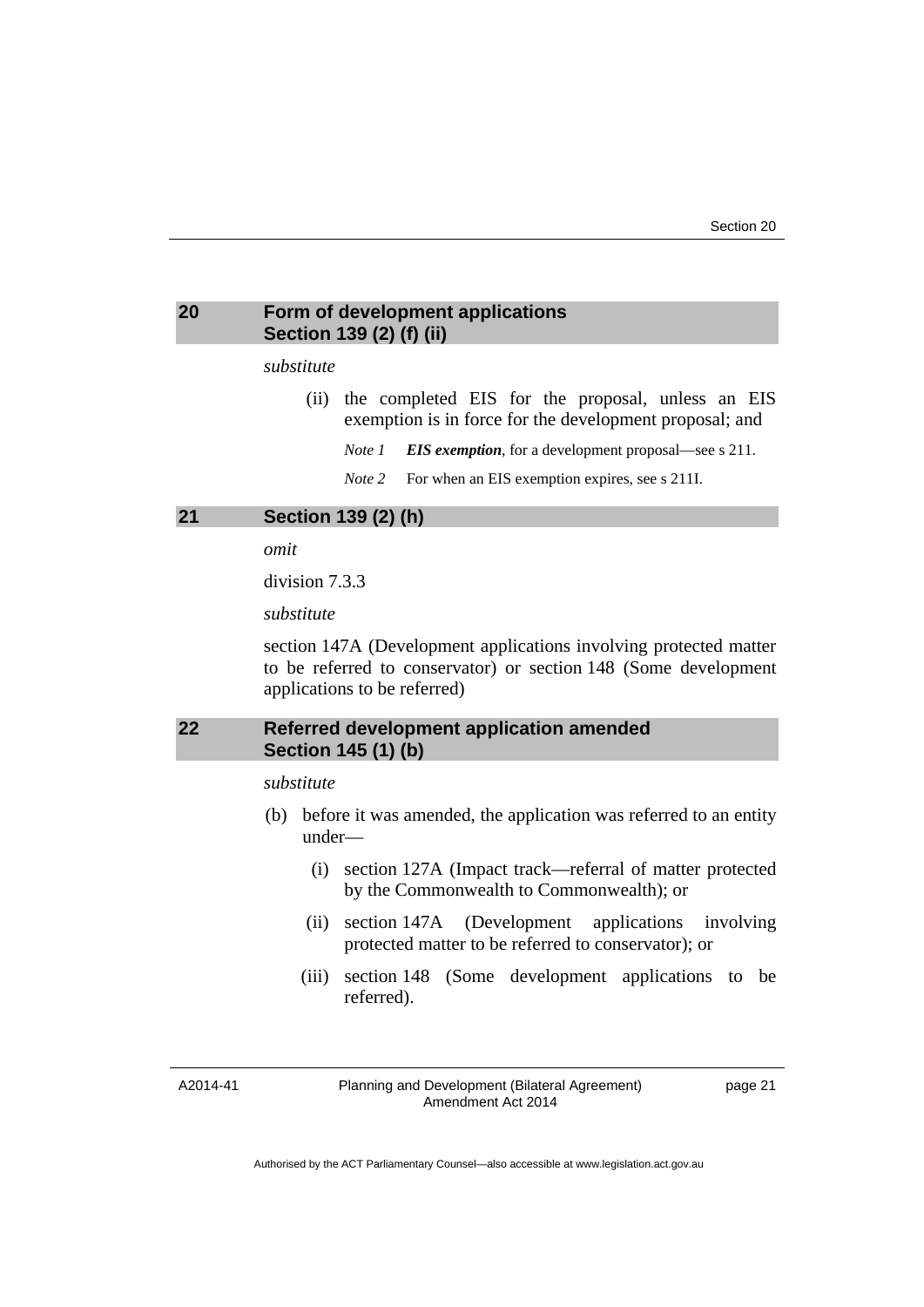#### <span id="page-25-0"></span>**23 New section 147A**

*in division 7.3.3, insert* 

#### **147A Development applications involving protected matter to be referred to conservator**

- (1) This section applies if the planning and land authority is satisfied that a proposed development is likely to have a significant adverse environmental impact on a protected matter.
- (2) The planning and land authority must refer the development application for the development to the conservator of flora and fauna.
	- *Note 1* The conservator's advice must contain an assessment of whether the proposed development is likely to have a significant adverse environmental impact on a protected matter and, if so, advice about suitable offsets for the proposed development (see *[Nature Conservation](http://www.legislation.act.gov.au/a/1980-20)  [Act 1980](http://www.legislation.act.gov.au/a/1980-20)*, pt 8A, particularly s 91D).
	- *Note 2* If the proposed development is likely to have a significant adverse environmental impact on a protected matter, and the authority is to decide the development application, development approval must not be given unless the development proposal is consistent with the conservator's advice (see s 128 (1) (b) (vi)).
	- *Note 3 Significant* adverse environmental impact—see s 124A.

## <span id="page-25-1"></span>**24 Requirement to give advice in relation to development applications Section 149 (1)**

*after* 

entity

*insert* 

under section 147A or section 148

page 22 Planning and Development (Bilateral Agreement) Amendment Act 2014

A2014-41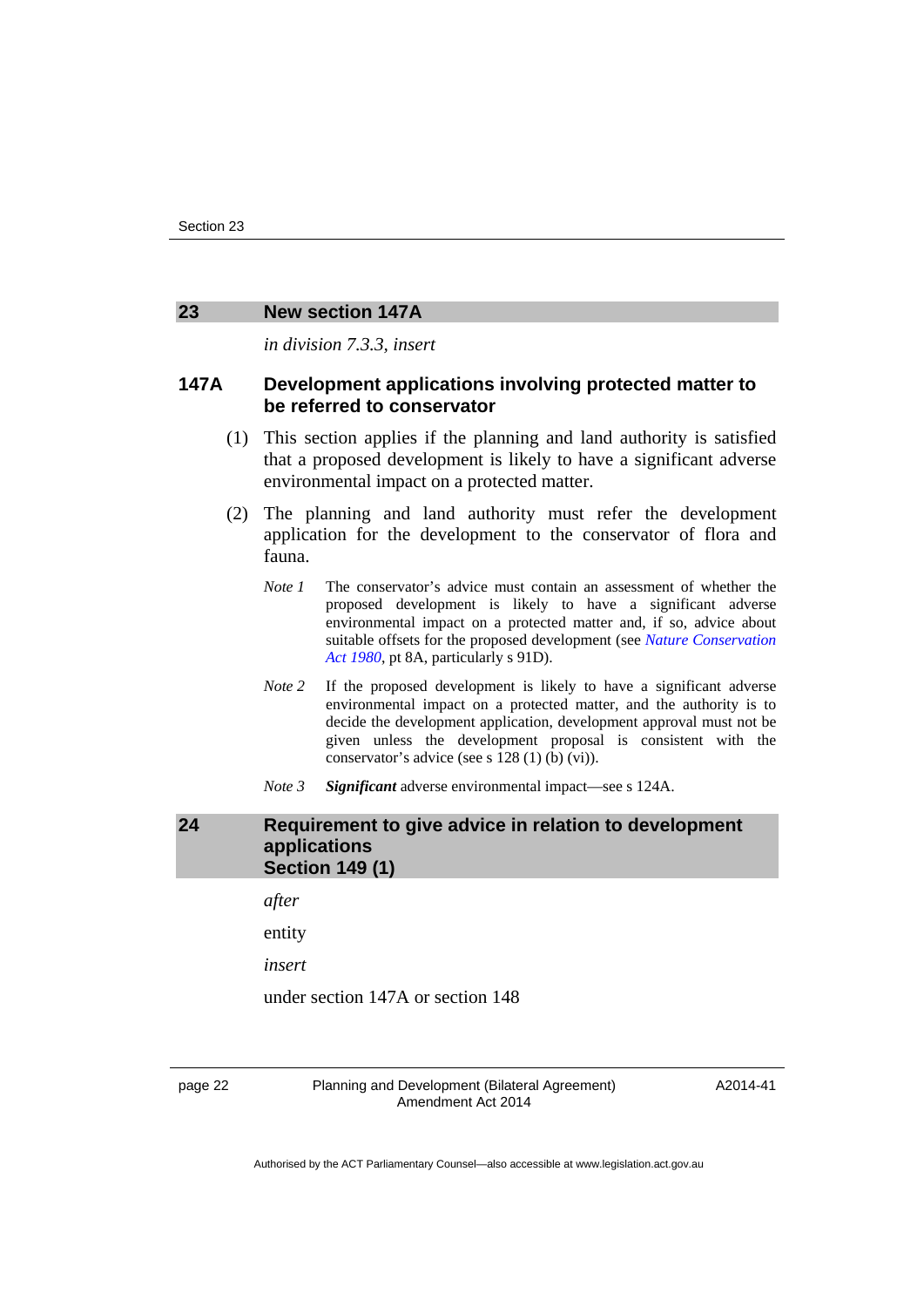#### <span id="page-26-0"></span>**25 Direction that development applications be referred to Minister Section 158 (2) (a)**

#### *substitute*

- (a) is required to be referred, or has been referred, under—
	- (i) section 127A (Impact track—referral of matter protected by the Commonwealth to Commonwealth); or
	- (ii) section 147A (Development applications involving protected matter to be referred to conservator); or
	- (iii) section 148 (Some development applications to be referred); and

## <span id="page-26-1"></span>**26 Section 158 (3) (b), example 1**

*substitute* 

1 referring the application to an entity under s 147A or s 148

#### <span id="page-26-2"></span>**27 Section 158 (4) (a)**

#### *substitute*

- (a) the information and documents received by the authority in relation to the application, including any advice given to the authority as a result of referral under—
	- (i) section 127A; or
	- (ii) section 147A; or
	- (iii) section 148; and

A2014-41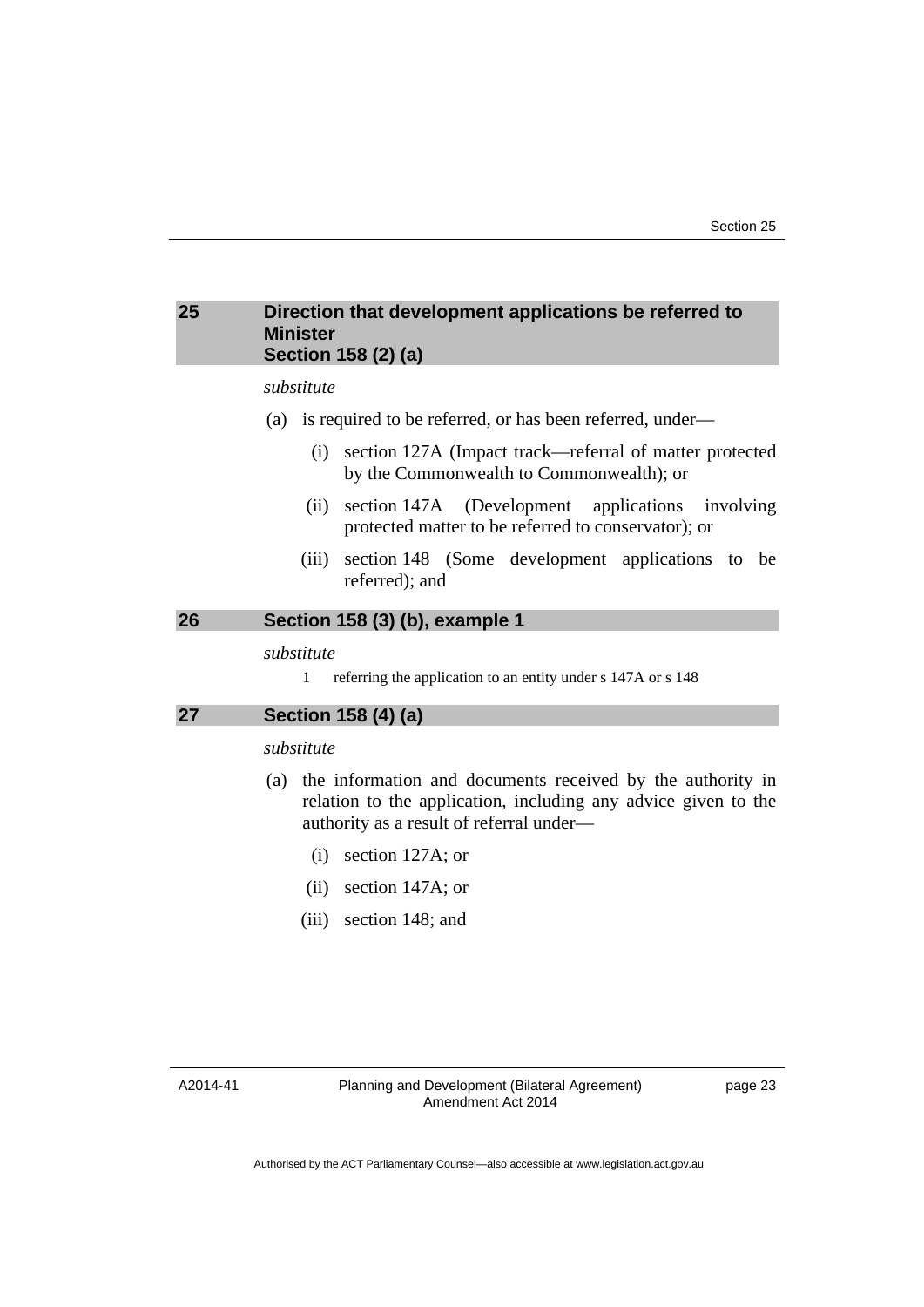#### <span id="page-27-0"></span>**28 Deciding development applications Section 162 (1), note 3**

#### *substitute*

*Note 3* If a development application has been referred to an entity under s 147A or s 148, the notice of the decision under this section must include information about any comment by the entity and whether the authority followed the entity's advice (see s 170 (3) (c) and s 172).

#### <span id="page-27-1"></span>**29 Conditional approvals New section 165 (2) (d)**

#### *insert*

- (d) if a conditional environmental significance opinion has been given in relation to the development—must include a condition that the development comply with the condition in the environmental significance opinion.
	- *Note 1 Conditional environmental significance opinion* see s 138AB (4) (aa).
	- *Note 2* An application to amend a development approval must be refused if the changed development proposal would be in breach of the condition relating to the conditional environmental significance opinion (see s 198 (3) (c)).

<span id="page-27-2"></span>

| 30 | New section 165 (3) (ha) |
|----|--------------------------|
|    | insert                   |

- (ha) an offset condition;
	- *Note Offset condition*, for a development approval—see s 165B.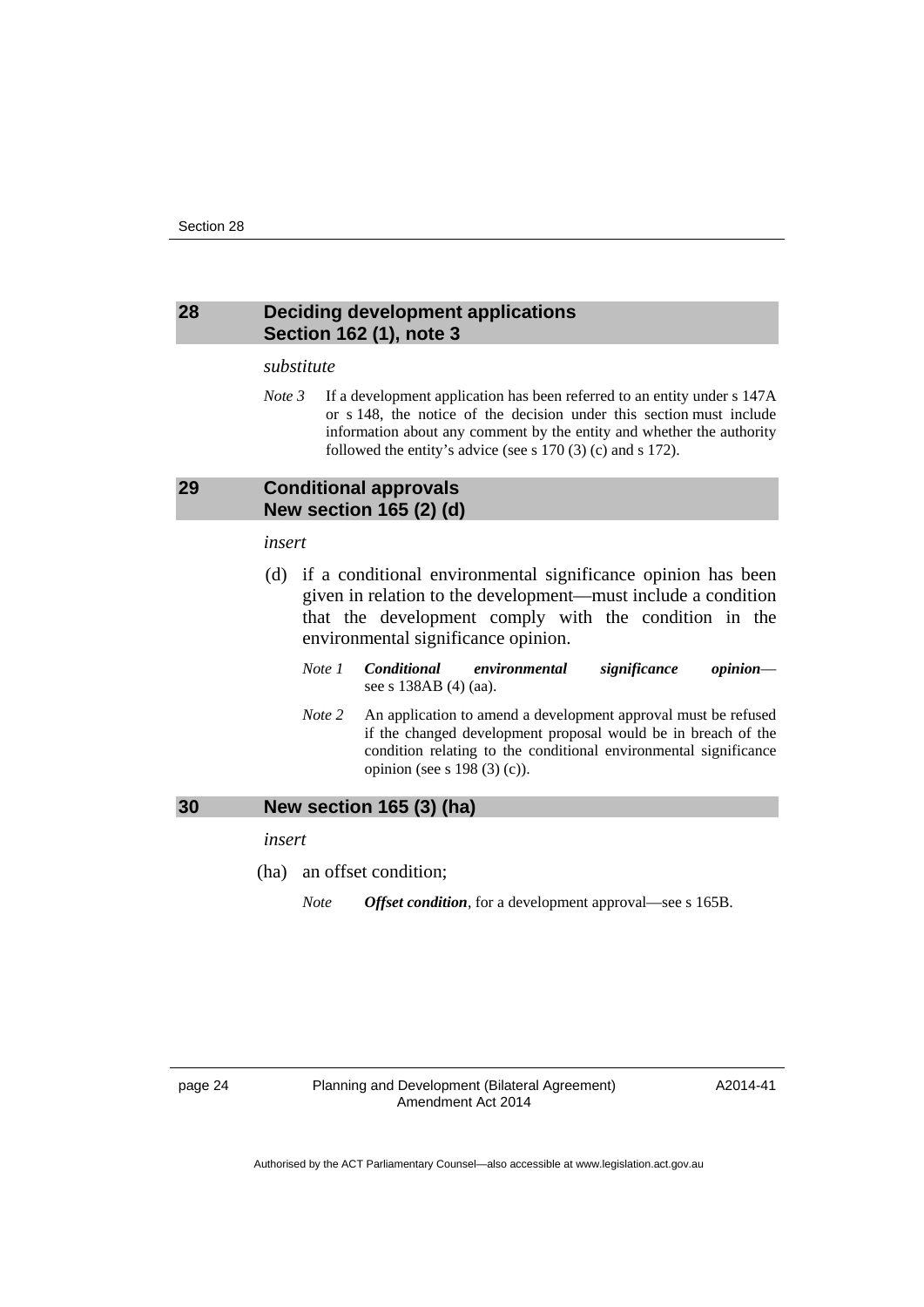#### <span id="page-28-0"></span>**31 New division 7.3.6A**

*insert* 

# **Division 7.3.6A Development approvals—offset conditions**

## **165B Meaning of** *offset condition*

(1) In this Act:

*offset condition*, for a development approval, means a condition—

- (a) identifying a protected matter that is likely to suffer a significant adverse environmental impact from the development; and
- (b) requiring an offset to compensate for the likely impact of the development on the protected matter.
- *Note Significant* adverse environmental impact—see s 124A. *Offset*, for a development—see s 111C. An offset must be consistent with the offsets policy (see s 111S).
- (2) An offset condition, for a development approval, may include a requirement that the proponent of the development have an offset management plan for the offset.
- (3) An offset condition, for a development approval, may include a requirement that—
	- (a) if the offset land is not the development approval land—the lease for the offset land be subject to a condition requiring the lessee of the offset land to comply with an offset management plan for the offset; and

A2014-41

*Note 1 Development approval land*, for a development approval and *offset land*, for an offset—see s (4).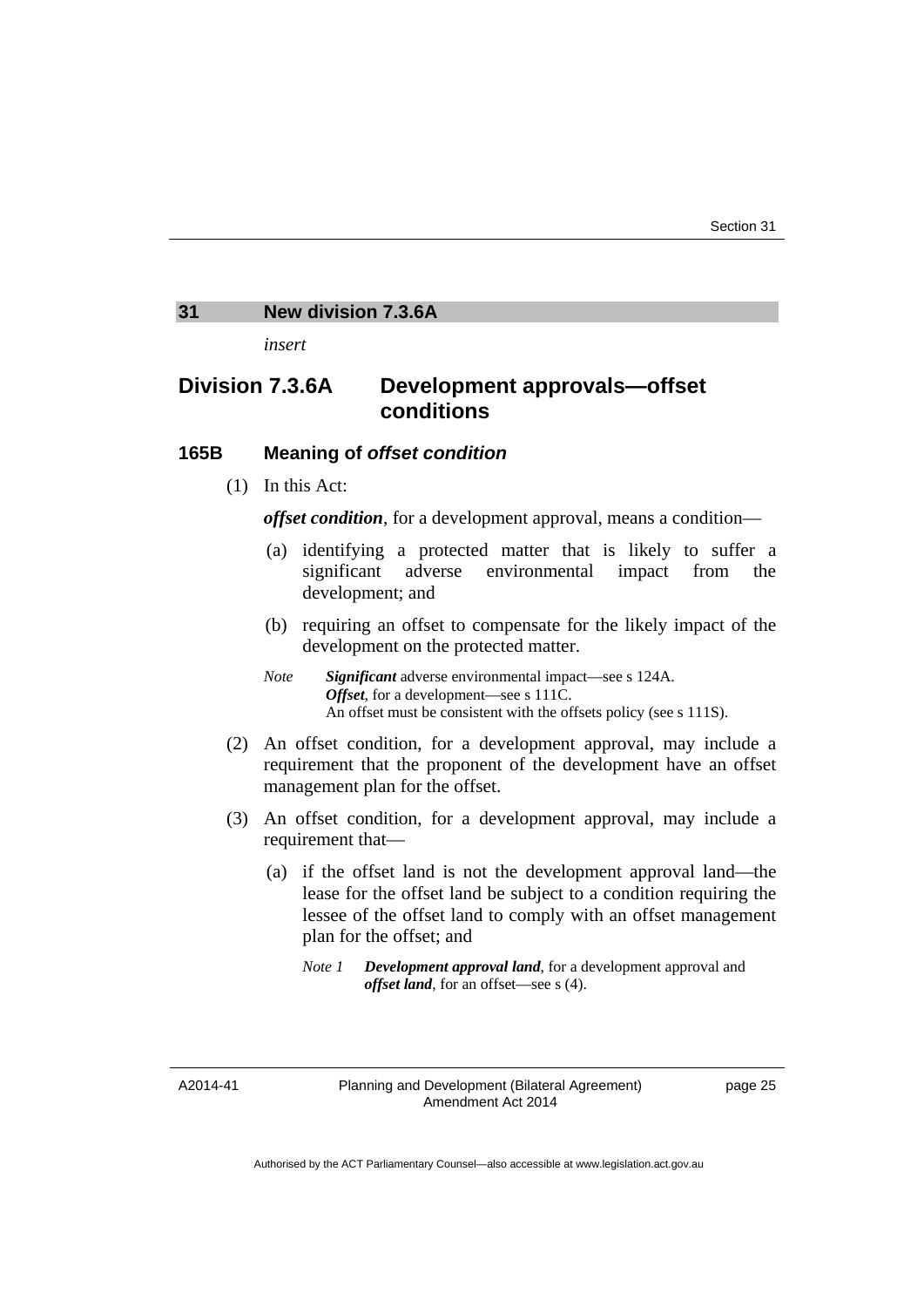- *Note* 2 To satisfy an offset condition with this kind of requirement, another development approval may be needed to vary the lease for the offset land to include a condition on the lease for the offset land that the lessee must comply with the offset management plan.
- (b) if the offset is to be on public land—
	- (i) a new plan of management for the public land be prepared, including stated matters; or
	- (ii) an existing plan of management for the public land be varied in a stated way; and
	- *Note Plan of management*—see s 313.
- (c) if the offset is to be on land comprised in a rural lease—
	- (i) a new land management agreement for the land be prepared, including stated matters; or
	- (ii) an existing land management agreement for the land be varied in a stated way.
	- *Note Rural lease*—see s 234. *Land management agreement* means an agreement under s 283.
- (4) In this section:

*development approval land*, for a development approval, means the land to which the development approval applies.

*offset land*, for an offset, means the land on which the offset is to be located.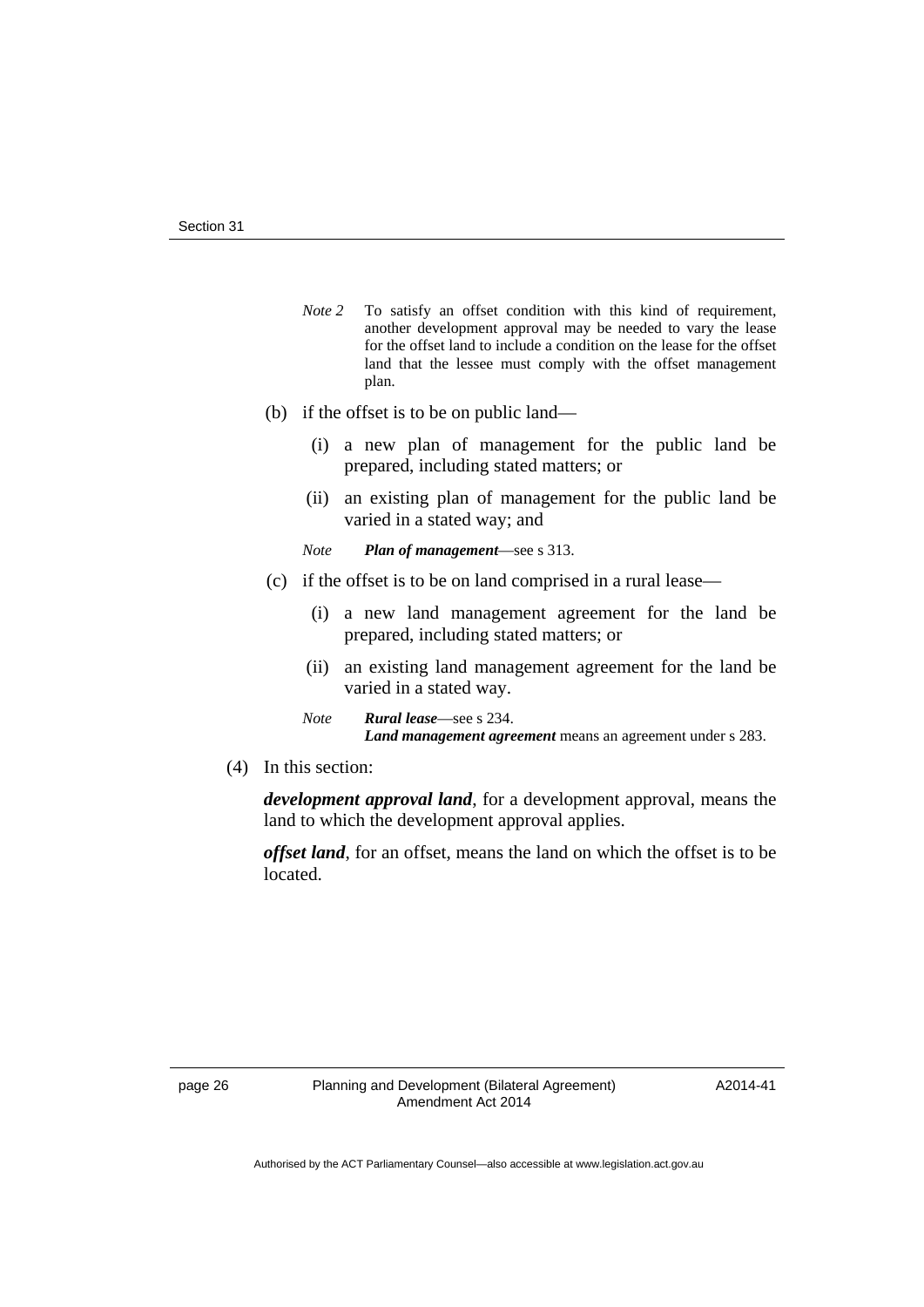#### **165C Meaning of** *offset management plan*

(1) In this Act:

*offset management plan*, for an offset, means a plan—

- (a) to achieve the offset; and
- (b) that is—
	- (i) approved by the Minister under section 165F (Draft offset management plan—submission to Minister); or
	- (ii) amended by the Minister under—
		- (A) section 165I (Offset management plan—amendment initiated by offset manager); or
		- (B) section 165J (Offset management plan amendment initiated by Minister).
- (2) An offset management plan is a notifiable instrument.

*Note* A notifiable instrument must be notified under the [Legislation Act](http://www.legislation.act.gov.au/a/2001-14).

#### **165D Meaning of** *offset manager*

In this Act:

#### *offset manager*, for an offset management plan—

- (a) means—
	- (i) if a lease of land includes a condition that requires the lessee of the land to comply with an offset management plan in relation to an offset—the lessee of the land; or
	- (ii) if the offset management plan applies to unleased land or public land—the custodian of the land; or
		- *Note* The offset manager must take reasonable steps to implement the offset management plan (see s 165H and sch 2, item 4A).

A2014-41

Planning and Development (Bilateral Agreement) Amendment Act 2014

page 27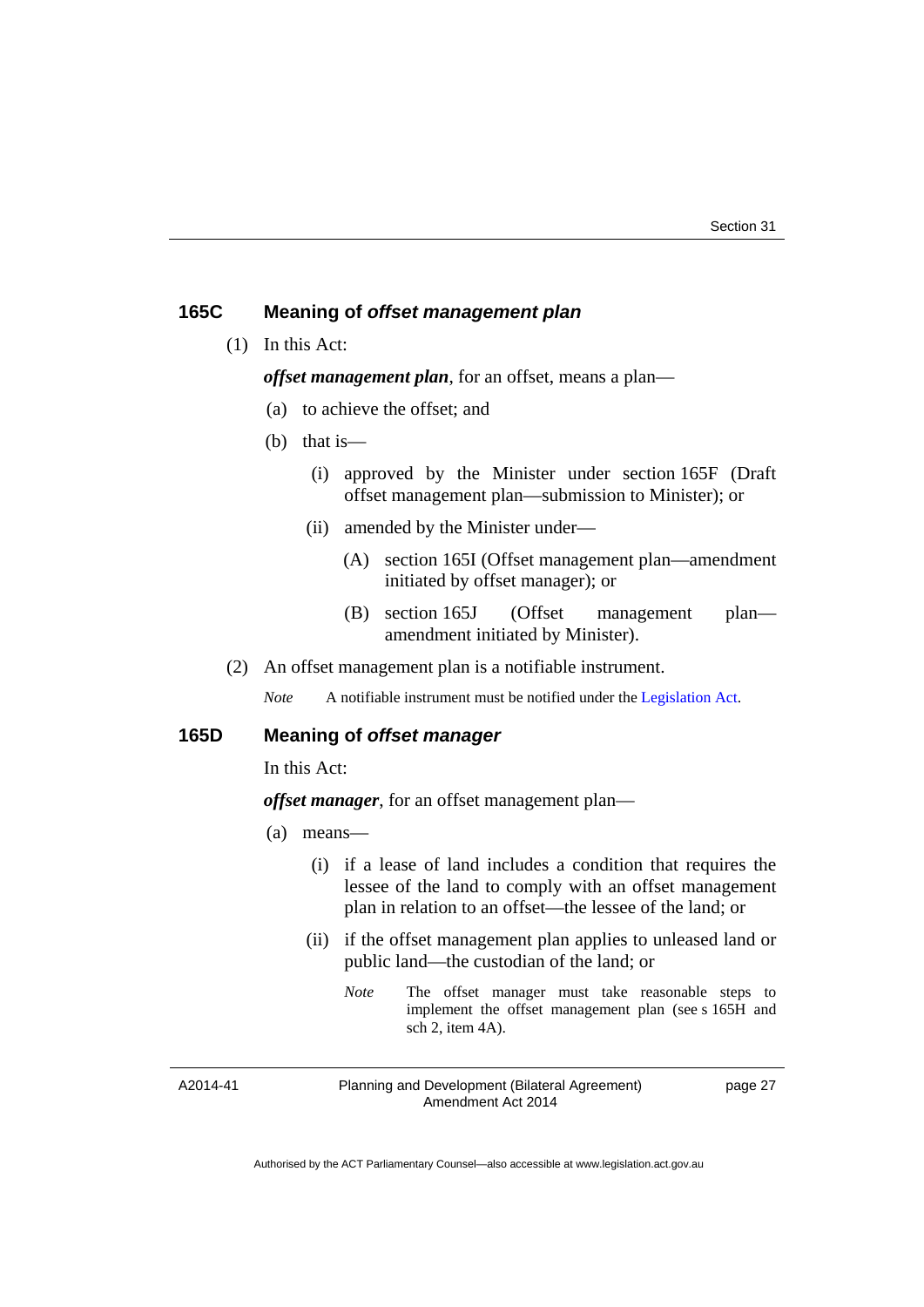- (iii) in any other case—the person identified in the offset management plan as the offset manager; but
- (b) if paragraph (a) (i) does not apply—does not include the lessee of the land.

#### **165E Draft offset management plan—proponent to prepare**

- (1) If an offset condition on a development approval requires the proponent to have an offset management plan for the offset, the proponent must prepare a draft offset management plan for the offset.
- (2) The draft offset management plan must—
	- (a) identify the land to which it applies; and
	- (b) include a plan describing how the offset may be achieved; and
	- (c) if the offset management plan will not apply to leased land, unleased land or public land—identify the offset manager for the offset management plan; and
	- (d) include provisions about—
		- (i) how the effectiveness of the plan is to be monitored; and
		- (ii) when the plan is to be reviewed; and
	- (e) include the matters prescribed by regulation.
- (3) The draft offset management plan may—
	- (a) state the term of the offset management plan; and
		- *Note* If no term is stated, the offset management plan expires when the development approval including the offset condition requiring the offset management plan ends (see s 165L). Otherwise the offset management plan operates indefinitely.
	- (b) apply, adopt or incorporate an instrument as in force from time to time.

page 28 Planning and Development (Bilateral Agreement) Amendment Act 2014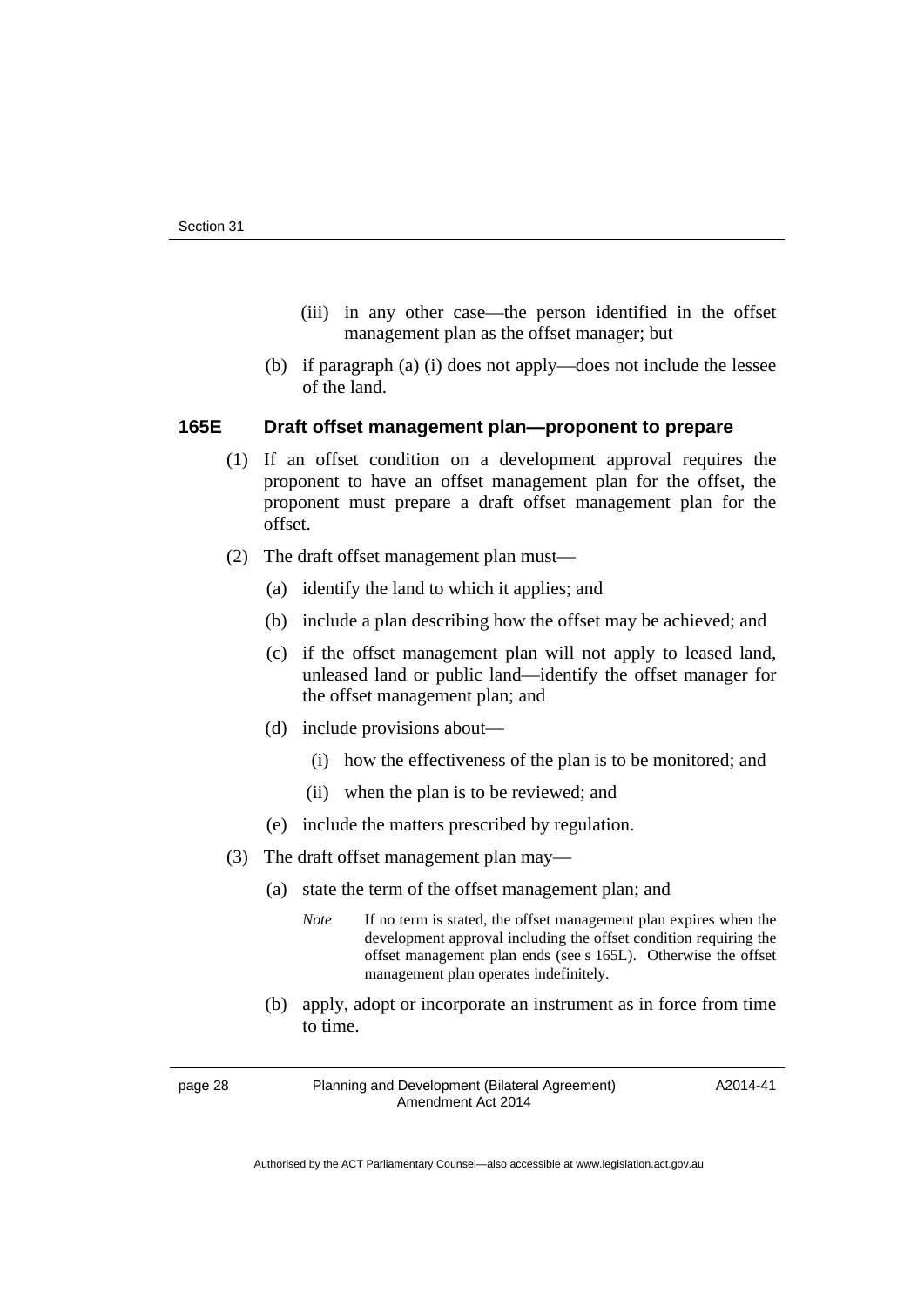- (4) In preparing a draft offset management plan, the proponent must consult the following entities and seek their written agreement to the draft offset management plan:
	- (a) the conservator of flora and fauna;
	- (b) if the offset management plan will apply to leased land—the lessee of the land (unless the lessee is the proponent);
	- (c) if the offset management plan will apply to unleased land or public land—the custodian of the land.

#### **165F Draft offset management plan—submission to Minister**

- (1) The proponent must submit the draft offset management plan to the Minister for approval.
- (2) The draft offset management plan must be accompanied by the written agreement of the entities mentioned in section 165E (4).
- (3) If the proponent submits the draft offset management plan to the Minister for approval, the Minister must—
	- (a) approve the draft offset management plan; or
		- *Note* A draft offset management plan approved under this paragraph becomes the offset management plan (see s 165C).
	- (b) return the draft offset management plan to the proponent and direct the proponent to take 1 or more of the following actions in relation to it:
		- (i) carry out stated further consultation;
		- (ii) consider a relevant report;
		- (iii) revise the draft offset management plan in a stated way; or
		- *Note* The proponent must give effect to the direction and resubmit the draft offset management plan to the Minister (see s 165G).

A2014-41

Planning and Development (Bilateral Agreement) Amendment Act 2014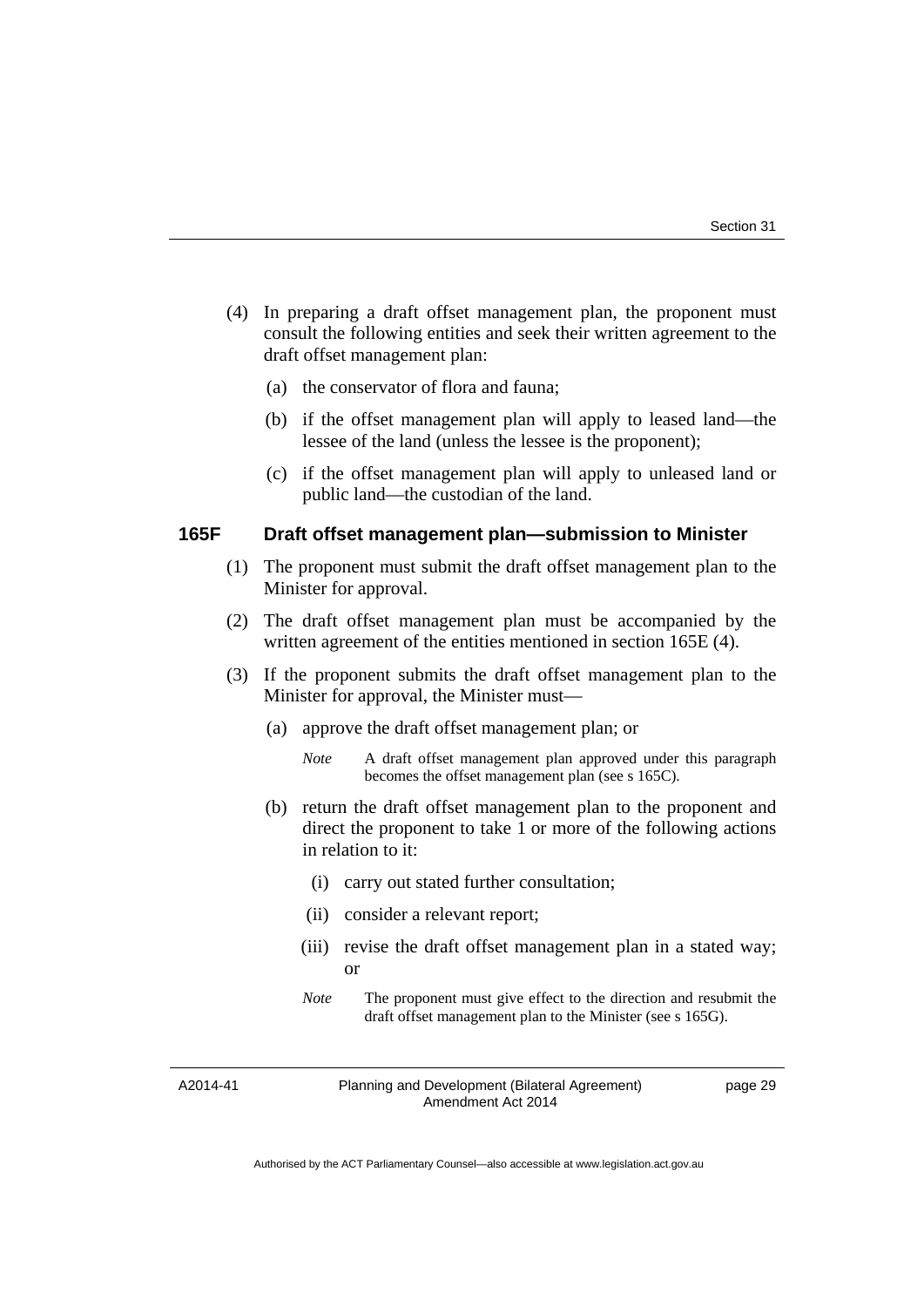- (c) reject the draft offset management plan.
- (4) However, the Minister may approve the draft offset management plan only if the plan is consistent with—
	- (a) the offset condition in the development approval requiring the offset; and
	- (b) the offsets policy.
	- *Note 1 Offsets policy*—see s 111E.
	- *Note 2* An offset management plan approved by the Minister is a notifiable instrument (see s 165C (2)).
	- *Note* 3 This section is subject to s 411 and s 412.

# **165G Draft offset management plan—Minister's direction to revise etc**

- (1) This section applies if the Minister gives the proponent a direction under section 165F (3) (b).
- (2) The proponent must—
	- (a) give effect to the direction; and
	- (b) if the direction is to revise the draft offset management plan in a stated way—consult the entities mentioned in section 165E (4) and seek their written agreement to the revisions; and
	- (c) resubmit the draft offset management plan to the Minister for approval.
- (3) The resubmitted draft offset management plan must be accompanied by the written agreement of the entities mentioned in section 165E (4).
- (4) The Minister must decide, under section 165F, what to do with the resubmitted draft offset management plan.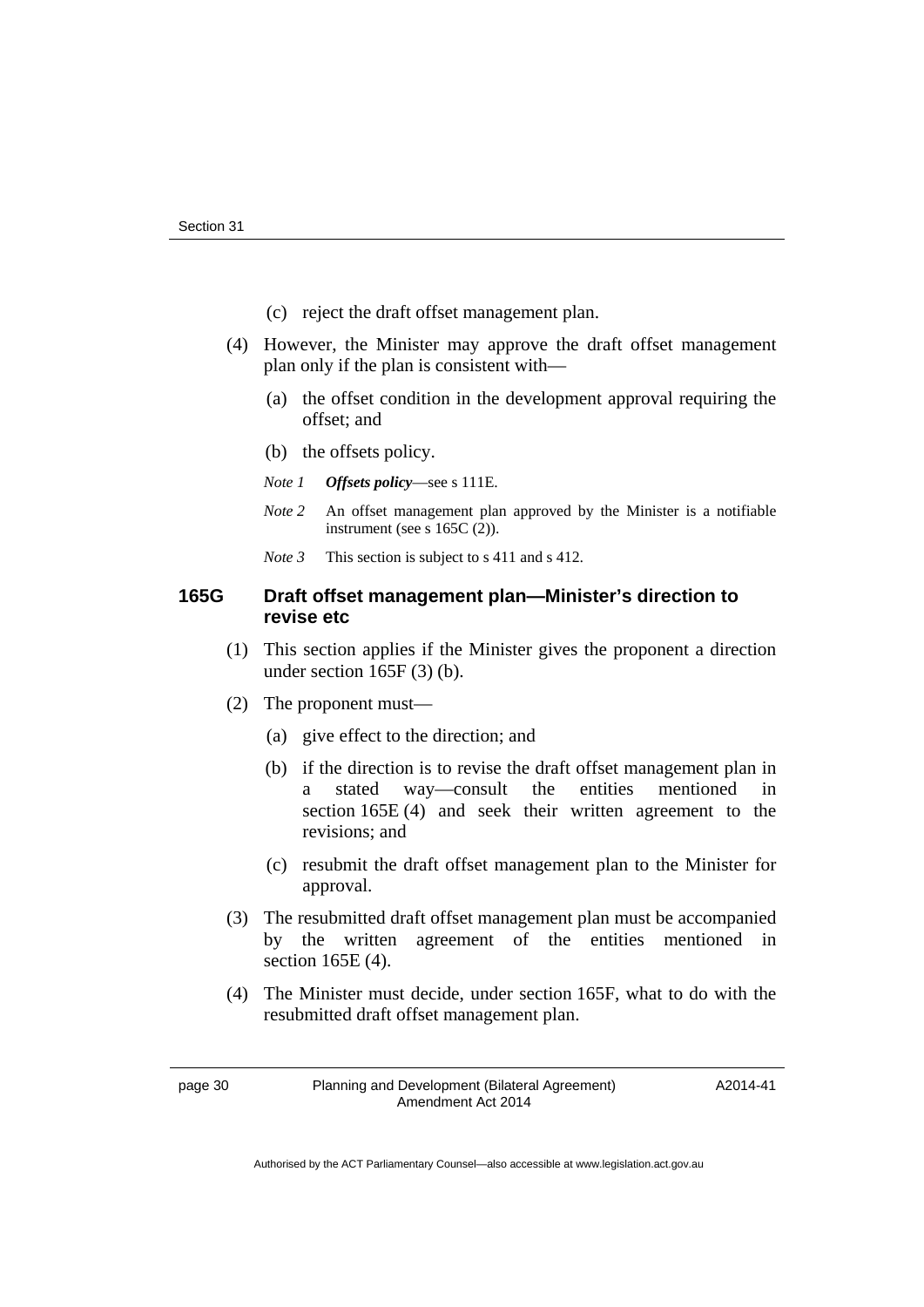#### **165H Offset management plan—unleased land or public land**

If an offset management plan applies to unleased land or public land, the custodian of the land must take reasonable steps to implement the plan.

*Note* Failure to implement the offset management plan is a controlled activity (see sch 2, item 4A). *Controlled activity*—see s 339.

## **165I Offset management plan—amendment initiated by offset manager**

- (1) The offset manager for an offset management plan may apply to the Minister to amend the offset management plan.
- (2) The application must—
	- (a) be in writing; and
	- (b) include details of the proposed amendment.
	- *Note 1* If a form is approved under s 425 for this provision, the form must be used.
	- *Note 2* A fee may be determined under s 424 for this provision.
- (3) The Minister may amend the offset management plan only if satisfied that the offset for the amended offset management plan is—
	- (a) at least equivalent to the offset for the original offset management plan; and
	- (b) consistent with the offsets policy.
	- *Note 1 Offset*, for a development—see s 111C. *Offsets policy*—see s 111E.
	- *Note 2* An offset management plan amended by the Minister is a notifiable instrument (see s 165C).

A2014-41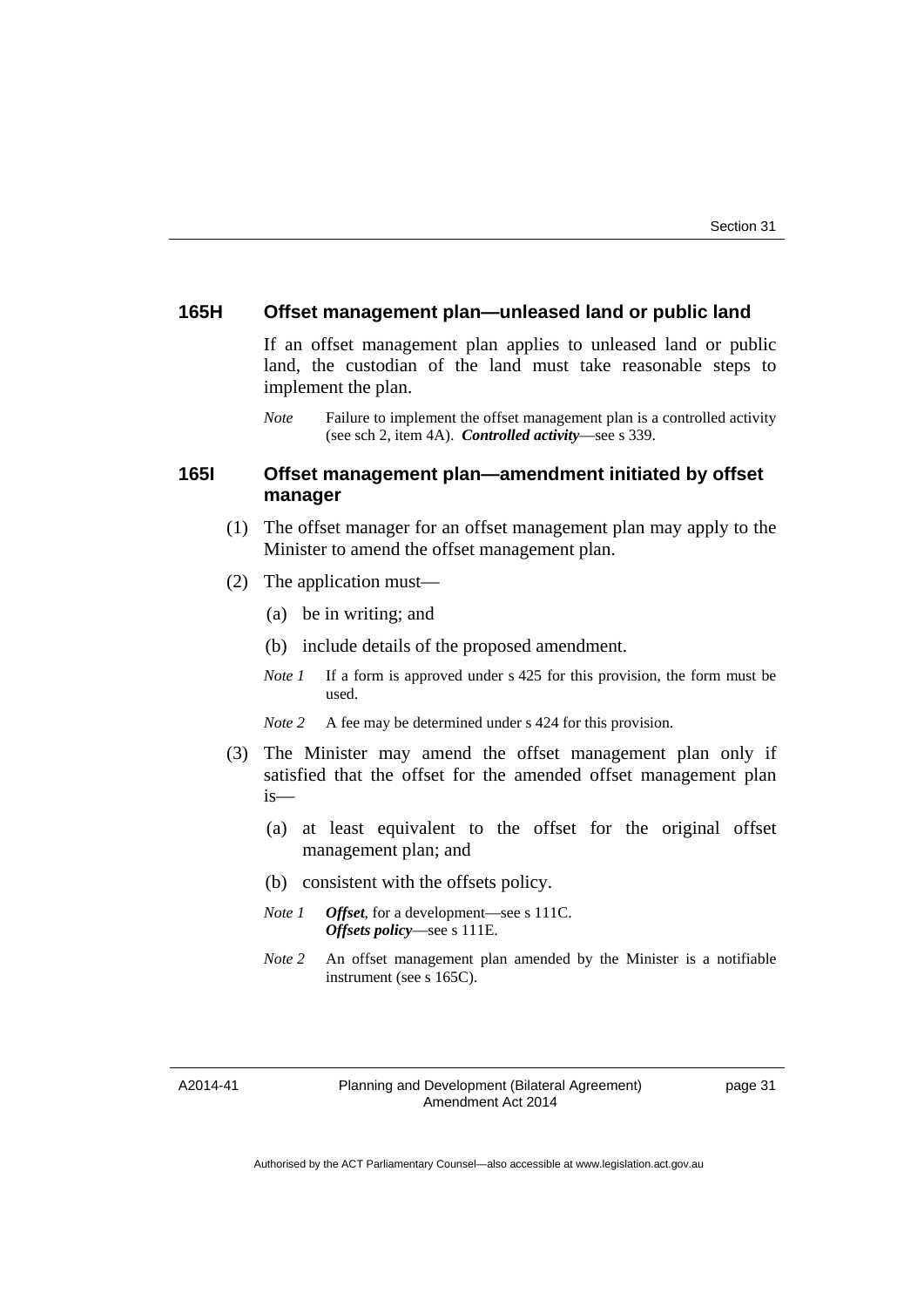## **165J Offset management plan—amendment initiated by Minister**

- (1) The Minister may, by written notice (an *amendment notice*) given to the offset manager for an offset management plan, amend the offset management plan if satisfied that—
	- (a) the offset for the amended offset management plan is at least equivalent to the offset for the original offset management plan; and
	- (b) the offset for the amended offset management plan is consistent with the offsets policy.
	- *Note 1 Offset*, for a development—see s 111C. *Offsets policy*—see s 111E.
	- *Note 2* An offset management plan amended by the Minister is a notifiable instrument (see s 165C).
- (2) However, the Minister may amend the offset management plan only if—
	- (a) the Minister has given the offset manager for the offset management plan written notice of the proposed amendment (a *proposal notice*); and
	- (b) the proposal notice states that written submissions about the proposal may be made to the Minister before the end of a stated period of at least 14 days after the day the proposal notice is given to the offset manager; and
	- (c) after the end of the stated period, the Minister has considered any submissions made in accordance with the proposal notice.
- (3) The amendment takes effect on the day the amendment notice is given to the offset manager for the offset management plan or a later day stated in the amendment notice.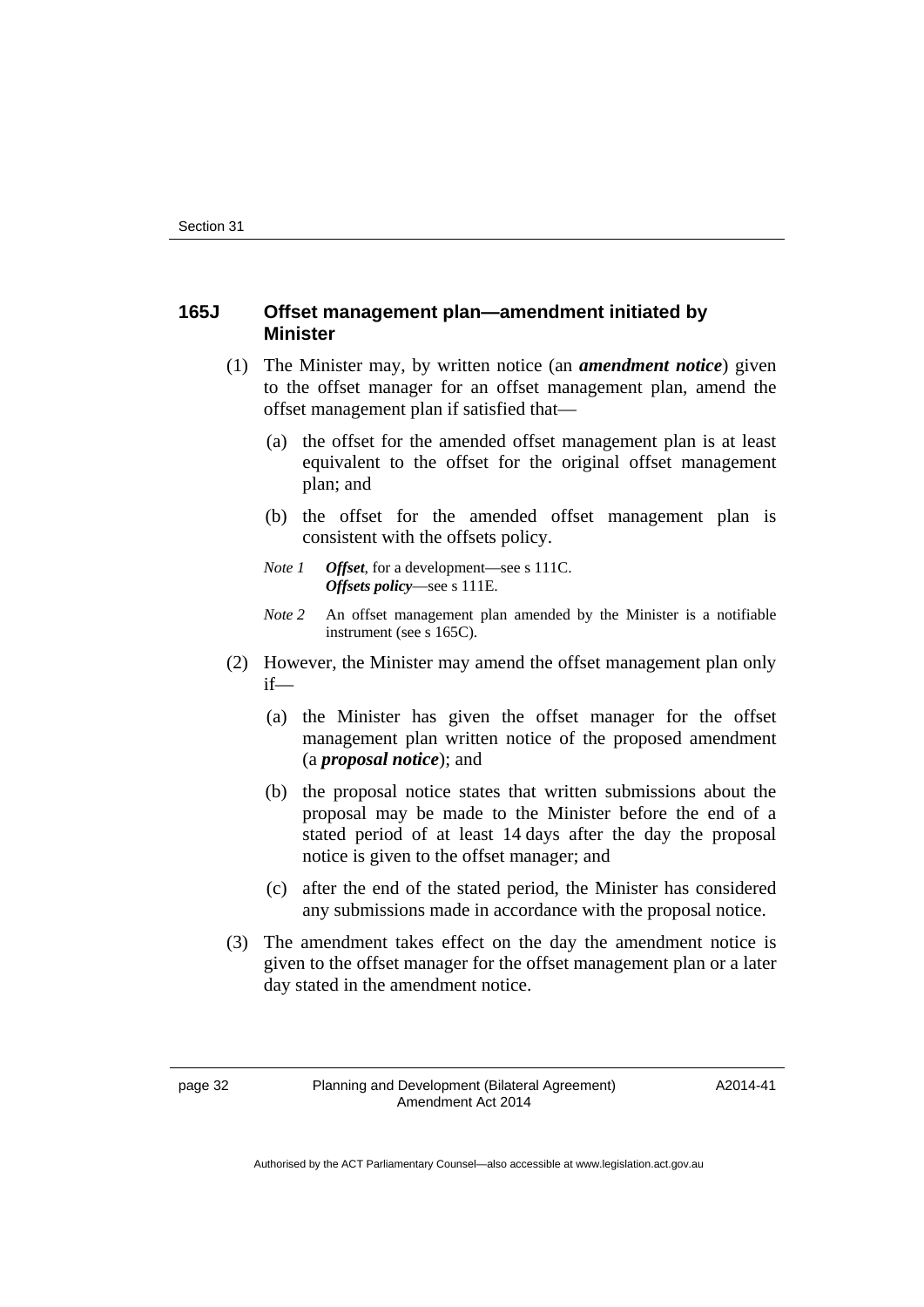## **165K Offset management plan—reporting**

- (1) The offset manager for an offset management plan must report to the planning and land authority about the offset management plan—
	- (a) at least once every 3 years; and
	- (b) at any other time the authority requests.
- (2) The planning and land authority must report to the Minister about each offset management plan at least once every 3 years.

## **165L Offset management plan—expiry if development approval ends**

- (1) This section applies if—
	- (a) a development approval, that includes an offset condition requiring the proponent of the development have an offset management plan for the offset, ends; and
	- (b) the offset management plan is in force when the development approval ends.
		- *Note 1* The draft offset management plan may state the term of the offset management plan (see s 165E).
		- *Note 2* Ending of development approvals is dealt with in s 184 to s 187. Development approvals continue unless ended (see s 188).
- (2) The offset management plan expires when the development approval ends.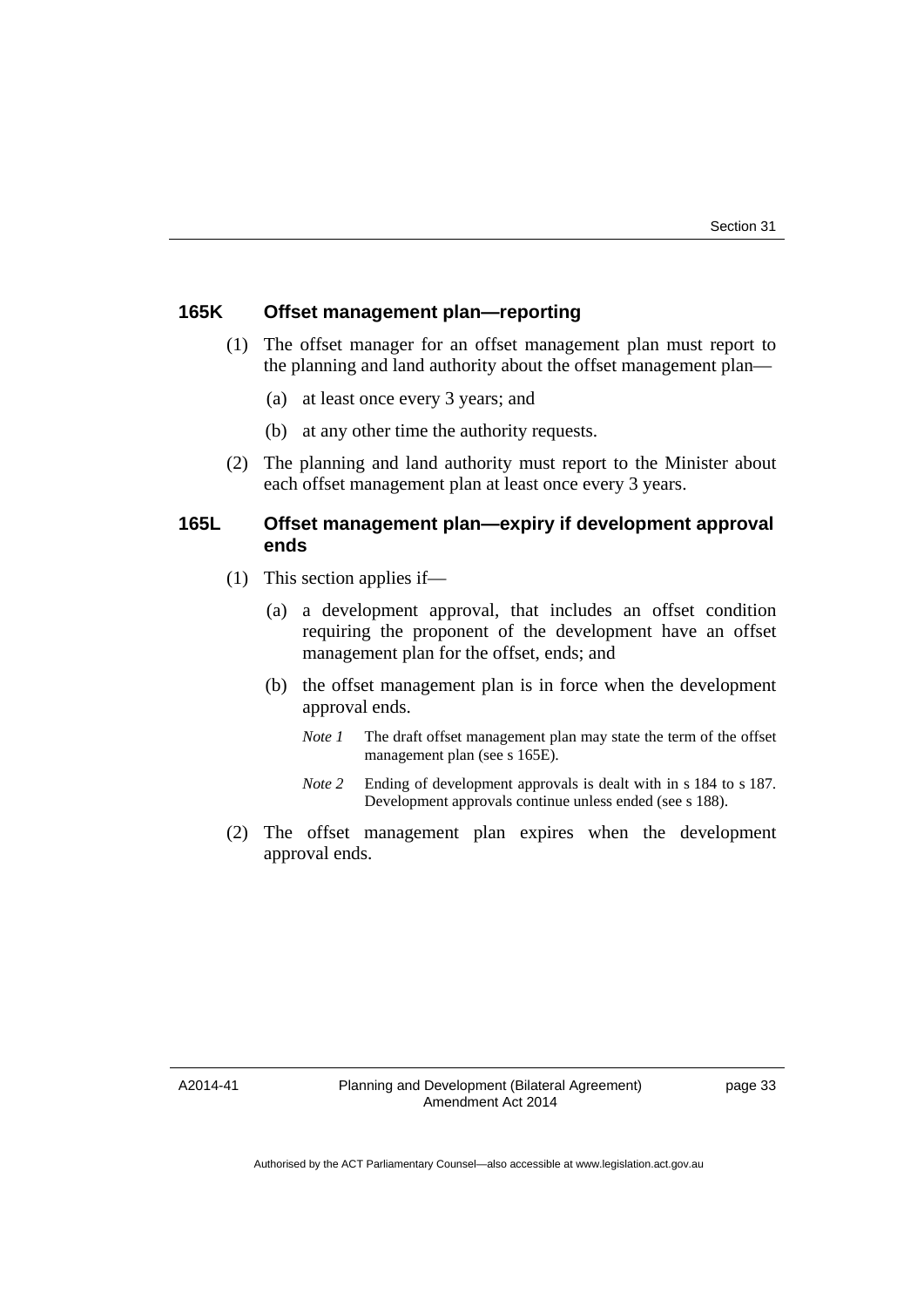## <span id="page-37-0"></span>**32 Notice of approval of application Section 170 (3) (c)**

#### *substitute*

- (c) if the development application was referred to an entity under section 147A (Development applications involving protected matter to be referred to conservator) or section 148 (Some development applications to be referred)—set out a summary of the entity's advice given under section 149 (Requirement to give advice in relation to development applications) and any response by the planning and land authority; and
- (ca) if the development application decision was referred to the Commonwealth Minister under section 127A (Impact track referral of matter protected by the Commonwealth to Commonwealth)—set out a summary of the Commonwealth Minister's advice (if any); and

#### <span id="page-37-1"></span>**33 New section 170 (4) and (5)**

*after the note, insert* 

 (4) A notice under subsection (1) for approval of a development application in the impact track (an *impact track development approval notice*) is a notifiable instrument.

*Note 1* A notifiable instrument must be notified under the [Legislation Act](http://www.legislation.act.gov.au/a/2001-14).

*Note* 2 This section is subject to s 411 and s 412.

 (5) The planning and land authority must put an electronic link to the impact track development approval notice on the authority website.

*Note Authority website*—see the dictionary.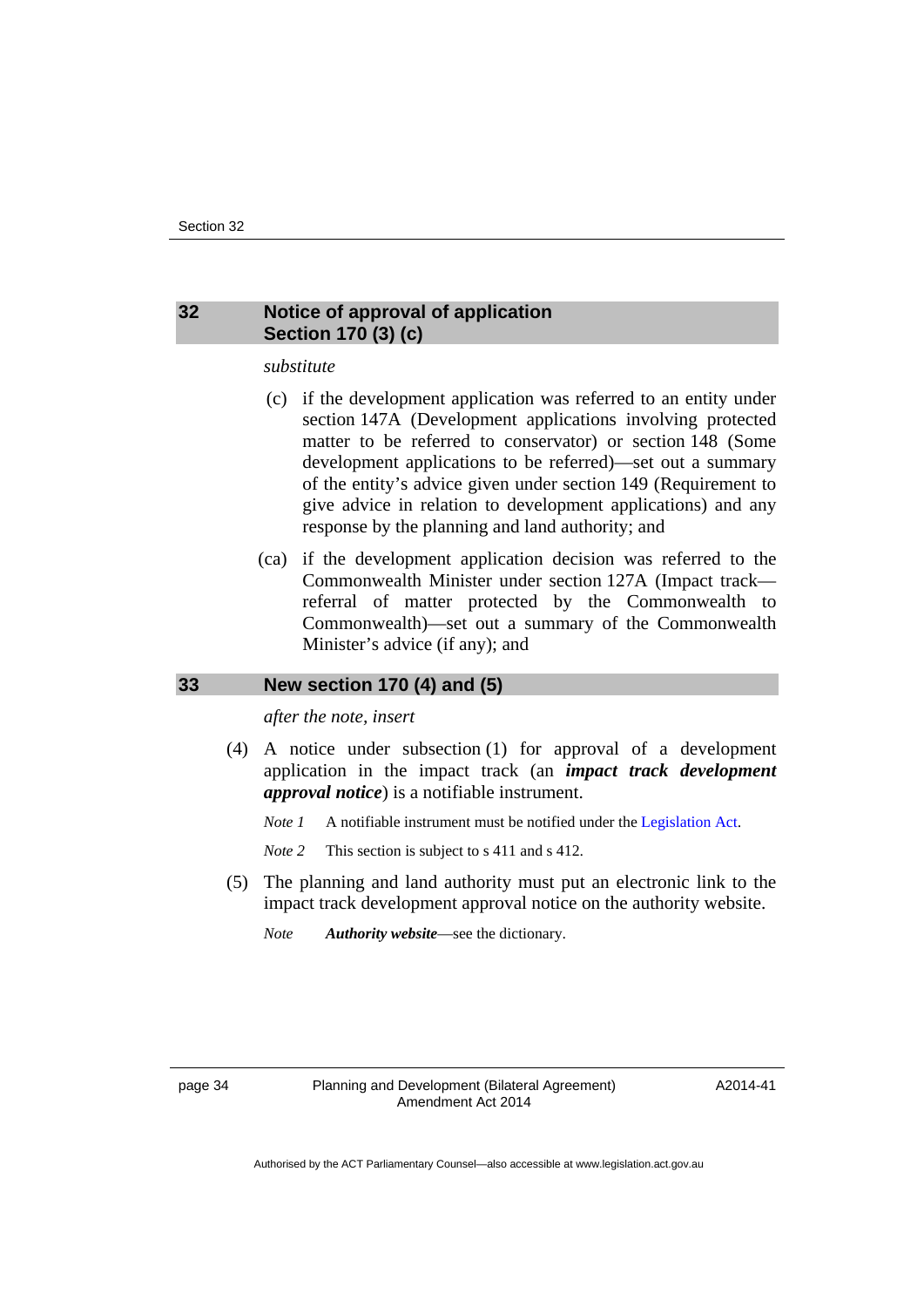## <span id="page-38-0"></span>**34 Notice of decision on referred development application Section 172 (1) (a)**

#### *substitute*

 (a) the application is referred to an entity under section 147A (Development applications involving protected matter to be referred to conservator) or section 148 (Some development applications to be referred); and

## <span id="page-38-1"></span>**35 Notice of decision to referral entities Section 174 (1) (b)**

*omit* 

division 7.3.3

*substitute* 

section 147A (Development applications involving protected matter to be referred to conservator) or section 148 (Some development applications to be referred)

## <span id="page-38-2"></span>**36 Deciding applications to amend development approvals Section 198 (3) (c)**

*substitute* 

- (c) the changed development proposal would be in breach of a condition on the approval—
	- (i) imposed (rather than confirmed or varied) by a court or tribunal; or
	- (ii) relating to a conditional environmental significance opinion; or
		- *Note 1 Conditional environmental significance opinion* see s 138AB (4) (aa).

A2014-41

Planning and Development (Bilateral Agreement) Amendment Act 2014

page 35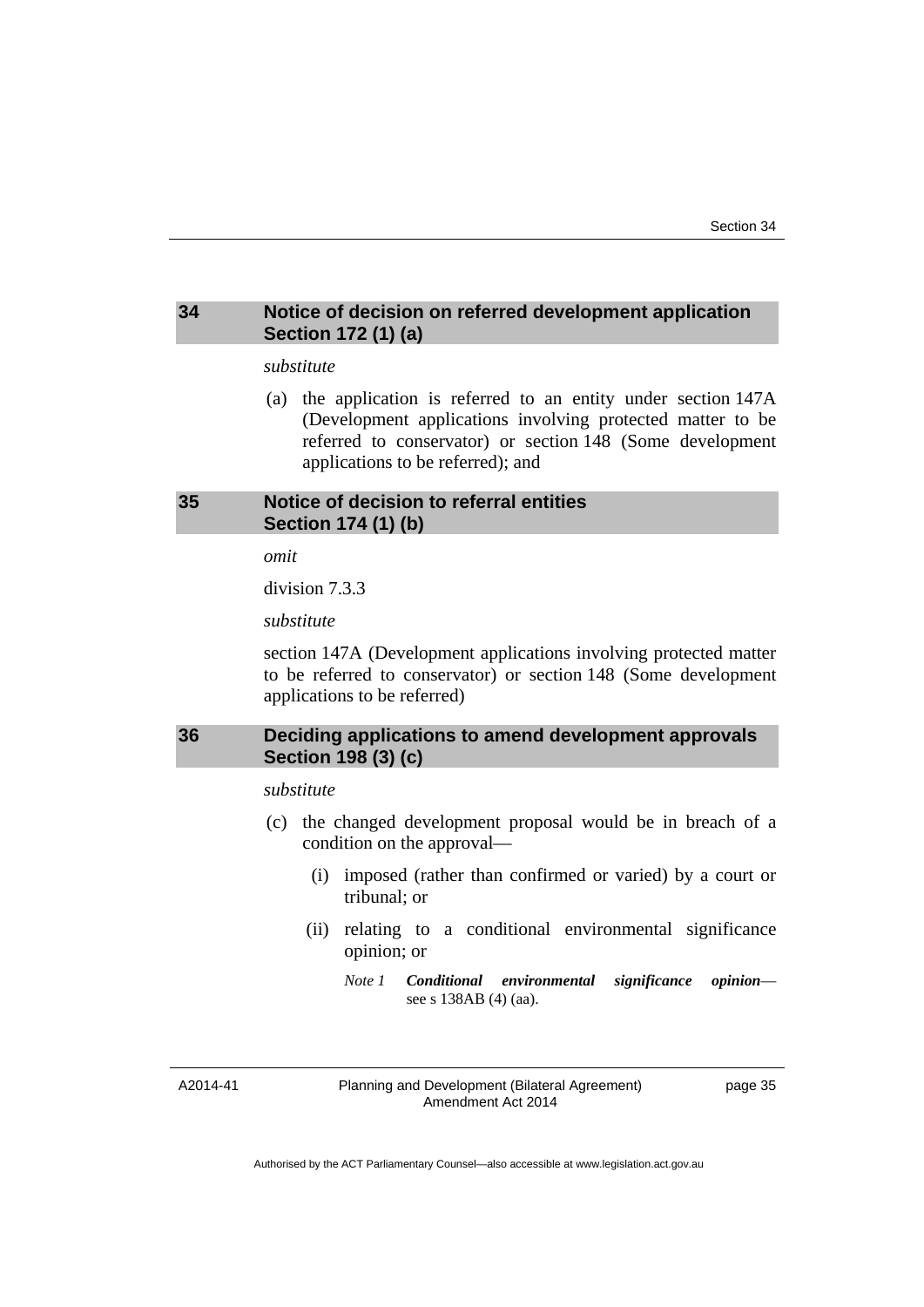- *Note 2* If a conditional environmental significance opinion has been given for a development, the development approval must include a condition that the development comply with the condition in the environmental significance opinion (see s 165 (2) (d)).
- (d) if the original development approval included an offset condition—the offset condition on the approval as amended would not provide an offset at least equivalent to the offset provided by the original approval.
	- *Note Offset condition*, for a development approval—see s 165B.

#### <span id="page-39-0"></span>**37 Exception to referral requirement under s 198 (1) (b) Section 198A (1) (a)**

*omit* 

under division 7.3.3 (Referral of development applications)

*substitute* 

under—

- (i) section 127A (Impact track—referral of matter protected by the Commonwealth to Commonwealth); or
- (ii) section 147A (Development applications involving protected matter to be referred to conservator); or
- (iii) section 148 (Some development applications to be referred); and

<span id="page-39-1"></span>**38 Section 198A (1) (b), note 1** 

*omit* 

div 7.3.3

*substitute* 

s 127A, s 147A or s 148

page 36 Planning and Development (Bilateral Agreement) Amendment Act 2014

A2014-41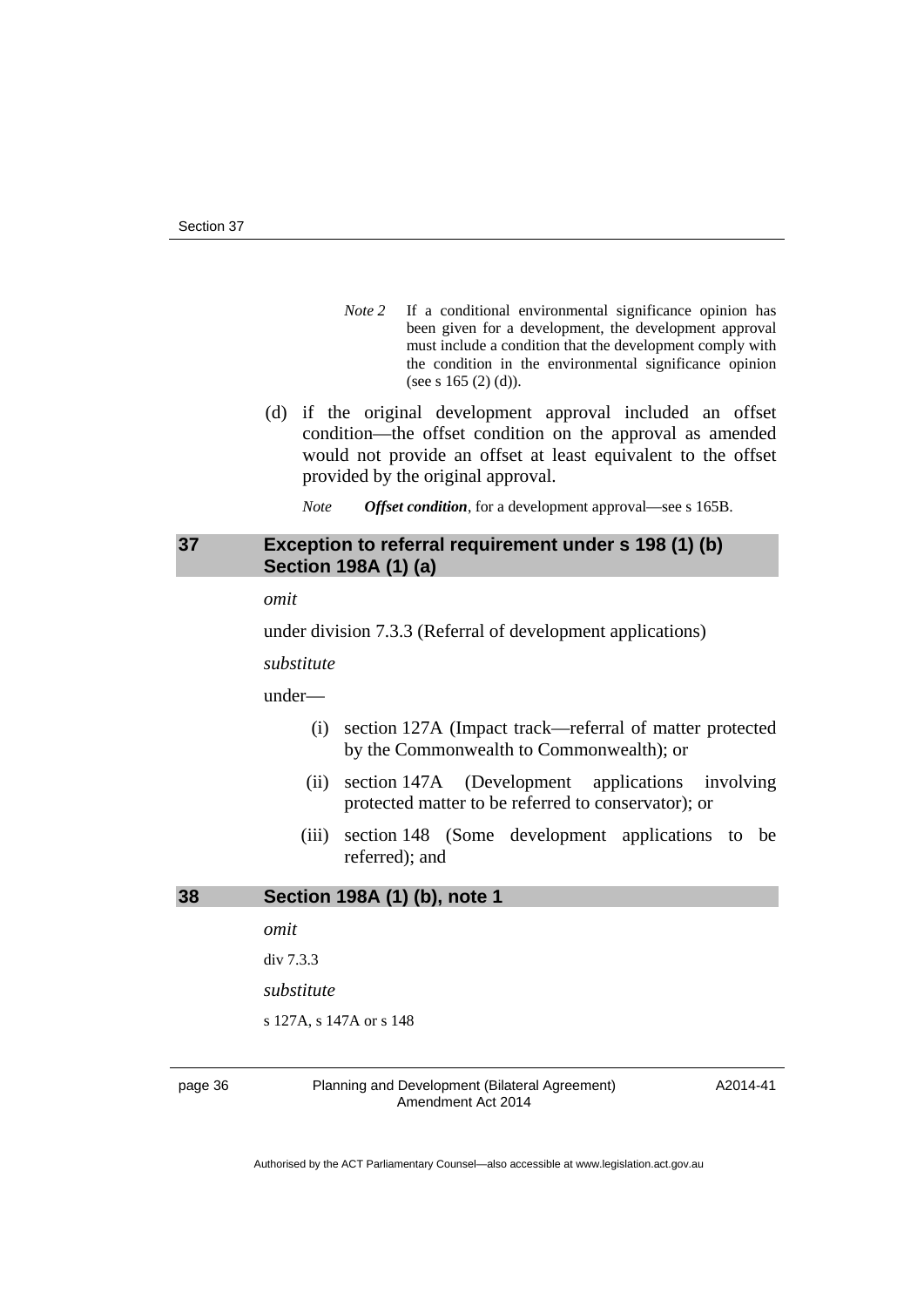#### <span id="page-40-0"></span>**39 Sections 208 to 209A**

*relocate to part 8.1* 

#### <span id="page-40-1"></span>**40 New division 8.2.1 heading**

*before section 210, insert* 

# **Division 8.2.1 When is an EIS required?**

# <span id="page-40-2"></span>**41 When is a completed EIS required? Section 210**

*omit* 

, unless the application for development approval for the proposal is exempted under section 211.

<span id="page-40-3"></span>

| 42 | Section 210, note 2 |
|----|---------------------|
|    | omit                |
|    | s 211               |
|    | substitute          |
|    | s 211H              |
| 43 | New section 210 (2) |
|    |                     |

*after the notes, insert* 

- <span id="page-40-4"></span> (2) However, a completed EIS is not required if an EIS exemption is in force for the development proposal.
	- *Note 1 EIS exemption*, for a development proposal—see s 211.
	- *Note* 2 For when an EIS exemption expires, see s 211I.

#### A2014-41

Planning and Development (Bilateral Agreement) Amendment Act 2014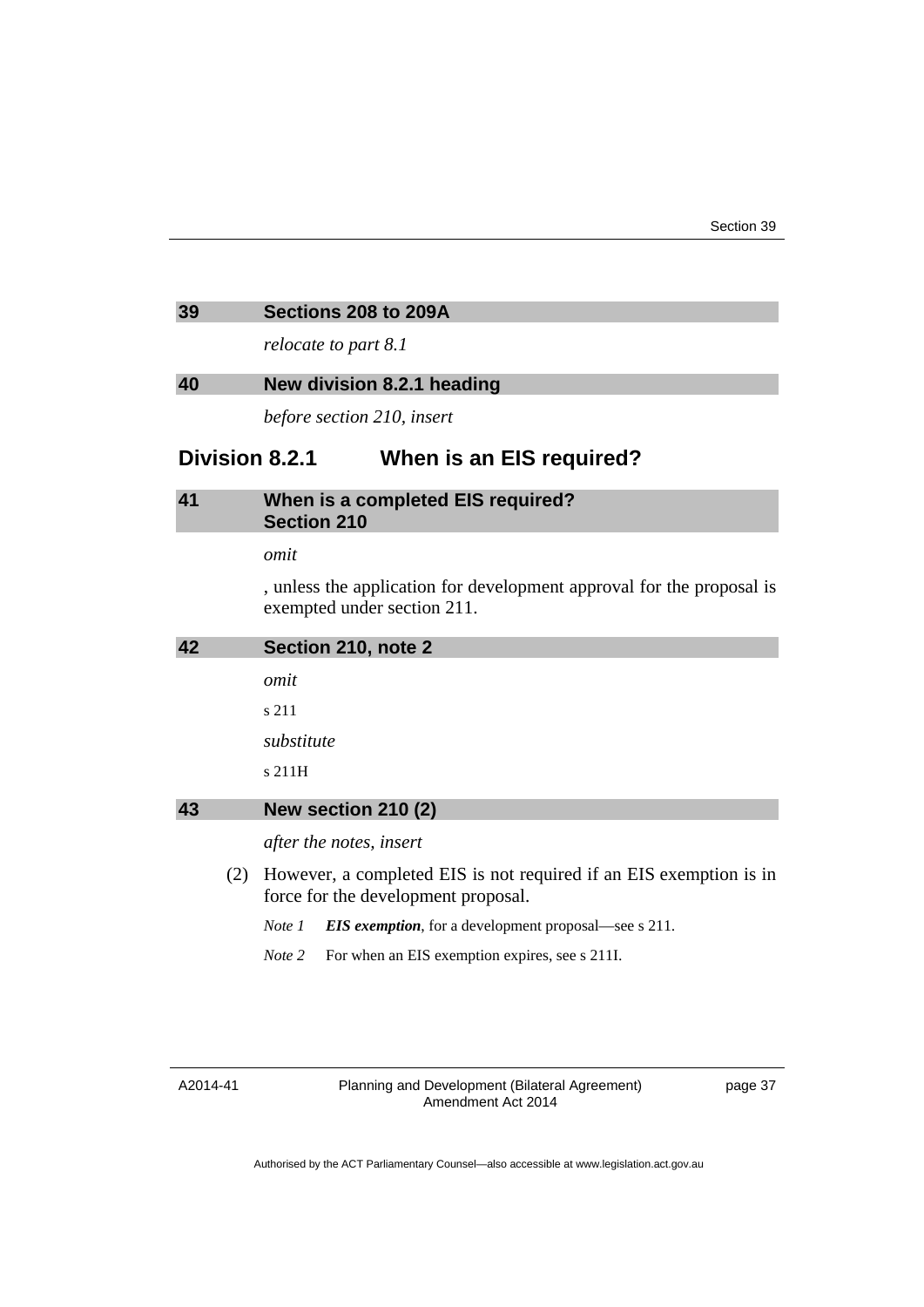#### <span id="page-41-0"></span>**44 Section 211**

*substitute* 

#### **211 Meaning of** *EIS exemption*

In this Act:

*EIS exemption*, for a development proposal, means an exemption from the requirement to include an EIS in the development application for the proposal.

# **211A Meaning of** *recent study***—pt 8.2**

In this part:

*recent study* means a study that is not more than 5 years old.

## **211B EIS exemption application**

- (1) This section applies if the expected environmental impact of a development proposal has been addressed by a recent study, whether or not the recent study relates to the particular development proposal.
- (2) The proponent for the development proposal may apply to the Minister for an EIS exemption for the proposal (an *EIS exemption application*).
- (3) The application must—
	- (a) be in writing; and
	- (b) identify the recent study; and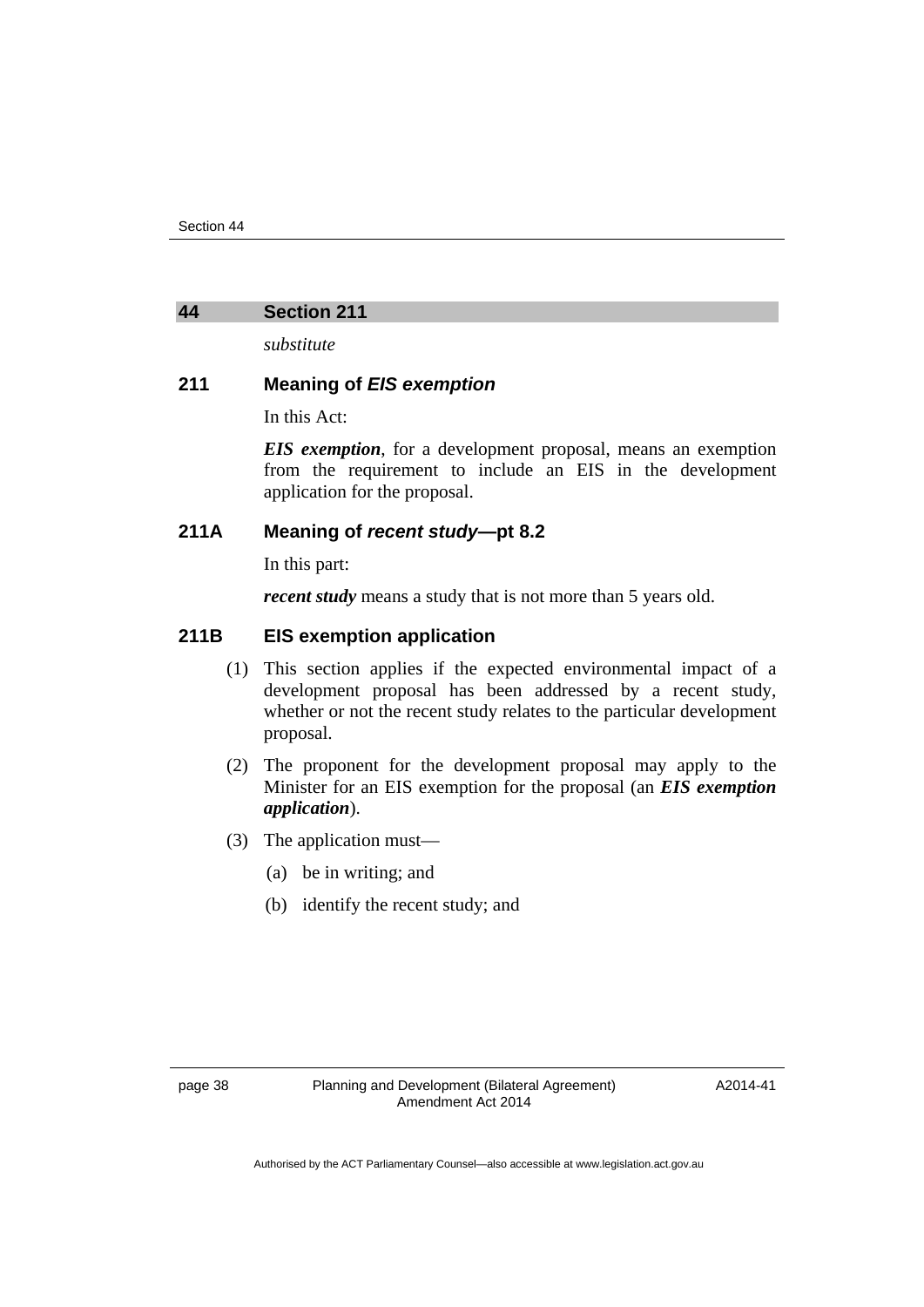- (c) if the recent study is more than 18 months old—include a statement, from an appropriately qualified person with no current professional relationship with the proponent, verifying that the information in the recent study is current.
- *Note 1* If a form is approved under s 425 for this provision, the form must be used.
- *Note 2* A fee may be determined under s 424 for this provision.

## **211C EIS exemption application—public consultation**

- (1) If the Minister receives an EIS exemption application, the Minister must prepare a notice about the application (a *consultation notice*).
- (2) A consultation notice must—
	- (a) state that—
		- (i) anyone may give a written submission to the Minister about the EIS exemption application; and
		- (ii) submissions may be given to the Minister only during the period starting on the day the consultation notice is notified under the [Legislation Act](http://www.legislation.act.gov.au/a/2001-14) and ending 15 working days later (the *consultation period*); and
	- (b) include the EIS exemption application.
- (3) A consultation notice is a notifiable instrument.

*Note* A notifiable instrument must be notified under the [Legislation Act](http://www.legislation.act.gov.au/a/2001-14).

- (4) The Minister must put an electronic link to the EIS exemption application on the authority website during the consultation period.
	- *Note 1* This section is subject to s 411 and s 412.
	- *Note 2 Authority website*—see the dictionary.

A2014-41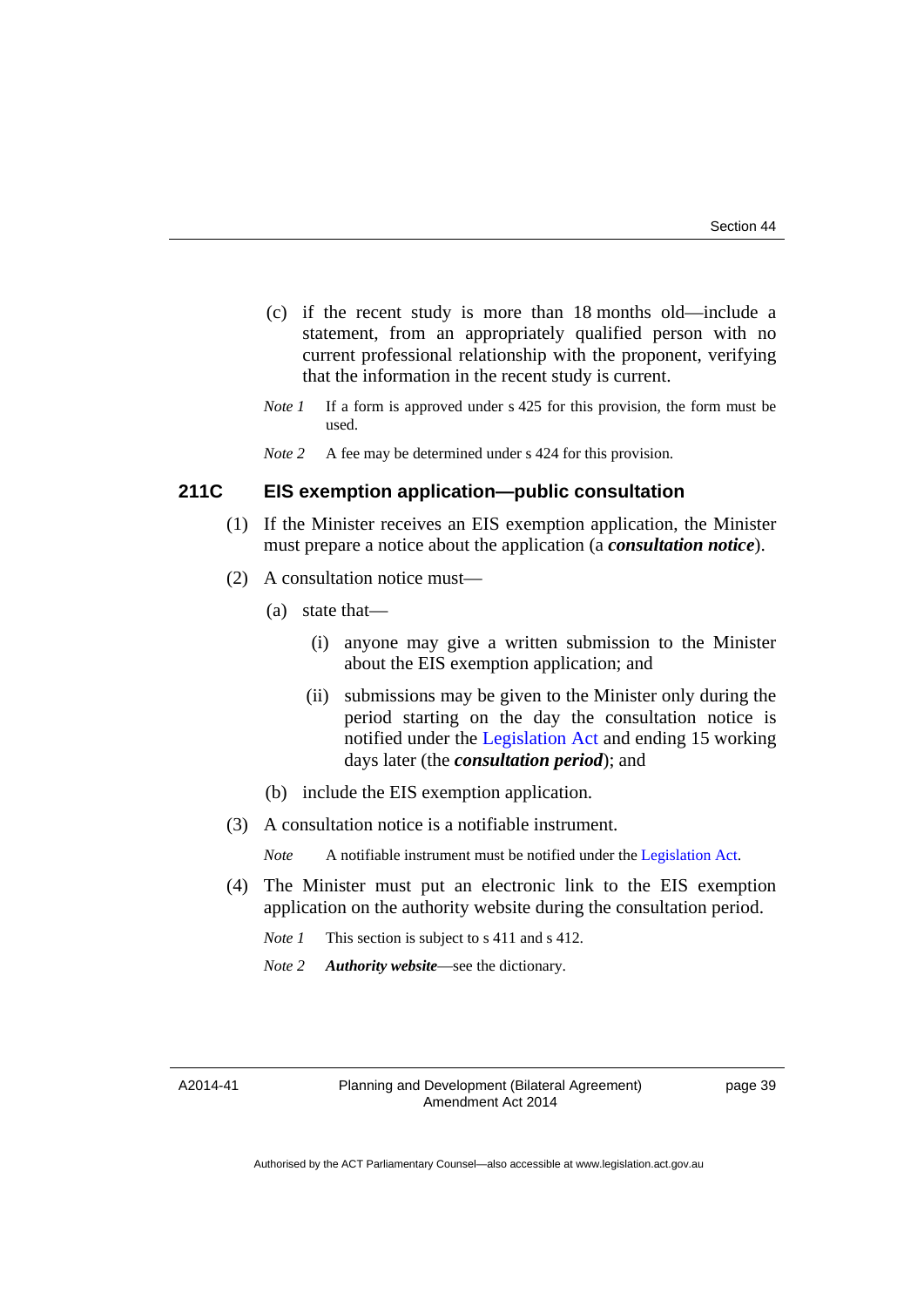## **211D EIS exemption application—public submissions**

- (1) If the Minister notifies a consultation notice for an EIS exemption application—
	- (a) anyone may give a written submission to the Minister about the EIS exemption application; and

- (b) the submission may be given to the Minister only during the consultation period for the EIS exemption application; and
- (c) the person making the submission may, in writing, withdraw the submission at any time.
- (2) The Minister may extend the consultation period.
	- *Note* The Minister may extend the time even though the consultation period has ended (see [Legislation Act,](http://www.legislation.act.gov.au/a/2001-14) s 151C).

# **211E EIS exemption application—consultation with entities**

- (1) The Minister must consult the entities prescribed by regulation about the EIS exemption application.
- (2) It is sufficient consultation under subsection (1) if the Minister, not later than the day the consultation notice is notified—
	- (a) tells the entity about the consultation notice for the EIS exemption application; and
	- (b) gives the entity a copy of any document the Minister considers relevant to the application.
- (3) An entity is taken to have made no comment on the EIS exemption application if the entity fails to give the Minister a comment within the consultation period.

*Note* The consultation period may be extended under s 211D (2).

page 40 Planning and Development (Bilateral Agreement) Amendment Act 2014

*Note* There are particular matters the Minister must consider (see s 211H (3)).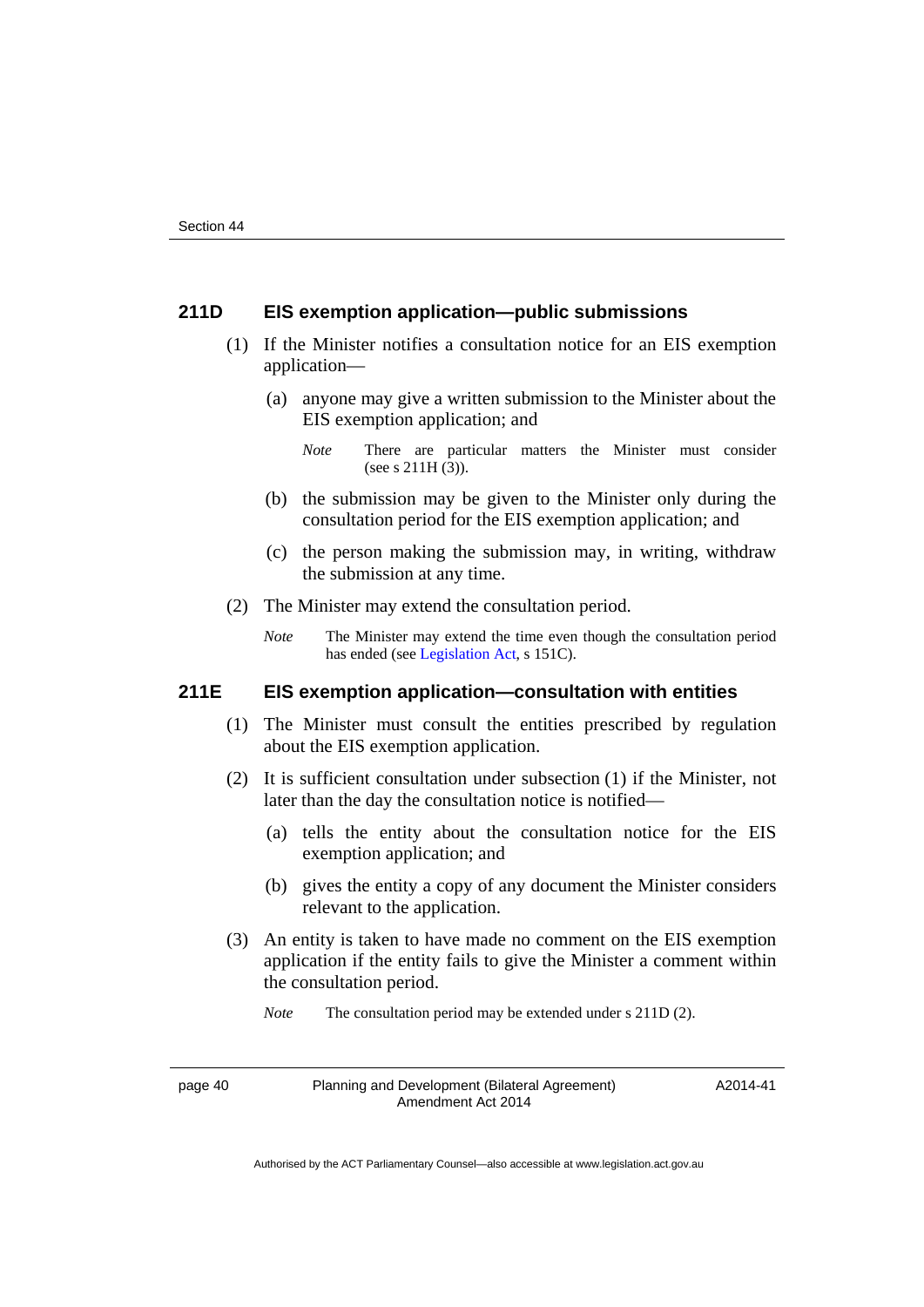## **211F EIS exemption application—publication of submissions**

If a person or other entity gives the Minister a submission about an EIS exemption application within the consultation period for the application, the Minister must—

- (a) make a copy of the submission available on the authority website until—
	- (i) if the submission is withdrawn before the consultation period ends—the submission is withdrawn; or
	- (ii) the consultation period ends; and
- (b) give a copy of the submission to the proponent of the development proposal.
- *Note 1* This section is subject to s 411 and s 412.
- *Note 2 Authority website*—see the dictionary.

#### **211G EIS exemption application—revision**

 (1) This section applies if the consultation period for an EIS exemption application has ended.

*Note* The consultation period may be extended under s 211D (2).

- (2) The proponent of the development proposal must—
	- (a) consider any submissions received during the consultation period; and
	- (b) make any revisions to the EIS exemption application that the proponent considers appropriate; and
	- (c) give the revised application to the Minister.
- (3) The revised application must—
	- (a) if a submission about the application is made within the consultation period—address each matter raised in the submission; and

A2014-41 Planning and Development (Bilateral Agreement) Amendment Act 2014 page 41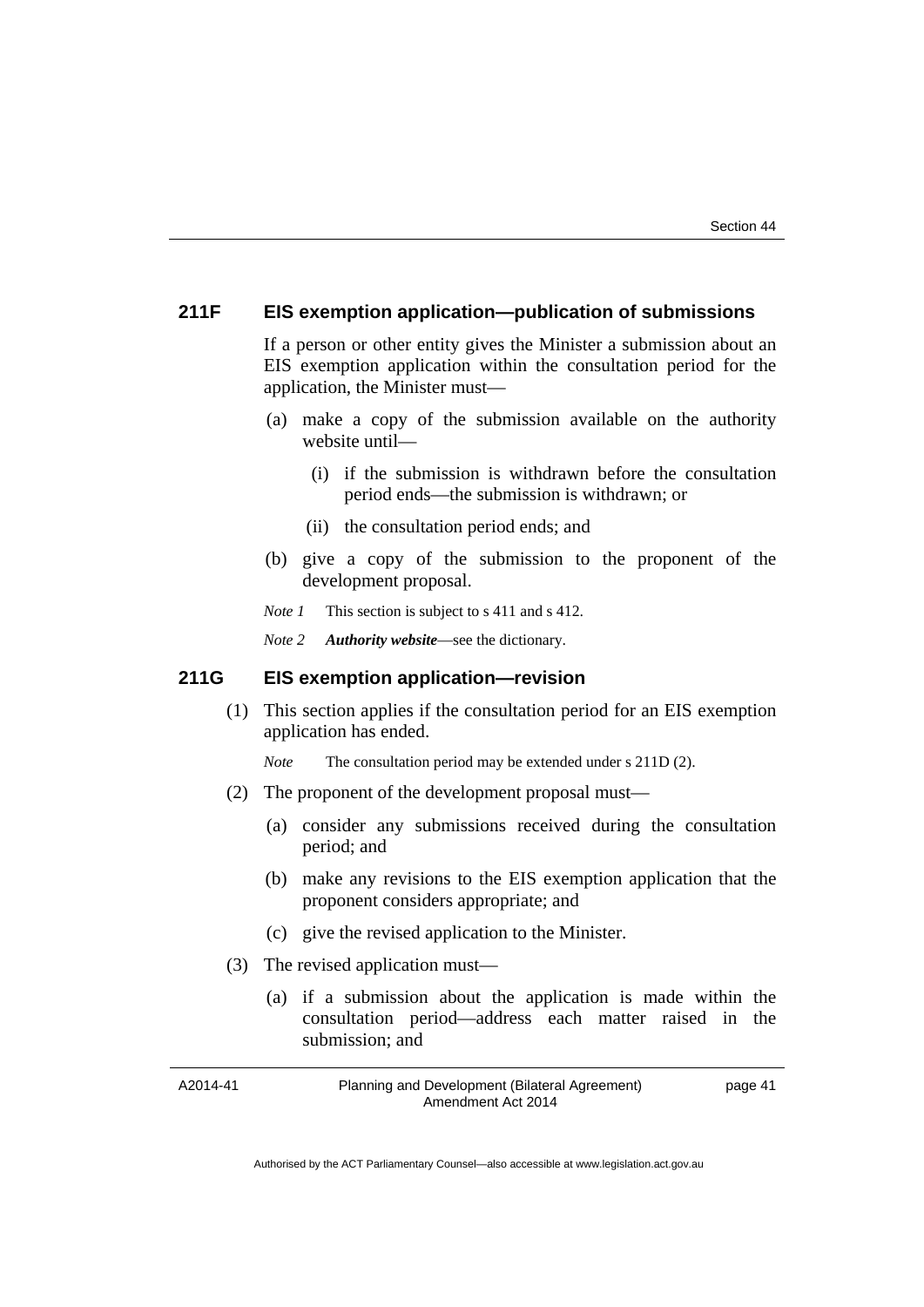(b) if no submissions about the application are made within the consultation period—include a statement to that effect.

#### **211H EIS exemption—decision**

- (1) This section applies if the proponent of a development proposal gives the Minister a revised EIS exemption application under section 211G (2) (c).
- (2) The Minister may grant an EIS exemption for the proposal if satisfied that the expected environmental impact of the development proposal has already been sufficiently addressed by a recent study, whether or not the recent study relates to the particular development proposal.

#### **Examples—recent study that may sufficiently address the expected environmental impact of a development proposal**

- a report about the ecological value of an area
- an environmental impact statement under the *[Environment Protection and](http://www.comlaw.gov.au/Series/C2004A00485)  [Biodiversity Conservation Act 1999](http://www.comlaw.gov.au/Series/C2004A00485)* (Cwlth), pt 8 (Assessing impacts of controlled actions)
- an endorsed policy, plan or program under the *[Environment Protection and](http://www.comlaw.gov.au/Series/C2004A00485)  [Biodiversity Conservation Act 1999](http://www.comlaw.gov.au/Series/C2004A00485)* (Cwlth), pt 10 (Strategic assessments)
- *Note* An example is part of the Act, is not exhaustive and may extend, but does not limit, the meaning of the provision in which it appears (see [Legislation Act,](http://www.legislation.act.gov.au/a/2001-14) s 126 and s 132).
- (3) In deciding whether the environmental impact of the development proposal has been sufficiently addressed by the recent study, the Minister must consider—
	- (a) whether the recent study was conducted by an appropriately qualified person with relevant expertise and experience in relation to the environmental values of the land in the proposal; and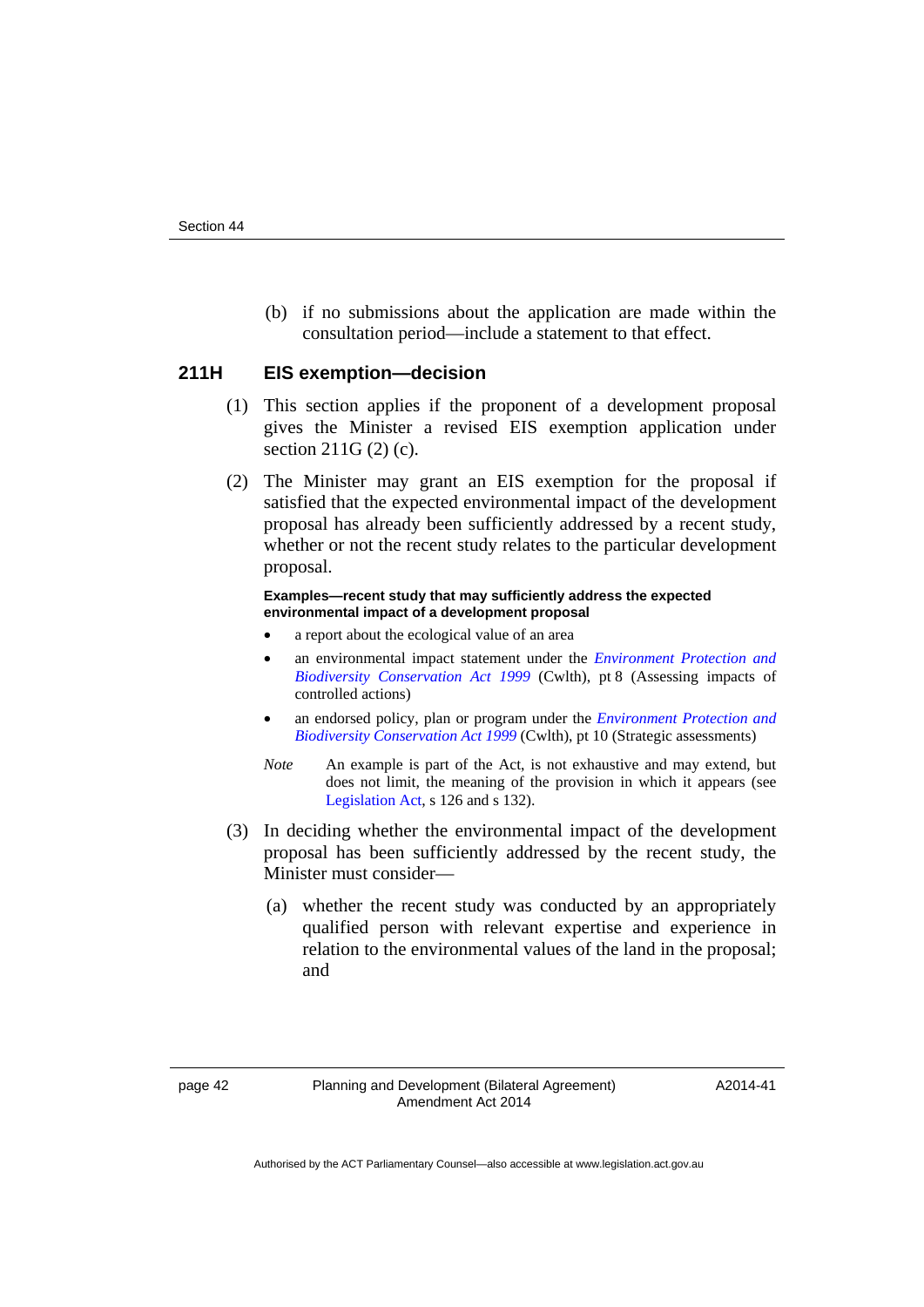- (b) if the recent study does not relate directly to the proposal whether there is sufficient detail to allow assessment of the environmental impacts likely to occur if the proposal proceeds; and
- (c) whether the part of the recent study relevant to the proposal required public consultation through a statutory process or as part of a government policy development; and

#### **Example**

the public consultation process in a [territory plan](http://www.legislation.act.gov.au/ni/2008-27/default.asp) variation under pt 5.3

- (d) if the recent study is more than 18 months old—whether the Minister is satisfied that the information in the study is current; and
- (e) any submissions received during the consultation period for the EIS exemption application.
- (4) An EIS exemption may be conditional.
- (5) An EIS exemption is a notifiable instrument.

*Note* A notifiable instrument must be notified under the [Legislation Act](http://www.legislation.act.gov.au/a/2001-14).

 (6) The Minister must put an electronic link to the EIS exemption on the authority website.

*Note Authority website*—see the dictionary.

#### **211I EIS exemption—expiry**

An EIS exemption expires—

 (a) if the recent study is an environmental impact statement prepared under the *[Environment Protection and Biodiversity](http://www.comlaw.gov.au/Series/C2004A00485)  [Conservation Act 1999](http://www.comlaw.gov.au/Series/C2004A00485)* (Cwlth), part 8 (Assessing impacts of controlled actions) and approval of action in relation to the development has been given under that Act, part 9 (Approval of actions)—when the approval expires, or 5 years after the day the exemption is notified, whichever happens later; or

A2014-41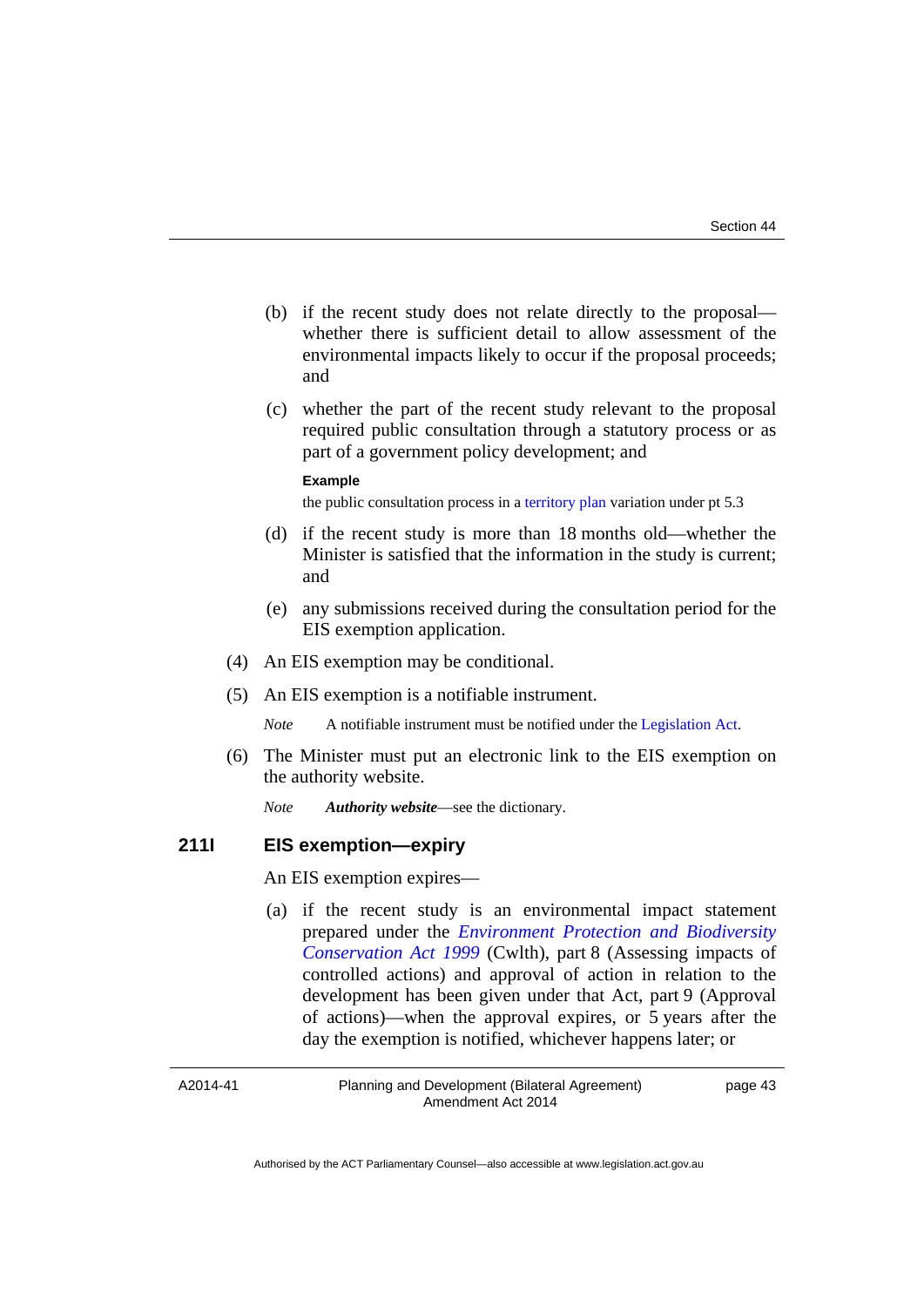- (b) if the recent study is an endorsed policy, plan or program under the *[Environment Protection and Biodiversity Conservation](http://www.comlaw.gov.au/Series/C2004A00485)  [Act 1999](http://www.comlaw.gov.au/Series/C2004A00485)* (Cwlth), part 10 (Strategic assessments) and approval of action in relation to the development has been given under that Act, part 10—when the approval expires, or 5 years after the day the exemption is notified, whichever happens later; or
- (c) in any other case—
	- (i) 5 years after the day it is notified; or
	- (ii) if a later day is prescribed by regulation—the later day.
	- *Note* Power to make a statutory instrument (including a regulation) includes power to make different provision in relation to different matters or different classes of matters, and to make an instrument that applies differently by reference to stated exceptions or factors (see [Legislation Act,](http://www.legislation.act.gov.au/a/2001-14) s 48).

# **Division 8.2.2 Scoping of EIS**

#### <span id="page-47-0"></span>**45 New division 8.2.3 heading**

*after section 215, insert* 

# **Division 8.2.3 Draft EIS**

#### <span id="page-47-1"></span>**46 New division 8.2.4 heading**

*after section 221, insert* 

# **Division 8.2.4 Consideration of EIS**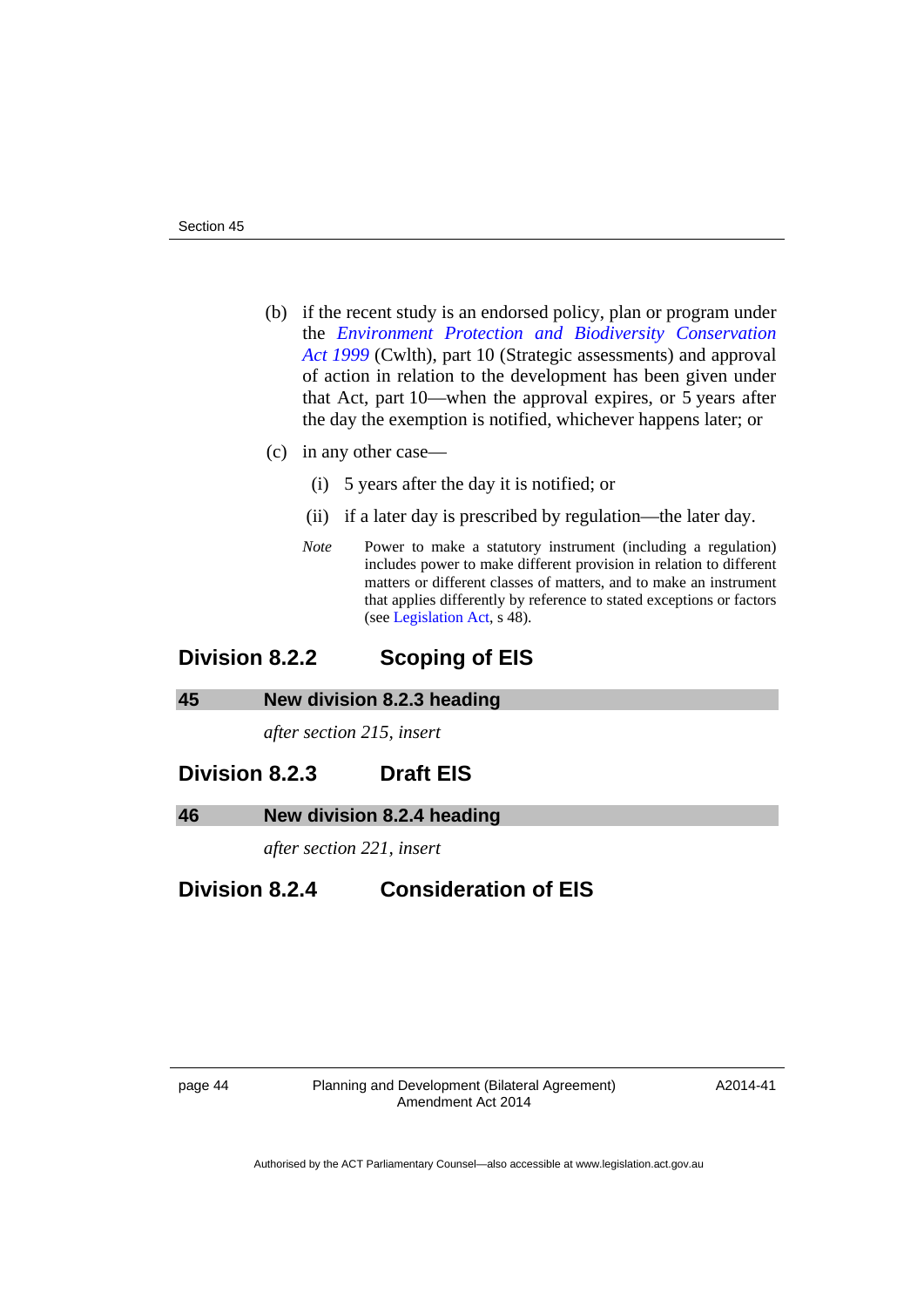#### <span id="page-48-0"></span>**47 Authority consideration of EIS New section 222 (2A)**

*insert* 

 (2A) In making a decision under subsection (2), the planning and land authority must consult each entity that made a submission to the authority when consulted about the scoping document for the EIS under section 212 (4) (Scoping of EIS).

# <span id="page-48-1"></span>**48 Cost recovery Section 224B (1) (b) and note**

#### *substitute*

- (b) in preparing an EIS assessment report.
- *Note 1 EIS assessment report*—see s 225A.
- *Note* 2 An amount owing under a law may be recovered as a debt in a court of competent jurisdiction or the ACAT (see [Legislation Act](http://www.legislation.act.gov.au/a/2001-14), s 177).

## <span id="page-48-2"></span>**49 EIS assessment report Section 225A (1)**

*omit* 

*assessment report* 

*substitute*

*EIS assessment report* 

<span id="page-48-3"></span>

*omit* 

assessment report

*substitute*

EIS assessment report

A2014-41

Planning and Development (Bilateral Agreement) Amendment Act 2014

page 45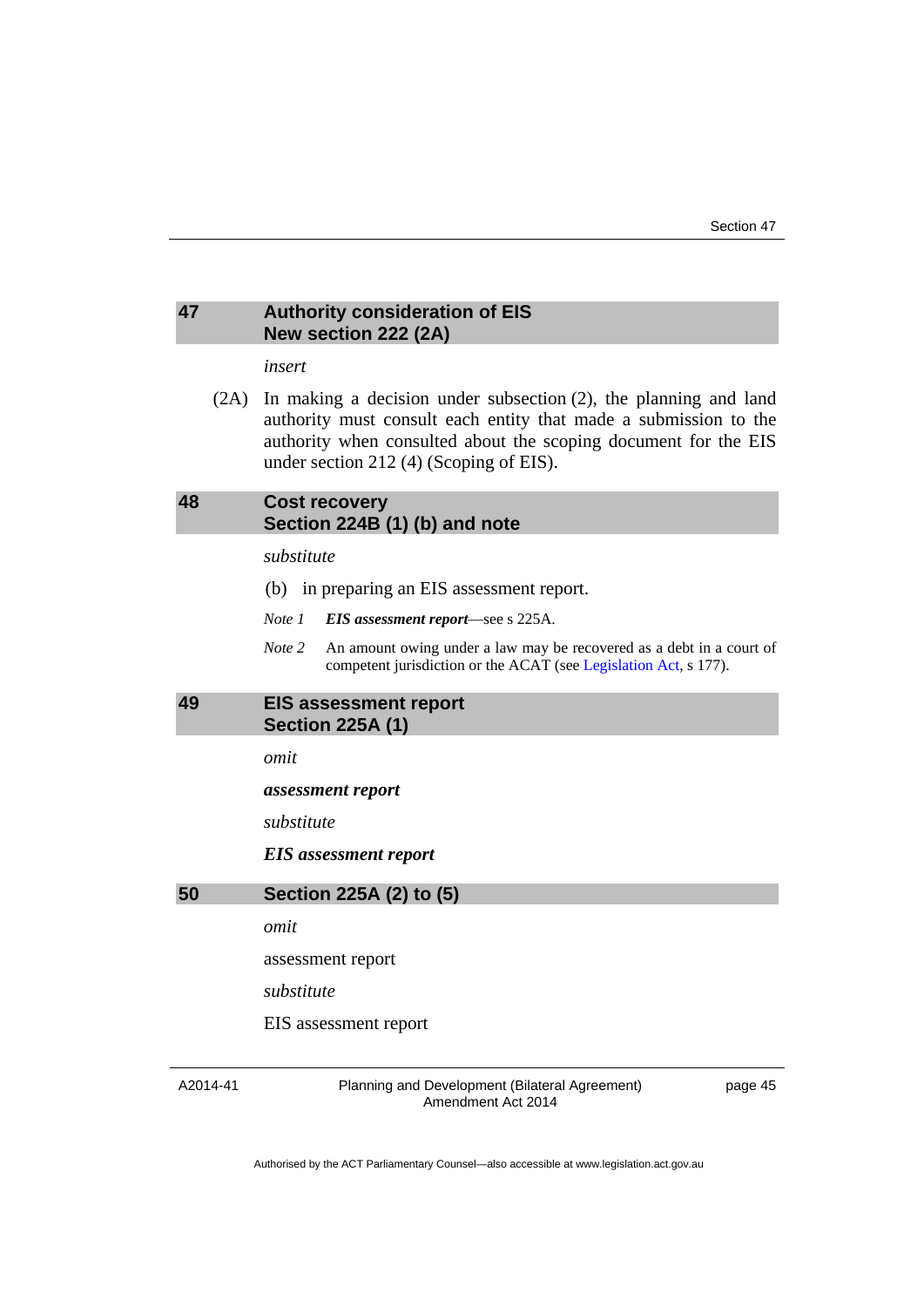#### <span id="page-49-0"></span>**51 New division 8.2.4**

*after section 227, insert* 

# **Division 8.2.4 Expiry of EIS**

## **227A Expiry of EIS**

An EIS expires 5 years after the day it is completed.

#### *Note Completed*—

- (a) for an EIS—see s 209; and
- (b) for a s 125-related EIS—see s 209A.

#### <span id="page-49-1"></span>**52 Section 411 heading**

*substitute* 

## **411 Restrictions on public availability—applications, comments, submissions etc**

## <span id="page-49-2"></span>**53 New section 411 (1) (da) and (db)**

*insert* 

- (da) a person who makes an EIS exemption application under section 211B; or
- (db) a person who makes a submission about an EIS exemption application under section 211D; or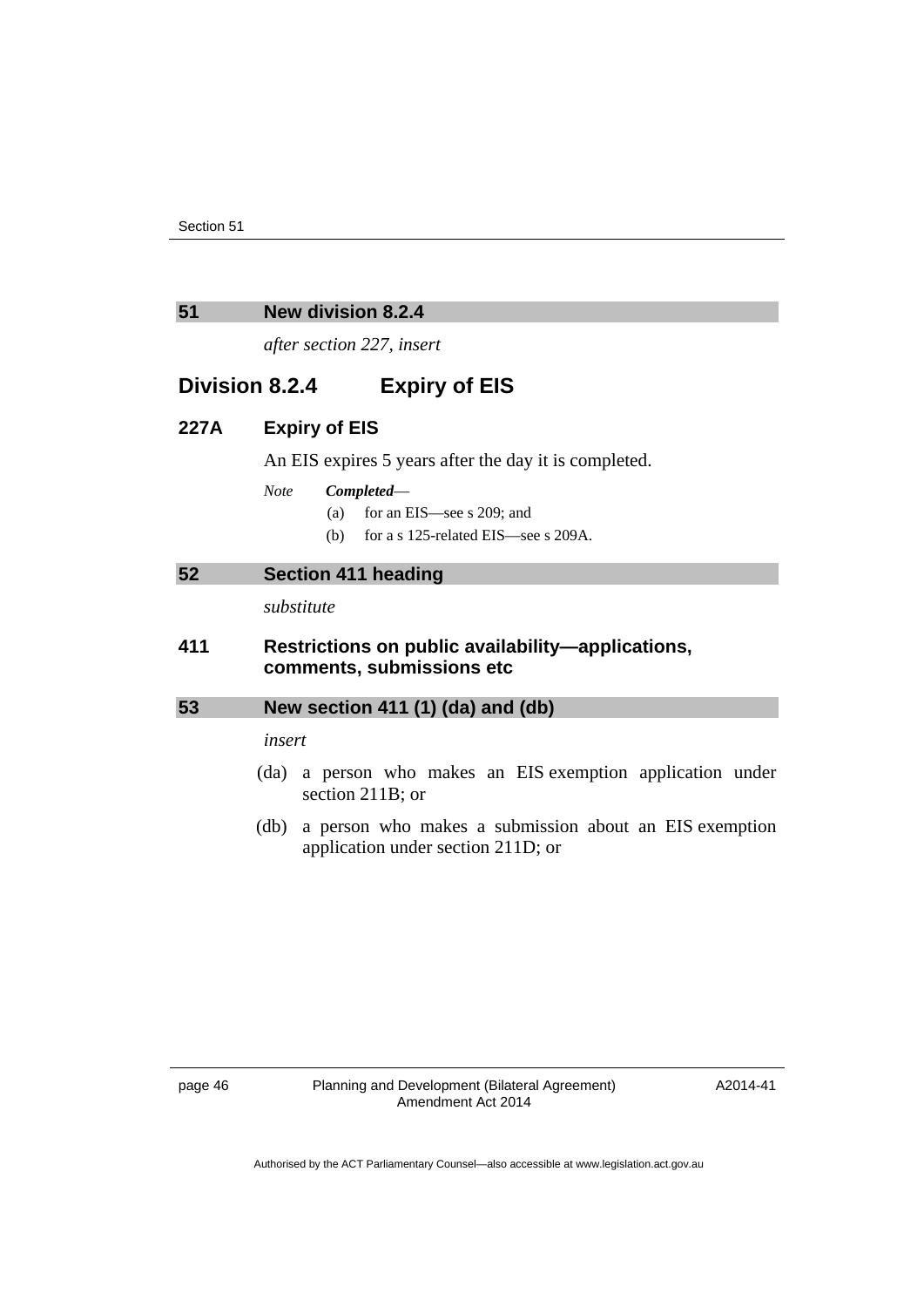## <span id="page-50-0"></span>**54 New section 411 (2), definition of** *relevant document***, new paragraphs (da) and (db)**

#### *insert*

- (da) in relation to a person who makes an EIS exemption application—the EIS exemption application; or
- (db) in relation to a person who makes a submission about an EIS exemption application—the submission; or

# <span id="page-50-1"></span>**55 Section 411 (3)**

*omit* 

for public inspection

*substitute* 

to the public

## <span id="page-50-2"></span>**56 Section 411 (7)**

#### *omit*

copies of the relevant document made available for public inspection, each

#### *substitute*

the copy of the relevant document made available to the public, the

# <span id="page-50-3"></span>**57 Restrictions on public availability—security Section 412 (5), definition of** *relevant document***, new paragraphs (ea) and (eb)**

*insert* 

- (ea) an EIS exemption application under section 211B;
- (eb) a submission about an EIS exemption application under section 211D;

A2014-41

Planning and Development (Bilateral Agreement) Amendment Act 2014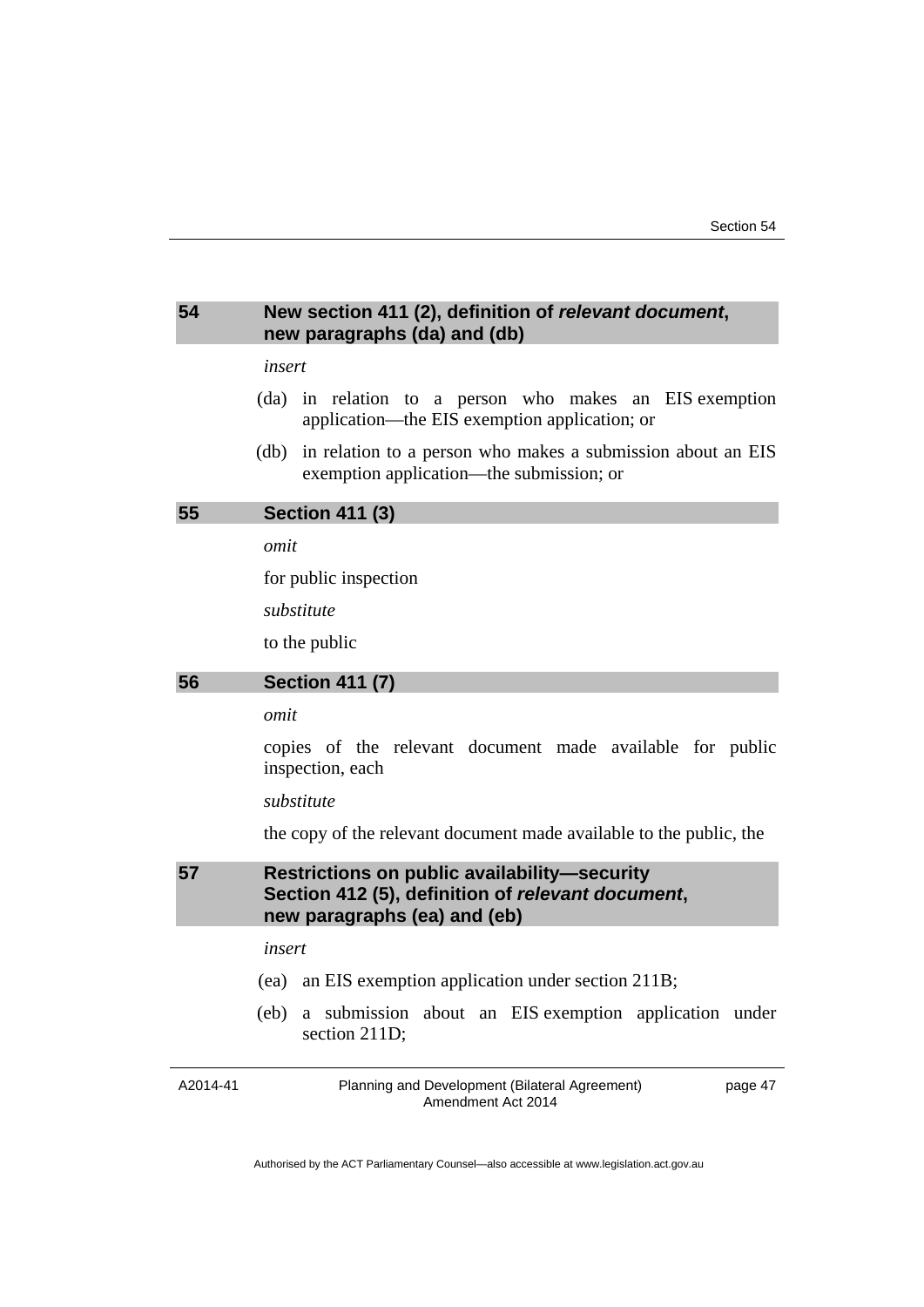#### <span id="page-51-0"></span>**58 New section 415A**

*insert* 

## **415A Evidentiary certificates—offsets register**

- (1) The planning and land authority may give a signed certificate—
	- (a) stating that on a stated date or during a stated period a stated area of land was or was not the subject of an offset; and
	- (b) if the land was the subject of an offset—including the details kept in the offsets register about the land.

*Note Offsets register*—see s 111V.

- (2) A certificate under this section is evidence of the matters stated in it.
- (3) Unless the contrary is proved, a document that purports to be a certificate under this section is taken to be a certificate.

#### <span id="page-51-1"></span>**59 Regulation-making power Section 426 (2) (c)**

*omit* 

page 48 Planning and Development (Bilateral Agreement) Amendment Act 2014

A2014-41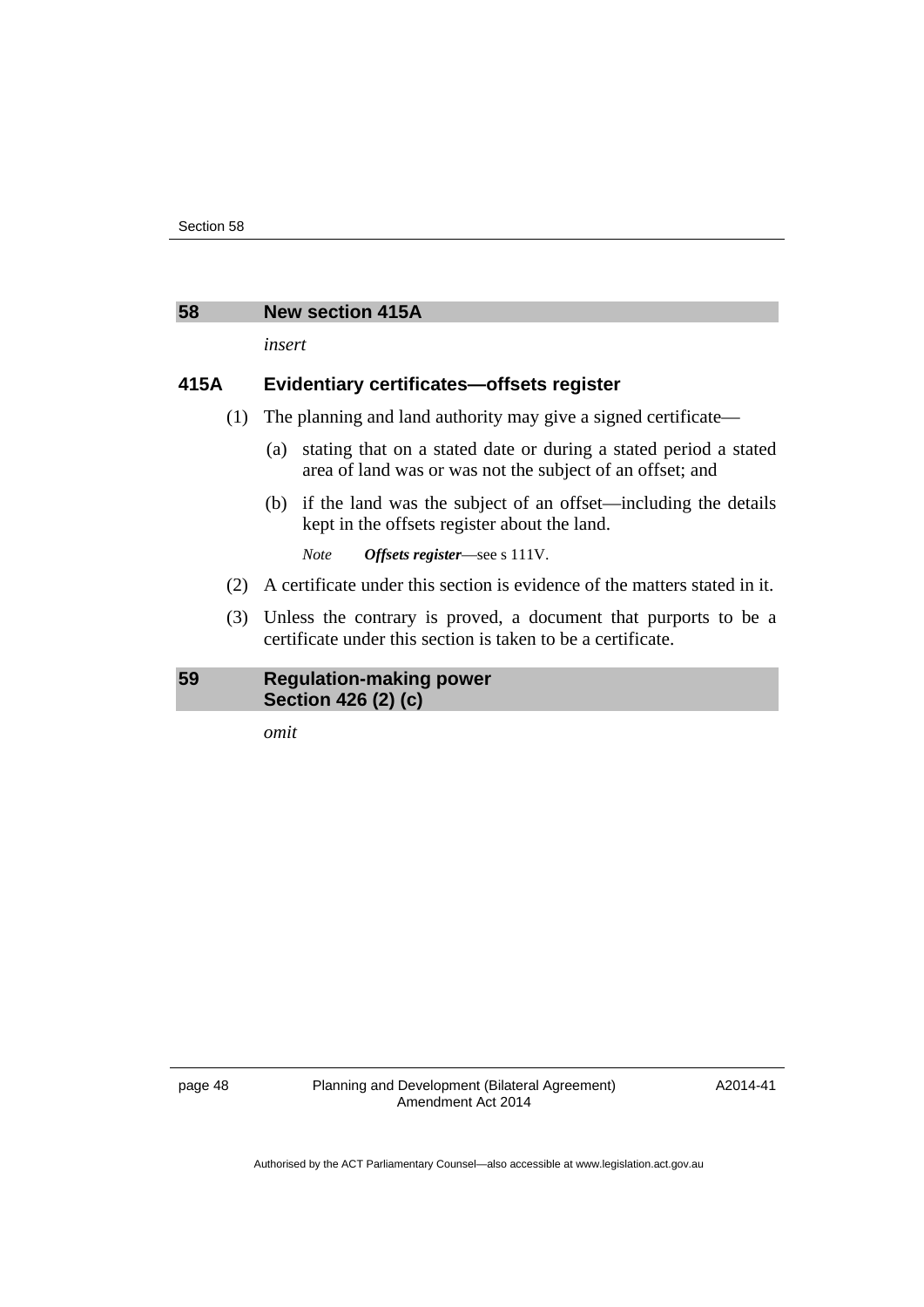Section 60

# **60 Reviewable decisions, eligible entities and interested entities Schedule 1, new item 14A**

|     | insert                                                       |                                       |                                                                                           |
|-----|--------------------------------------------------------------|---------------------------------------|-------------------------------------------------------------------------------------------|
| 14A | decision under s 211H to refuse to grant an<br>EIS exemption | applicant for development<br>approval | entity consulted under s 211E that<br>made a submission within the<br>consultation period |

<span id="page-52-0"></span>

A2014-41 Planning and Development (Bilateral Agreement) Amendment Act 2014 page 49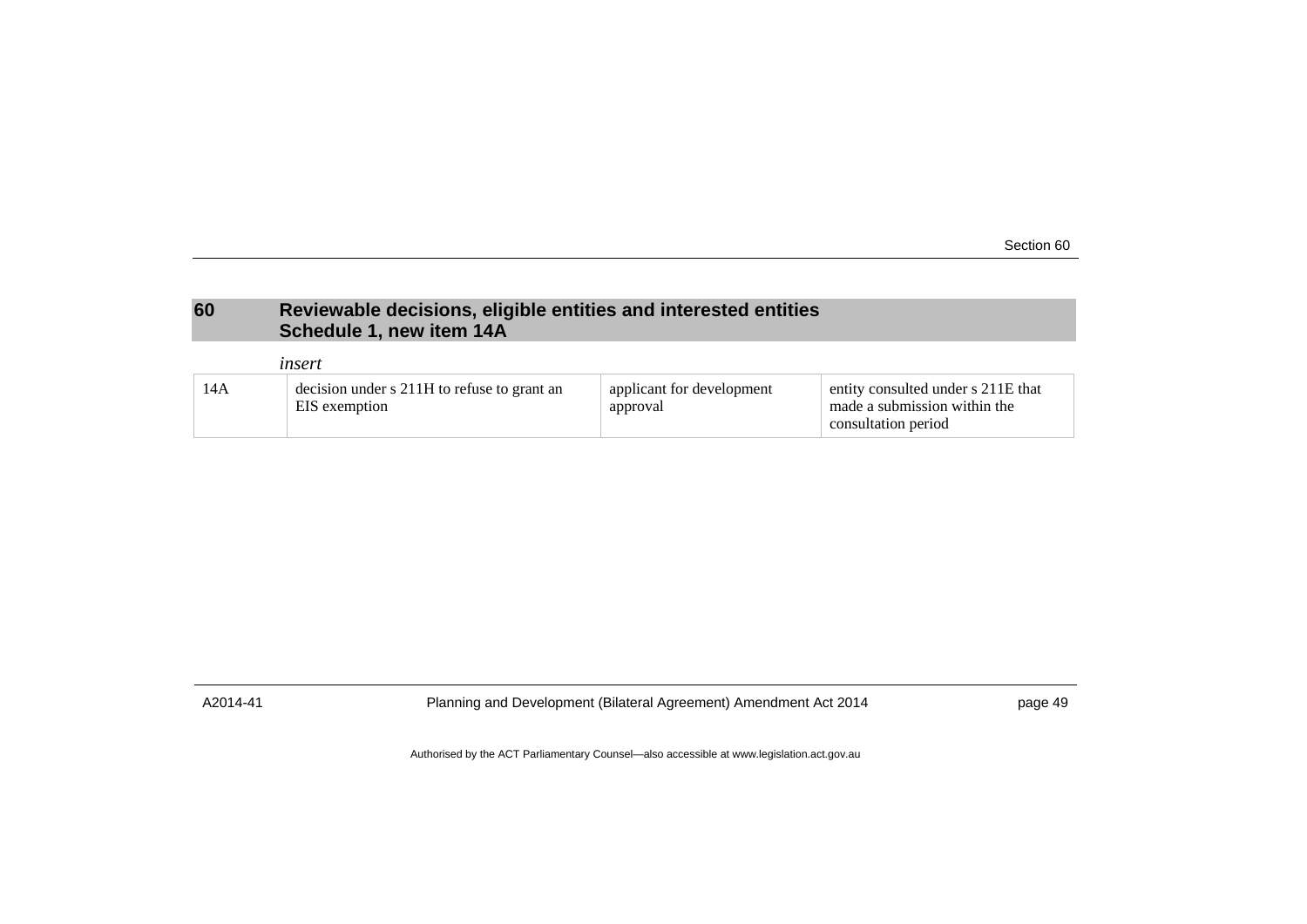# <span id="page-53-0"></span>**61 Controlled activities Schedule 2, new item 4A**

## *insert*

| 4A | failing to take reasonable steps to implement<br>an offset management plan as required under<br>section 165H | 60 penalty units |
|----|--------------------------------------------------------------------------------------------------------------|------------------|
|----|--------------------------------------------------------------------------------------------------------------|------------------|

# <span id="page-53-1"></span>**62 Schedule 2, item 6**

|   | substitute                                                                                                                                                                 |  |
|---|----------------------------------------------------------------------------------------------------------------------------------------------------------------------------|--|
| 6 | managing land held under a rural lease other<br>than in accordance with—                                                                                                   |  |
|   | if an offset management plan is in<br>(a)<br>force for the land—                                                                                                           |  |
|   | the offset management plan;<br>(i)<br>and                                                                                                                                  |  |
|   | to the extent that the land<br>(ii)<br>management agreement for<br>the land is not inconsistent<br>with the offset management<br>plan—the land management<br>agreement; or |  |
|   | (b)<br>in any other case—the land<br>management agreement for the land                                                                                                     |  |

<span id="page-53-2"></span>**63 Development proposals in impact track because of need for EIS Schedule 4, part 4.3, item 1, column 2, new paragraph (h)** 

*insert* 

(h) any other protected matter

page 50 Planning and Development (Bilateral Agreement) Amendment Act 2014

A2014-41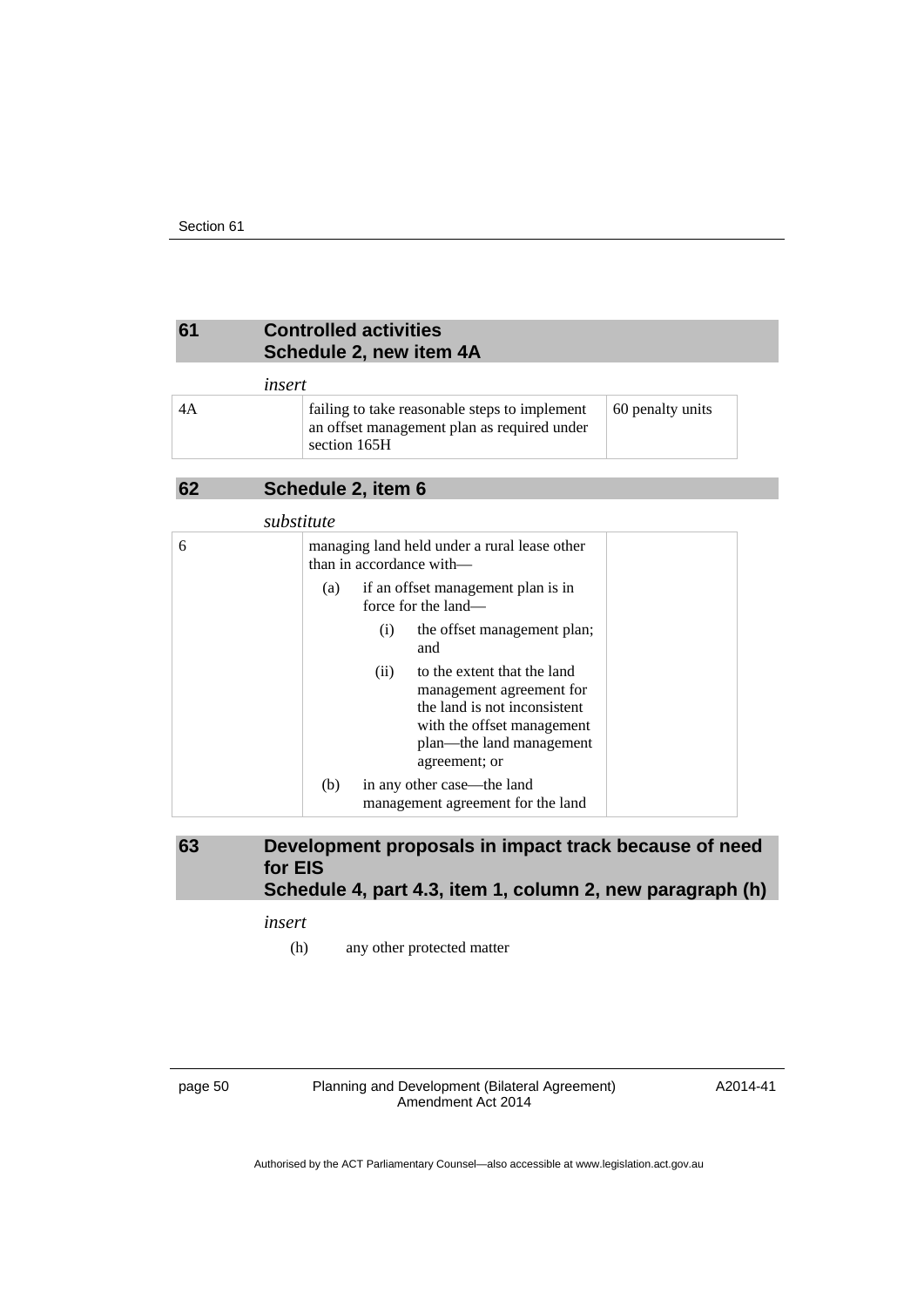<span id="page-54-2"></span><span id="page-54-1"></span><span id="page-54-0"></span>

| 64 | Dictionary, new definition of conditional environmental<br>significance opinion                 |
|----|-------------------------------------------------------------------------------------------------|
|    | insert                                                                                          |
|    | conditional<br>environmental<br>significance<br><i>opinion</i> —see<br>section $138AB(4)$ (aa). |
| 65 | Dictionary, definition of consultation notice, new<br>paragraphs (c) and (d)                    |
|    | insert                                                                                          |
|    | (c) for a draft revised offsets policy—see section $111I(1)$ ; and                              |
|    | (d)<br>for an EIS exemption application—see section $211C(1)$ .                                 |
| 66 | Dictionary, definition of consultation period, new<br>paragraphs (c) and (d)                    |
|    | insert                                                                                          |
|    | for a draft revised offsets policy—see section $111I(2)$ ; and<br>(c)                           |
|    | for an EIS exemption application—see section 211C (2).<br>(d)                                   |
| 67 | <b>Dictionary, new definitions</b>                                                              |
|    | insert                                                                                          |
|    | <i>draft revised offsets policy</i> —see section $111H(2)$ .                                    |
|    | <b>EIS</b> assessment report—see section 225A (1).                                              |
|    | <b>EIS exemption</b> , for a development proposal—see section 211.                              |
|    | <b>EIS</b> exemption application—see section $211B(2)$ .                                        |
|    | matter protected by the Commonwealth—see section 111B.                                          |
|    | <b>Minister</b> , for part 6A.2 (Offsets policy)—see section 111D.                              |
|    | <i>offset</i> , for a development—see section 111C.                                             |
|    |                                                                                                 |

<span id="page-54-3"></span>A2014-41

Planning and Development (Bilateral Agreement) Amendment Act 2014

page 51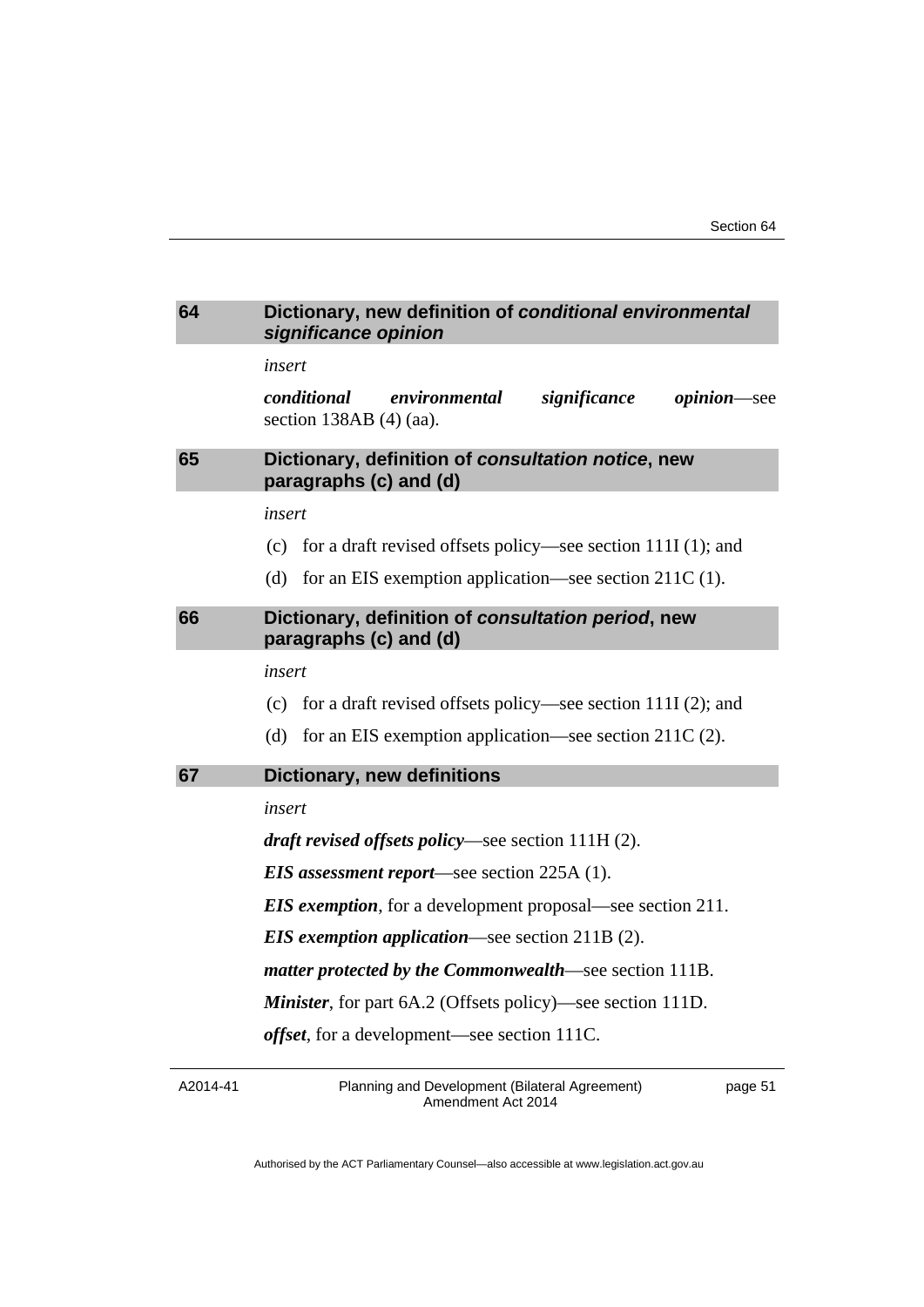*offset condition*, for a development approval—see section 165B. *offset management plan*, for an offset—see section 165C. *offset manager*, for an offset management plan—see section 165D. *offsets policy*—see section 111E. *protected matter*—see section 111A. *recent study*, for part 8.2 (Environmental impact statements)—see section 211A.

page 52 Planning and Development (Bilateral Agreement) Amendment Act 2014

A2014-41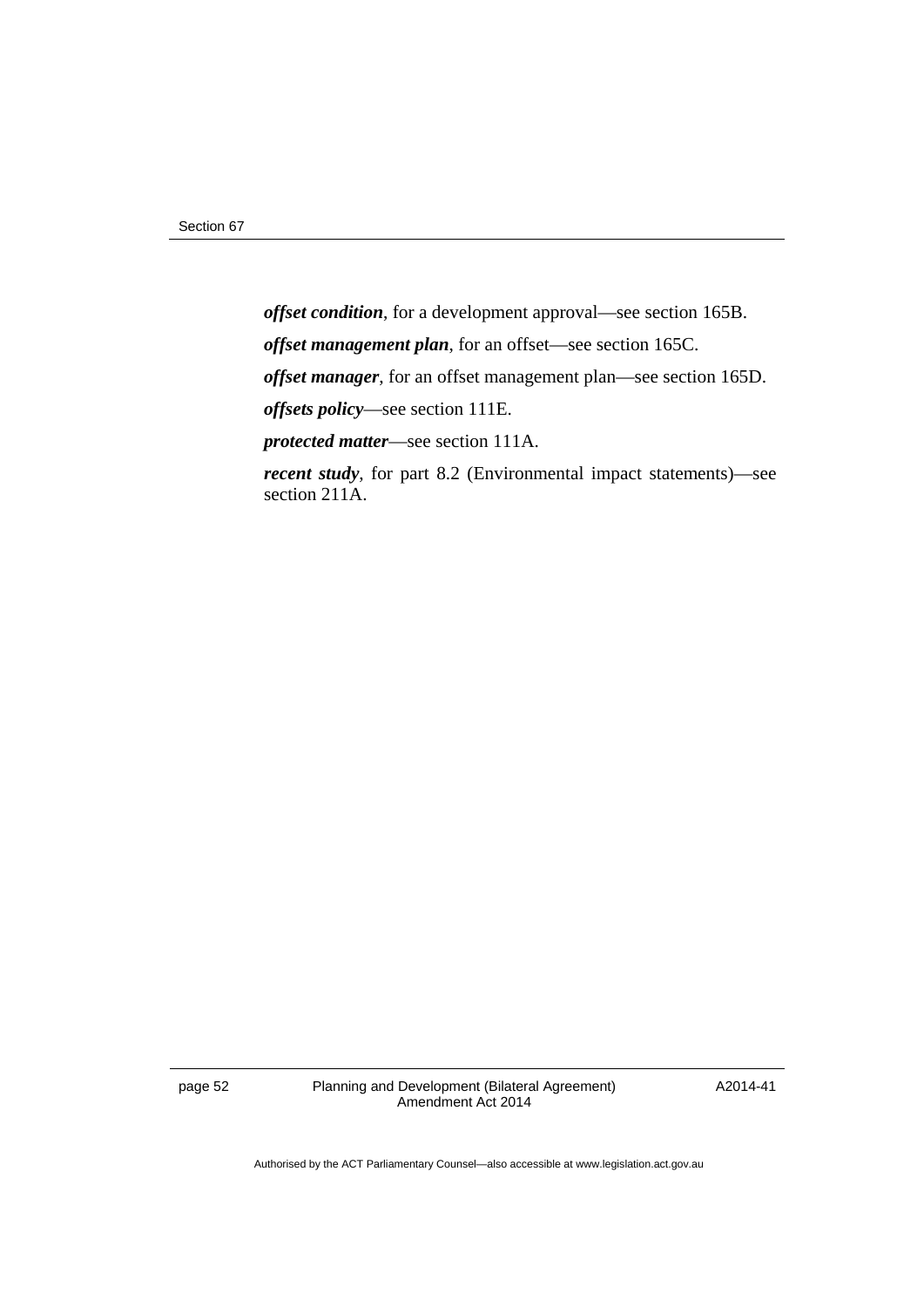# <span id="page-56-0"></span>**Schedule 1 Consequential amendments**

(see s 3)

# <span id="page-56-1"></span>**Part 1.1 Nature Conservation Act 1980**

# **[1.1] New part 8A**

*insert* 

# **Part 8A Land development applications**

# **91A Meaning of** *development—***pt 8A**

(1) In this part:

*development* means a proposed development to which a development application applies.

(2) In this section:

*development application*—see the *[Planning and Development](http://www.legislation.act.gov.au/a/2007-24)  [Act 2007](http://www.legislation.act.gov.au/a/2007-24)*, dictionary.

A2014-41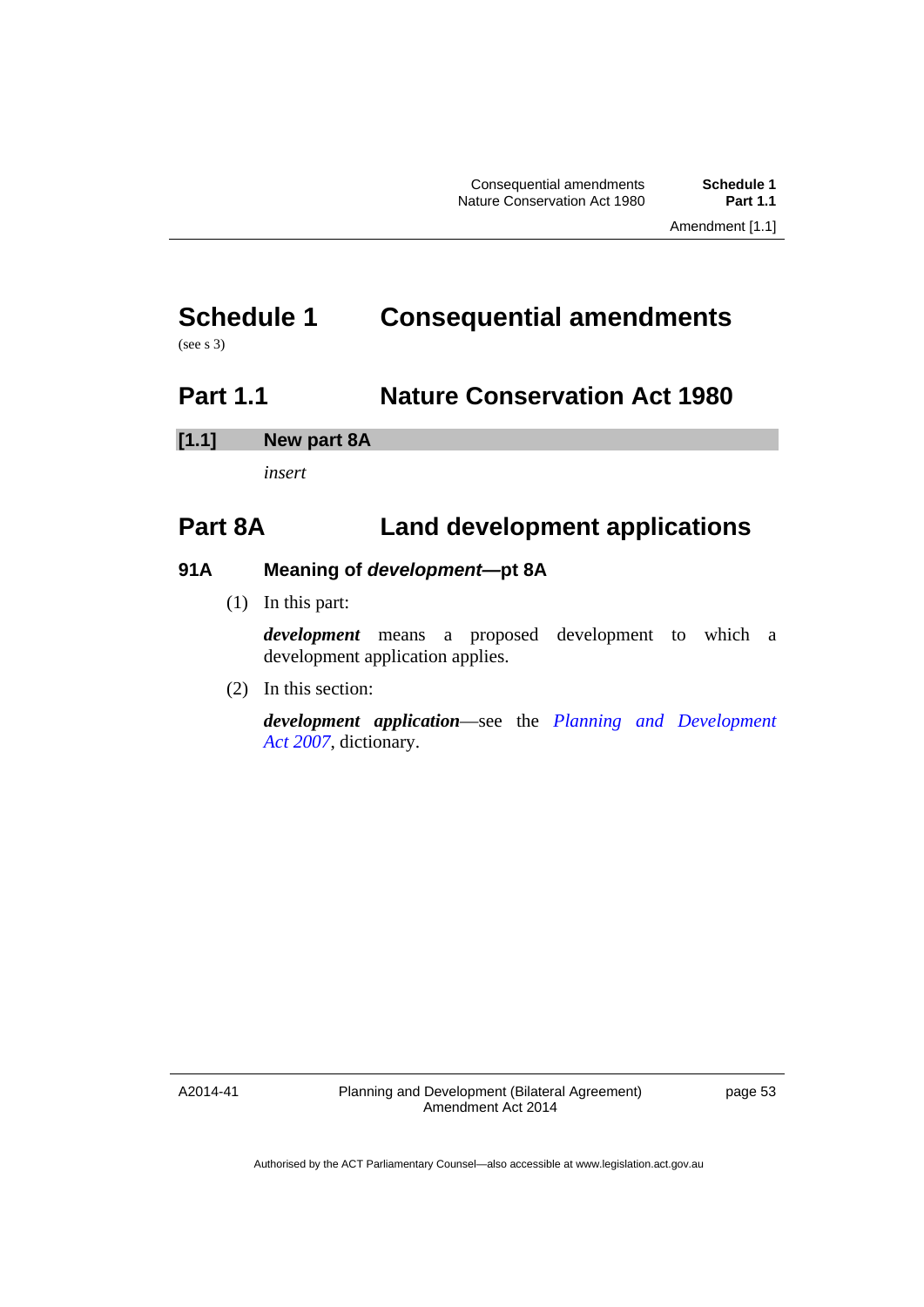#### **91B Simplified outline**

The following notes provide a simplified outline of this part and the *[Planning and Development Act 2007](http://www.legislation.act.gov.au/a/2007-24)*, chapter 7 (Development approvals):

*Note 1 Conservator to be given copy of certain development applications* 

The planning and land authority is required to give the conservator a copy of each development application that is likely to have a significant adverse environmental impact on a protected matter (see *[Planning and](http://www.legislation.act.gov.au/a/2007-24)  [Development Act 2007](http://www.legislation.act.gov.au/a/2007-24)*, s 147A). The planning and land authority may also be required to give the conservator a copy of each development application in the merit track or impact track (see *[Planning and](http://www.legislation.act.gov.au/a/2007-24)  [Development Act 2007](http://www.legislation.act.gov.au/a/2007-24)*, s 148). This requirement does not apply to a development application for a development proposal in the code track (see *[Planning and Development Act 2007](http://www.legislation.act.gov.au/a/2007-24)*, s 117 (c)).

#### *Note 2 Conservator to give advice about development application*

The conservator must give advice to the planning and land authority about adverse environmental impacts of the proposed development (see s 91C and s 91D) (see also *[Planning and Development Act 2007](http://www.legislation.act.gov.au/a/2007-24)*, s 149, s 150 and s 151).

*Note 3 Conservator's advice to be considered* 

The conservator's advice must be considered by the planning and land authority (or the Minister) in approving or refusing to approve a development application (see *[Planning and Development Act 2007](http://www.legislation.act.gov.au/a/2007-24)*, s 119 (2), s 120 (d) and s 129 (e)).

*Note 4 Development approval by authority to be consistent with conservator's advice* 

> If the authority is to decide the development application, development approval must not be given unless the development proposal is consistent with the conservator's advice (see *[Planning and](http://www.legislation.act.gov.au/a/2007-24)  [Development Act 2007](http://www.legislation.act.gov.au/a/2007-24)*, s 128 (1) (b) (vi)).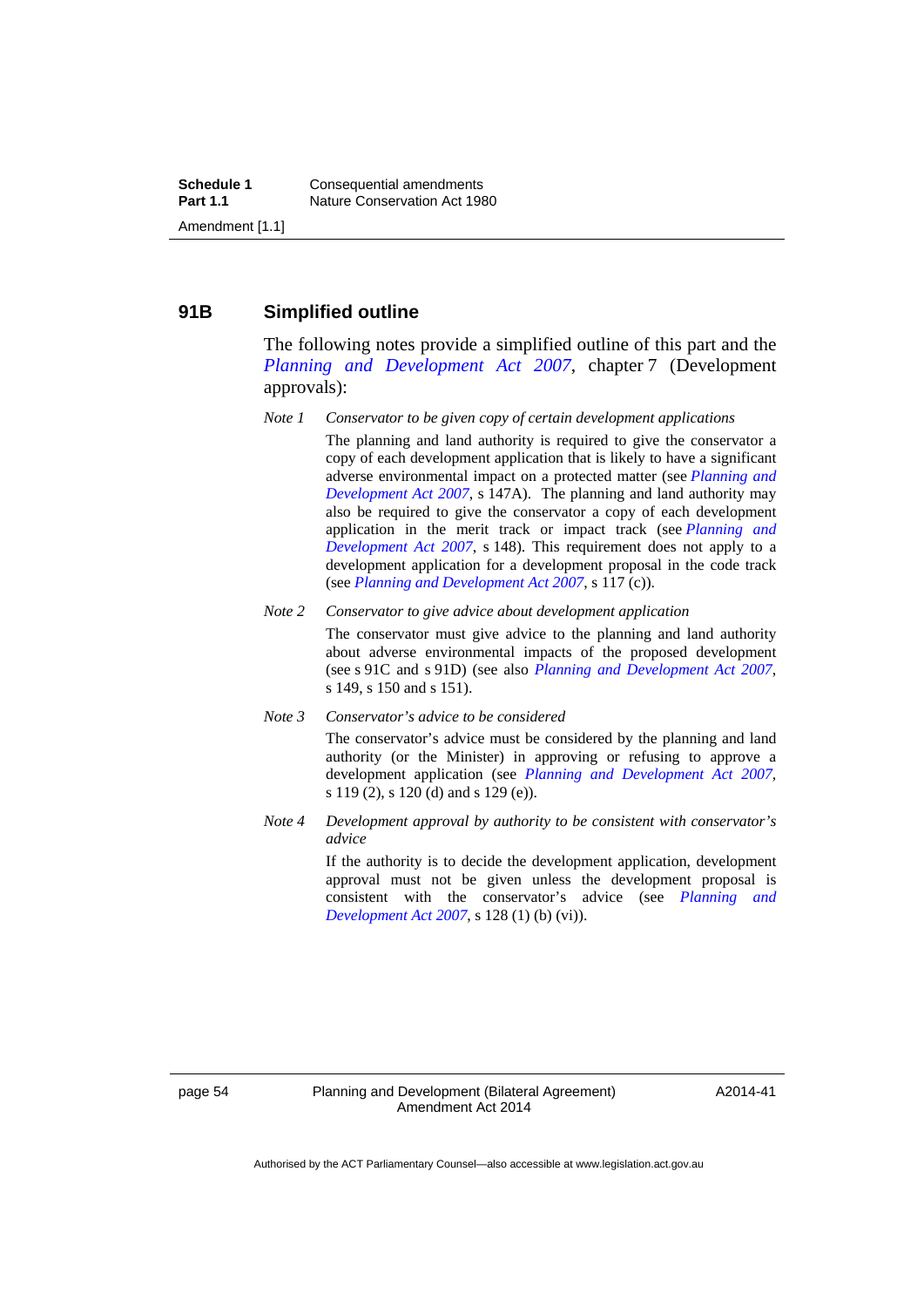*Note 5 Development approval by Minister may be inconsistent with conservator's advice* 

> If the Minister is to decide the development application (using the Minister's call-in power (see *[Planning and Development Act 2007](http://www.legislation.act.gov.au/a/2007-24)*, div 7.3.5)), the development approval may be inconsistent with the conservator's advice if the Minister is satisfied that the approval is consistent with the offsets policy (see *[Planning and Development](http://www.legislation.act.gov.au/a/2007-24)  [Act 2007](http://www.legislation.act.gov.au/a/2007-24)*, s 128 (1A)).

#### **91C Advice about adverse environmental impacts**

- (1) This section applies if the conservator is satisfied on reasonable grounds that a proposed development is likely to have an adverse environmental impact.
- (2) The conservator may give the planning and land authority written advice under section 91D about the development.
	- *Note* If the planning and land authority refers a development application to the conservator under the *[Planning and Development Act 2007](http://www.legislation.act.gov.au/a/2007-24)*, s 147A or s 148, the conservator must, not later than 15 working days after being given the application, give the planning and land authority its advice (see *[Planning and Development Act 2007](http://www.legislation.act.gov.au/a/2007-24)*, s 149).

## **91D Requirements for conservator's advice**

- (1) This section applies if the conservator gives advice—
	- (a) under section 91C about a development; or
	- (b) under the *[Planning and Development Act 2007](http://www.legislation.act.gov.au/a/2007-24)*, section 149 (Requirement to give advice in relation to development applications) about a development application.
- (2) The conservator's advice must include—
	- (a) an outline of the environmental impact of the proposed development; and
	- (b) advice about ways to avoid or minimise the environmental impact of the proposed development; and

A2014-41

Planning and Development (Bilateral Agreement) Amendment Act 2014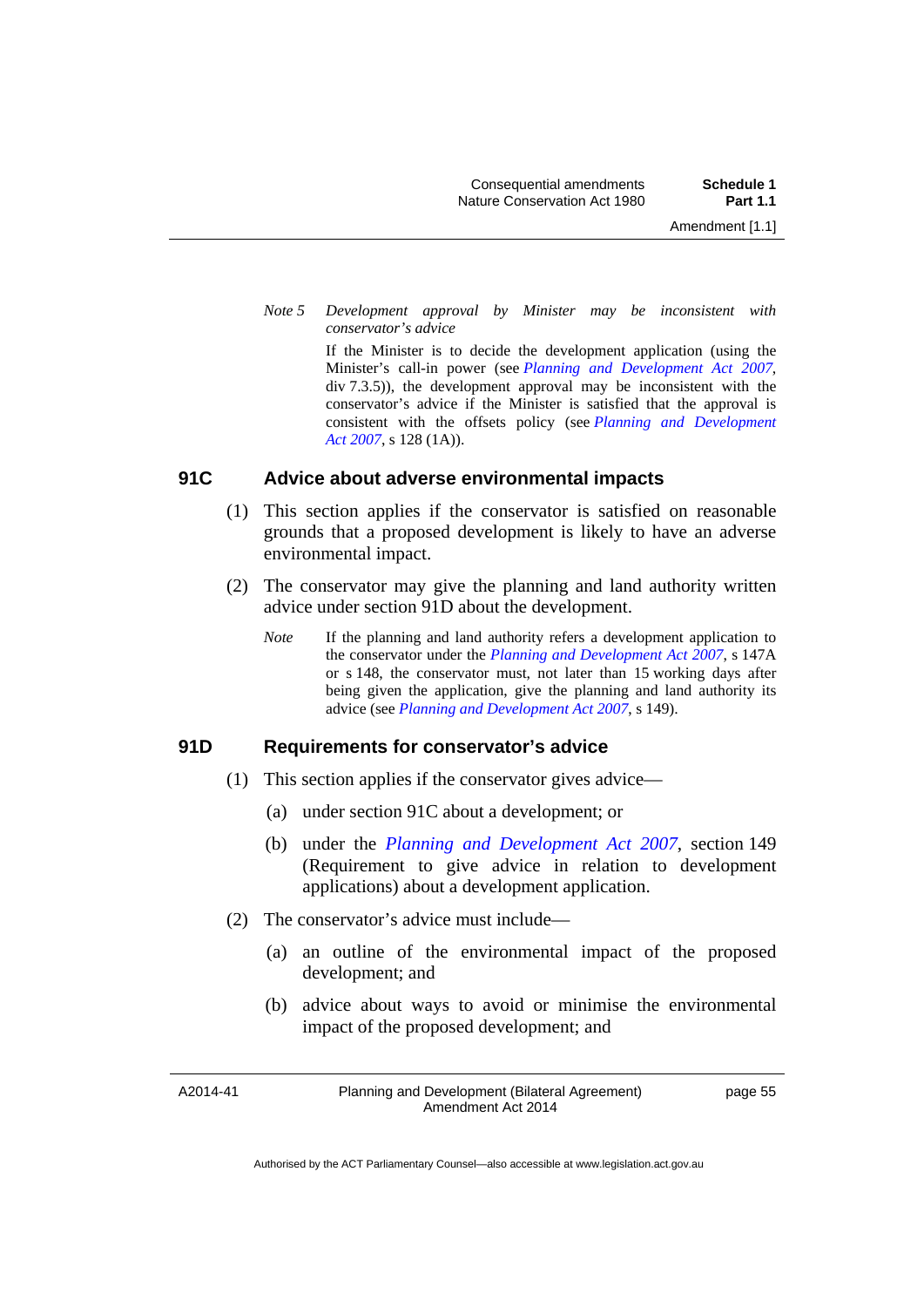- (c) an assessment of whether the proposed development is likely to have a significant adverse environmental impact on a protected matter; and
- (d) if the proposed development is likely to have a significant adverse environmental impact on a protected matter—advice about suitable offsets for the proposed development.
- *Note 1* If the proposed development is likely to have a significant adverse environmental impact, the development application may be declared to be in the impact track (see *[Planning and Development Act 2007](http://www.legislation.act.gov.au/a/2007-24)*, s 124), and may require an offset (see *[Planning and Development Act 2007](http://www.legislation.act.gov.au/a/2007-24)*, s 111C).
- *Note 2 Significant* adverse environmental impact—see the *[Planning and](http://www.legislation.act.gov.au/a/2007-24)  [Development Act 2007](http://www.legislation.act.gov.au/a/2007-24)*, s 124A.
- (3) In preparing the advice, the conservator—
	- (a) must consider—
		- (i) the policy statement 'Significant Impact Guidelines— Matters of National Environmental Significance' published by the Commonwealth, as in force from time to time; and

*Note* The policy statement is available at [www.environment.gov.au](http://www.environment.gov.au/).

- (ii) the offsets policy; and
- (b) may consider any other guideline, plan or policy published by the Territory or the Commonwealth about—
	- (i) protected matters; or
	- (ii) matters of national environmental significance.
- (4) In this section:

*offset*, for a development—see the *[Planning and Development](http://www.legislation.act.gov.au/a/2007-24)  [Act 2007](http://www.legislation.act.gov.au/a/2007-24)*, section 111C.

page 56 Planning and Development (Bilateral Agreement) Amendment Act 2014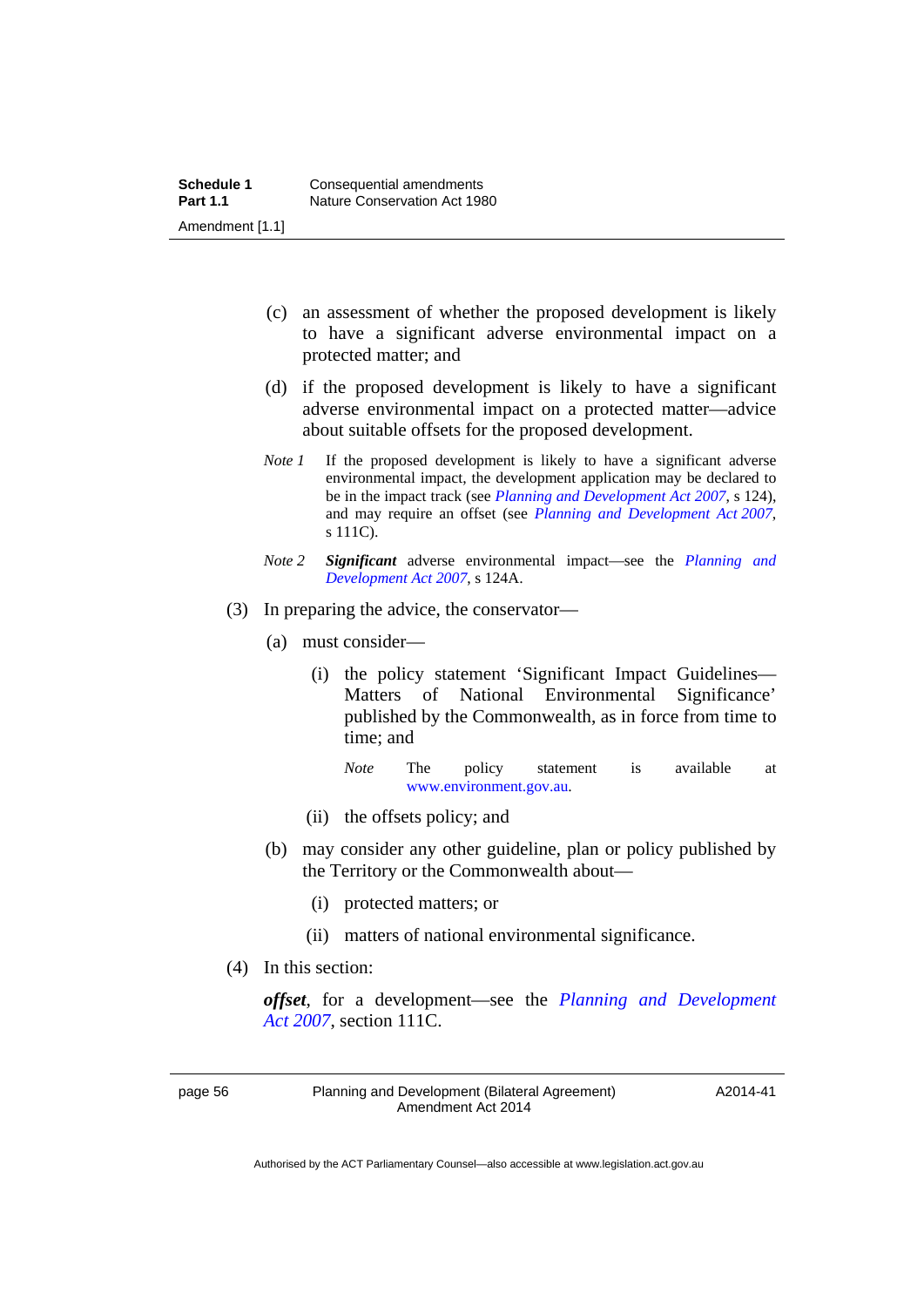*offsets policy*—see the *[Planning and Development Act 2007](http://www.legislation.act.gov.au/a/2007-24)*, section 111E.

*protected matter*—see the *[Planning and Development Act 2007](http://www.legislation.act.gov.au/a/2007-24)*, section 111A.

*significant* adverse environmental impact—see the *[Planning and](http://www.legislation.act.gov.au/a/2007-24)  [Development Act 2007](http://www.legislation.act.gov.au/a/2007-24)*, section 124A.

#### **[1.2] Dictionary, definition of** *development*

*substitute* 

#### *development*—

- (a) for part 8A (Land development applications)—see section 91A; and
- (b) for part 10 (Management agreements)—see section 98.

# <span id="page-60-0"></span>**Part 1.2 Planning and Development Regulation 2008**

## **[1.3] Section 26 (1) (c), new note**

*insert* 

*Note* The conservator's advice must contain certain things (see *[Nature](http://www.legislation.act.gov.au/a/1980-20)  [Conservation Act 1980](http://www.legislation.act.gov.au/a/1980-20)*, pt 8A, particularly s 91D).

#### **[1.4] New section 26 (1) (i)**

*after the note, insert* 

- (i) if the planning and land authority, or the Minister, may impose an offset condition on the development approval for the application, and the offset condition would affect—
	- (i) leased land—the lessee of the land; or

A2014-41

Planning and Development (Bilateral Agreement) Amendment Act 2014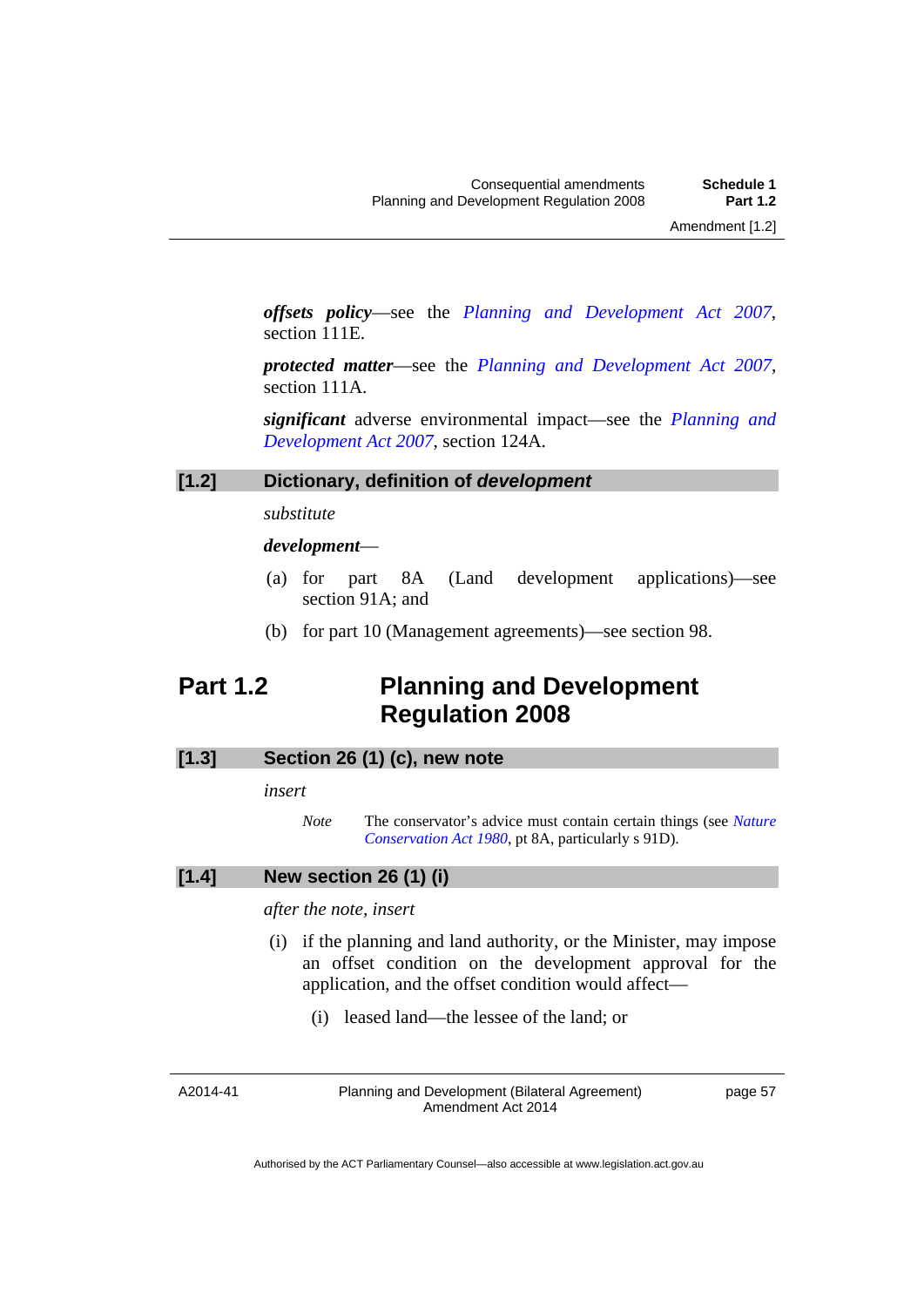- (ii) unleased land or public land—the custodian of the land.
- *Note Offset condition*, for a development approval—see the [Act,](http://www.legislation.act.gov.au/a/2007-24/default.asp) s 165B.

#### **[1.5] Section 50A**

*substitute* 

# **50A EIS exemption application—consultation with entities— Act, s 211E**

The entities prescribed are the entities mentioned in section 26 (1) (Referral of certain development applications—Act, s 148 (1)).

# **[1.6] Section 54 (3) (b)**

*substitute* 

- (b) for each potentially significant environmental impact identified in the scoping document—
	- (i) a requirement that the proponent of the development proposal to which the scoping document relates consider ongoing management, monitoring or reporting regimes; or
	- (ii) a requirement that the EIS contain a statement indicating—
		- (A) whether an offset is likely to be required for the impact; and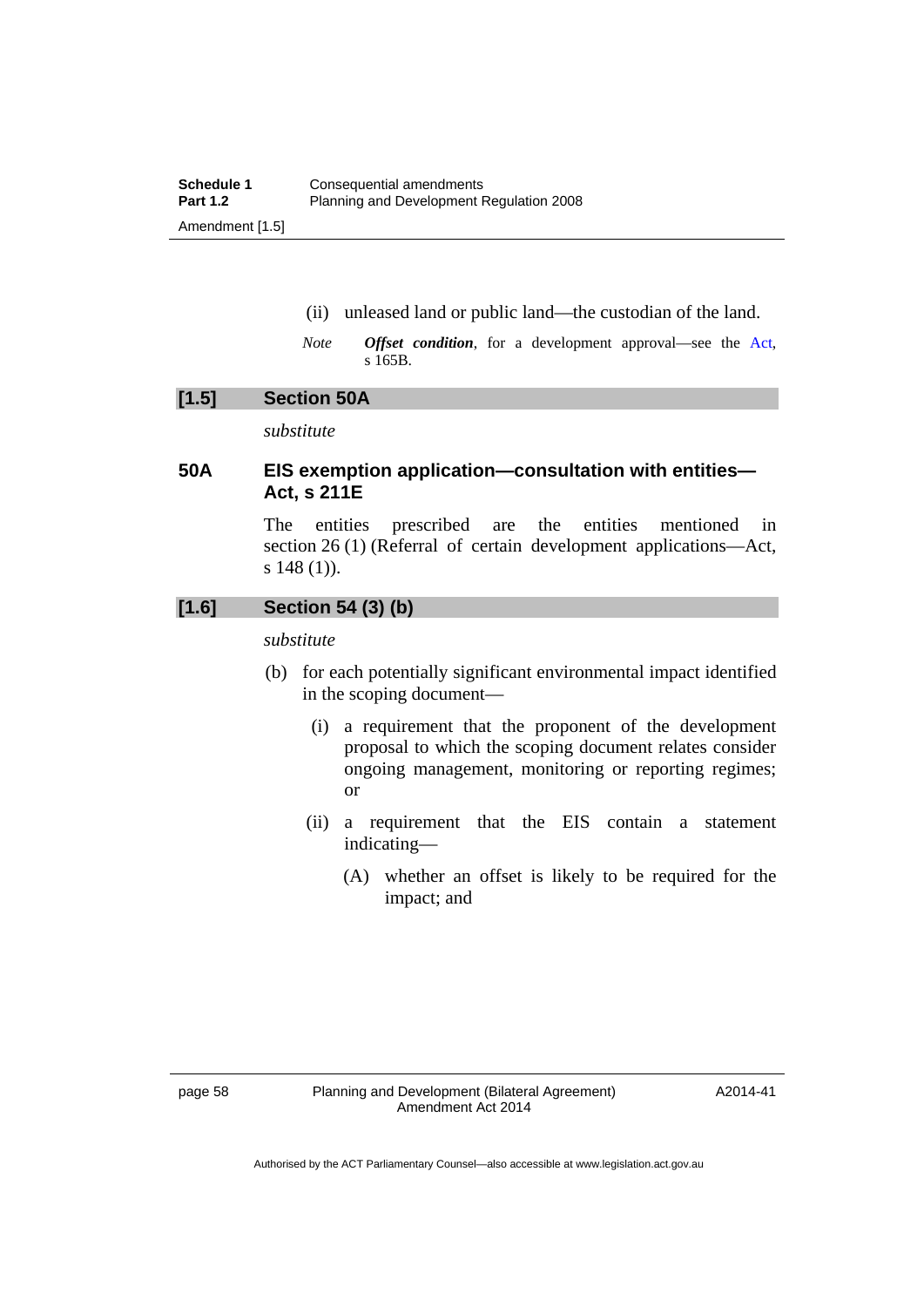- (B) if an offset is likely to be required—whether an offset management plan is likely to be required for the offset;
- *Note 1* If an offset is required, the Minister may impose an offset condition on the development approval (see [Act](http://www.legislation.act.gov.au/a/2007-24/default.asp), s 165 (3) (ha)). An offset condition may require the proponent to prepare an offset management plan for the offset (see [Act,](http://www.legislation.act.gov.au/a/2007-24/default.asp) s 165B).
- *Note 2* Offsets are dealt with in the [Act,](http://www.legislation.act.gov.au/a/2007-24/default.asp) ch 6A.
- *Note 3 Significant* adverse environmental impact—see the [Act,](http://www.legislation.act.gov.au/a/2007-24/default.asp) s 124A. *Offset*, for a development—see the [Act](http://www.legislation.act.gov.au/a/2007-24/default.asp), s 111C. *Offset condition*, for a development approval—see the [Act](http://www.legislation.act.gov.au/a/2007-24/default.asp), s 165B.

## **[1.7] Dictionary, note 3**

*insert* 

- EIS exemption
- offset
- protected matter (see s 111A)

A2014-41